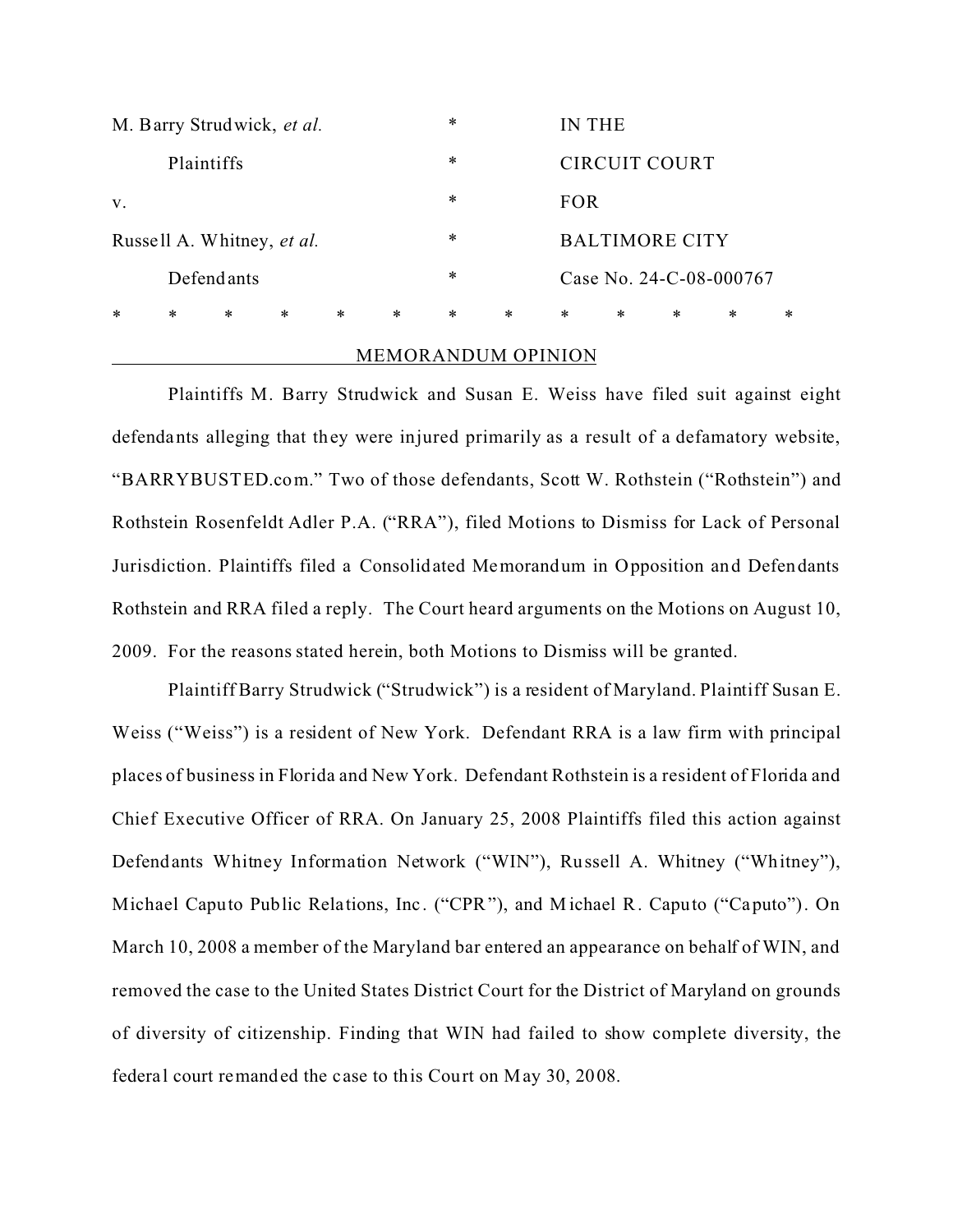In July 2008 Rothstein and Steven N. Lippman, another lawyer at RRA, moved for admission *Pro Hac Vice* to appear on behalf of defendants Whitney and WIN. Although the Motions were initially granted, the parties filed a Consent Motion to Strike the Order granting admission, and the Order was stricken. 1 On July 24, 2008 Plaintiffs filed an Opposition to the Motions for Admission *Pro Hac Vice ,* arguing that Rothstein and RRA "participated personally and actively in the tortious course of conduct for which this action has been brought, and, after the Plaintiffs have conducted initial discovery, they may very well be joined as Defendants." $\frac{1}{2}$ 

At the request of the parties the case was stayed pending mediation.<sup>3</sup> On October 27, 2008 Plaintiffs amended their complaint adding Rothstein and RRA as defendants. Only Counts II-V are alleged against RRA and Rothstein: Count II (Injurious falsehood); Count III (Abuse of process): Count IV (Tortious interference with prospective business advantage); and Count V (Invasion of privacy – false light).<sup>4</sup> On January 5, 2009 Rothstein

<sup>3</sup>Shortly before the parties joint request for a stay, Defendants Whitney and WIN filed a Motion to Abstain. Before a response to the Motion to Abstain was filed, the stay was entered.

<sup>4</sup>Count I is a defamation count against other defendants.

<sup>&</sup>lt;sup>1</sup>The Motions were granted before plaintiffs time to respond had expired.

<sup>2</sup>Plaintiff also argued that "Rothstein participated in the underlying transactions of this case in a manner that was remarkably abusive, unprofessional and violative of the applicable rules of professional conduct[,]" and thus they should be denied admission *pro hac vice.* Plaintiffs also argued Rothstein and [RRA] had an irreconcilable conflict of interest with Whitney and WIN in that: It is in the interests of Whitney and WIN to claim that they relied upon Rothstein and his law firm in connection with these events and to contend that they believed that Rothstein and his firm, in taking the above-described actions, were performing services that might legitimately be expected of a lawyer. The interests of Rothstein and his firm, to the contrary, are to shift as much blame as possible to Whitney and WIN.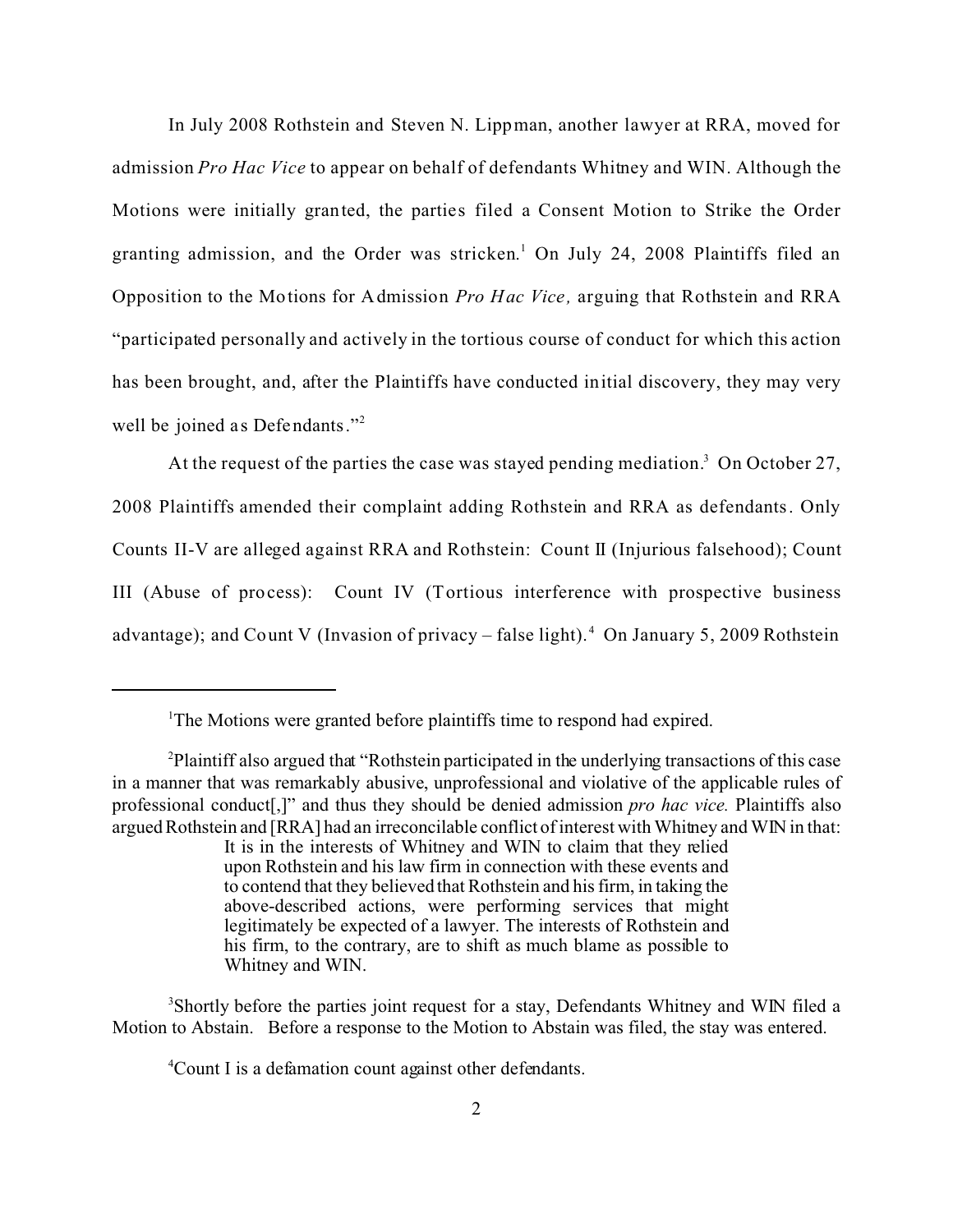and RRA as defendants removed the lawsuit once again to federal court. On June 1, 2009 it was once again remanded back to this Court, and on June 17, 2009 the instant Motions to Dismiss were filed.<sup>5</sup> As the facts set forth in detail below make clear, this case is really about the ownership of business interests in Costa Rica. Except where stated otherwise, all the facts come from Plaintiffs complaint and are assumed to be true for purposes of these Motions.

### **THE COSTA RICA PROPERTIES**

The backdrop for this case are three contiguous tracts of land in Costa Rica: one large tract controlled by defendants WIN and Whitney ("Monterey" or "the Whitney Development"); one large tract owned and controlled by Strudwick and his business partner ("the Strudwick Development") and; a small hotel owned by Monterey Del Mar, S.A. ("MDMSA"), in which plaintiff Weiss is a shareholder. WIN conducts seminars on topics including real estate investing, business strategies, stock market investment techniques, case management, asset protection, and other financially-oriented subjects, which promise the

 $5$ In an affidavit attached to the reply, Rothstein states that he has not been "personally served" nor has he "authorized anyone to accept service" on his behalf. Although there is one sentence in the memorandum in support of the Motion that Rothstein was not served, there is no supporting argument presented. Additionally the Motion does not state lack of service as a basis but only cites Cts. & Jud. Proc. § 6-103(b) and is titled a Motion to Dismiss for *Lack of Personal Jurisdiction*." Therefore any claim of improper service is not before the Court and has been waived. Md. Rule 2- 322(a) provides:

The following defenses shall be made by motion to dismiss filed before the answer,

if an answer is required: (1) lack of jurisdiction over the person, (2) improper venue,

<sup>(3)</sup> insufficiency of process, and (4) insufficiency of service of process. If not so made and the answer is filed, these defenses are waived.

As pointed out by Neimeyer and Schuett, *Maryland Rules Commentary*, p. 201 "This rule radically changed the former Maryland motions practice by eliminating the multiplicity of motions that used to be filed and decided sequentially...." Therefore, because insufficiency of process was not raised in this motion, it has been waived.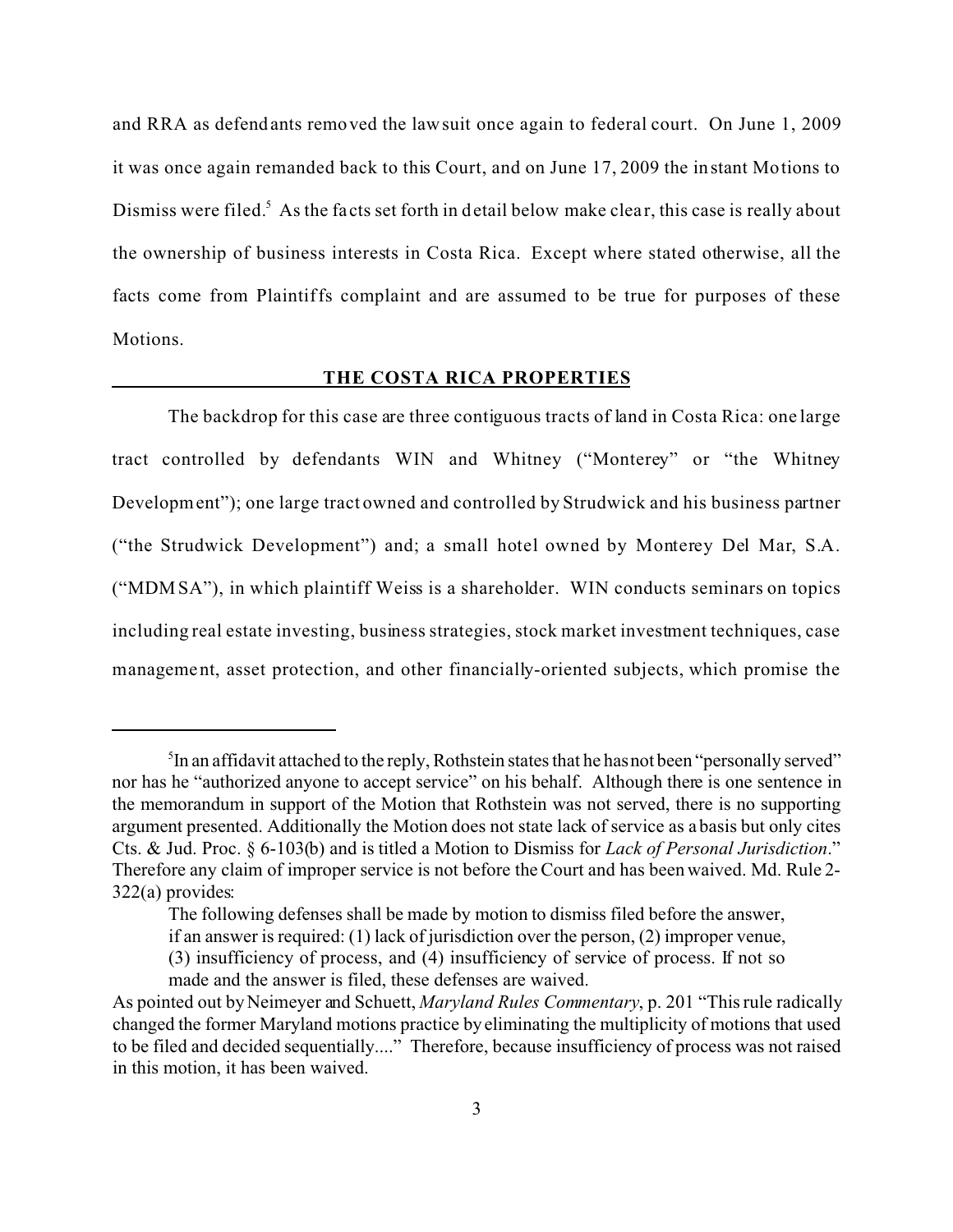students the path to financial riches. WIN also produces infomercials and develops and sells software on these and related topics. Whitney was Chairman and Chief Executive Officer of WIN at the time of the incidents that form the basis of this suit, and although he is no longer in either capacity, he owns  $44\%$  of the common stock of WIN.<sup>6</sup>

In 2001 Whitney and two business partners, William Ramirez and Robert Demmes, formed a joint venture for the purpose of acquiring property in Costa Rica, including the Whitney Development. Whitney ultimately bought out his partners and now is the sole owner of the Whitney Development. In 2003 Strudwick formed a company with Whitney's former partners – Demes and Ramirez – and purchased a piece of property called Monterey del Pacifico ("the Strudwick Development."). Later in 2003, Demes relinquished his stake in the Strudwick Development, which is now owned by Ramirez and Strudwick. This property sits adjac ent to the Whitney Deve lopment.

MDMSA was organized to acquire ownership of land contiguous to both the Strudwick and Whitney Developments to develop a high-end resort hotel, the Hotel del Mar. Plaintiff Weiss learned of MDMSA while attending a WIN seminar. Weiss became a shareholder, investing approximately \$100,000 in MDMSA. At that time Ramirez, Demes,

 Weiss and 34 other WIN students were the investors. In June and October of 2003, Whitney acquired Demes and Ramirez's shares. Under the MDMSA bylaws, the sale of stock did not grant the purcha ser any voting rights unless and until there was a vote of the

<sup>6</sup>On November 20, 2008 the Securities and Exchange Commission began an investigation of WIN, and on December 15, 2008 the United States Attorney for the Eastern District of Virginia began a grand jury investigation into WIN's marketing practices. As a result of these actions, WIN shareholders filed a lawsuit in the United States District Court for the Middle District of Florida. That suit is still pending.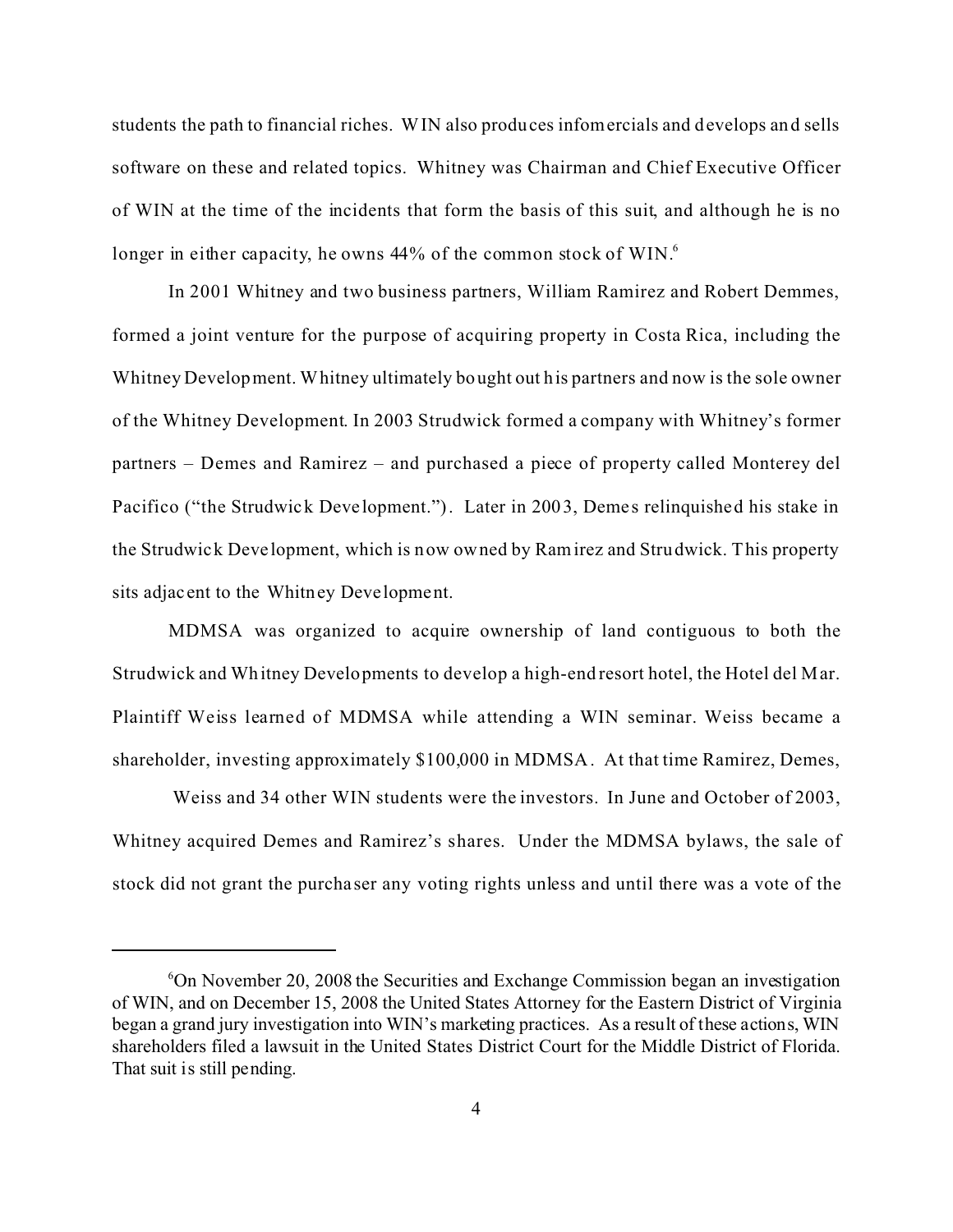shareholders permitting such voting rights. There was no such vote with respect to the shares that Whitney acquired from Demes and Ramirez.

In 2005 Weiss grew concerned about her investment in MDMSA when she noticed that she was not receiving regular financial reports, and that MDMSA had not held annual shareholder meetings in 2002, 2003, and 2004. Weiss contacted and organized some of the WIN student investors and began to exercise some shareholder rights. Whitney attempted to hold a shareholder meeting in 2005 but his efforts failed because Weiss, unhappy that Whitney had refused to disclose certain information on MDMSA prior to the meeting, advised other shareholders not to attend and a quorum was not established. In March 2006 Whitney arranged for a second meeting. Weiss sent a lawyer to represent her and her group but the meeting never progressed beyond a role ca ll. Carl Linder, an attorney from RRA then representing Whitney and WIN, advised those present that Whitney and WIN wanted to sell the Hotel. Linder refused to provide any information on the identity of the purchaser, the purchase price, and whether there would be any remaining proceeds to distribute to the shareholders. The shareholders thus refused to authorize the sale.

In April 2006 Weiss and other investors in MDMSA called a shareholders' meeting in Panama, MDMSA's place of incorporation, and successfully ousted Whitney's board of directors and management group. They installed a new board of directors, which appointed Weiss as President of MDMSA. After this meeting, Whitney wrote the shareholders asking for a proxy so that he could sell the hotel. Again, as at the March meeting, no information was given about the planned sale. After Weiss sought unsuccessfully to gain physical possession of the hotel and Whitney purportedly transferred ownership of the Hotel to himself, MDMSA filed criminal and civil proc eedings against Whitney and WIN in Costa Rica. Those proceedings are pending.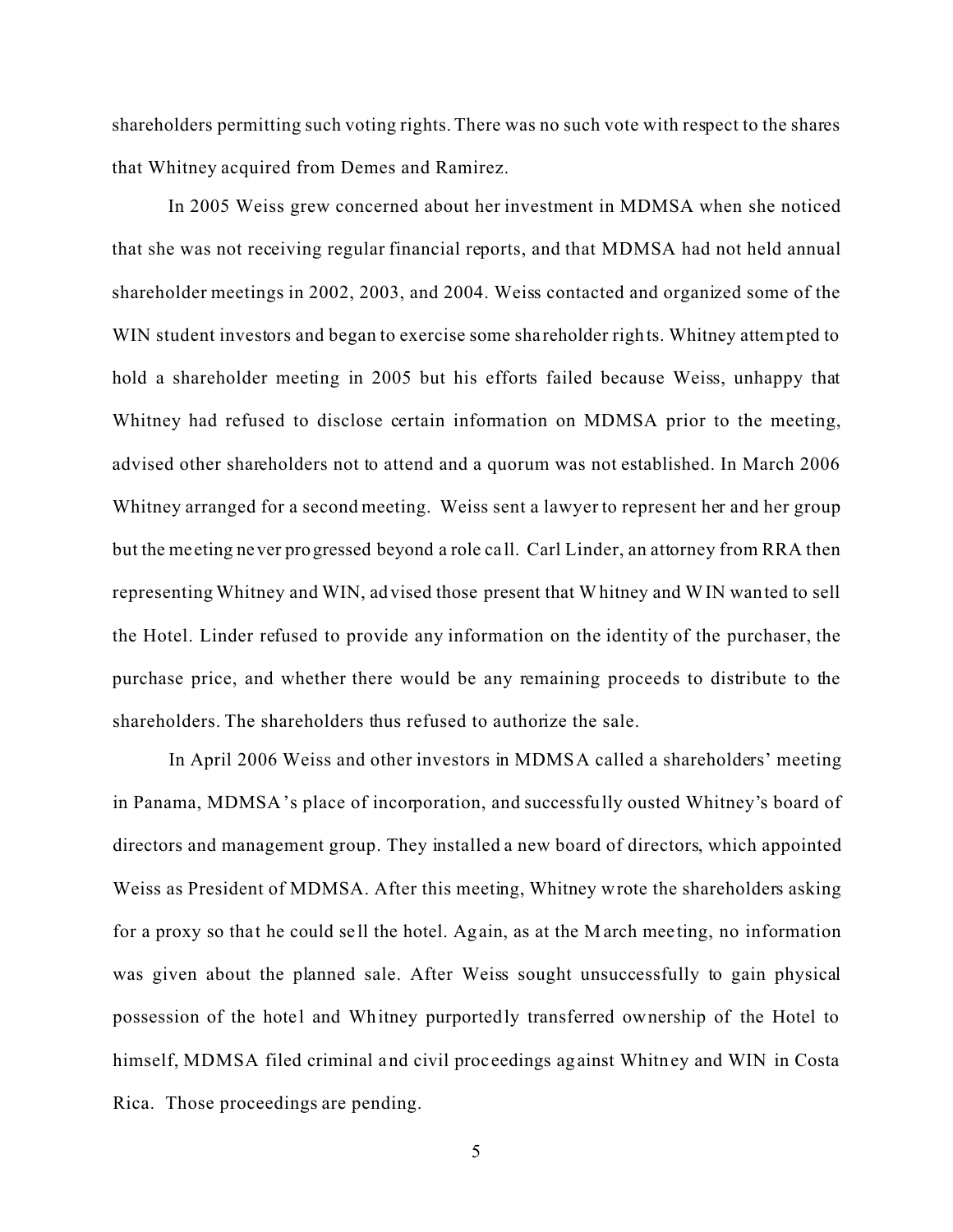### **THE TORTIOUS CONDUCT**

Whitney was convinced that Strudwick was involved with Weiss's legal battle for control over MDMSA and has since launched a personal campaign against Strudwick and Weiss to cause injury to them and anyone associated with them. On June 15, 2006 Whitney sent an email to Ramirez, Strudwick's business partner, threatening litigation, criminal charges, and public humiliation. Specifically, the email warned that he and Strudwick should "[g]et ready for some criminal and other charges," which would be publicized "big time in Costa Rica and the U.S." The email further warned Ramirez that his "partner [Strudwick] is in for the shock of his life." In a subsequent email on that same day, Whitney warned that "[t]he process has started and you and your family are going to be affected, as is Barry [Strudwick]."

On December 22, 2006 Rothstein, counsel for WIN and Whitney, sent an email to Strudwick stating that he had filed a lawsuit against Strudwick, and that threatened "further legal action that is certain to be protracted, expensive and embarrassing" if Strudwick did not cease "all actions perta ining to the Monterey project." The statement that a lawsuit had been filed against Strudwick was false as the actual lawsuit was not filed until over one month later on January 29, 2007. The email, which is attached to the complaint, states in part:

> As you should be aware via the lawsuit filed in New York against you, Susan Weiss, and your fellow co-conspirators, this firm is senior litigation counsel to the Whitney Group of companies.

> > \* \* \*

. . . . As you should now be aware, the lawsuit against you and your co-conspirators now includes multiple counts implicating all of you in a conspiracy of unprecedented magnitude. Moreover, we will not only continue to add to and amend the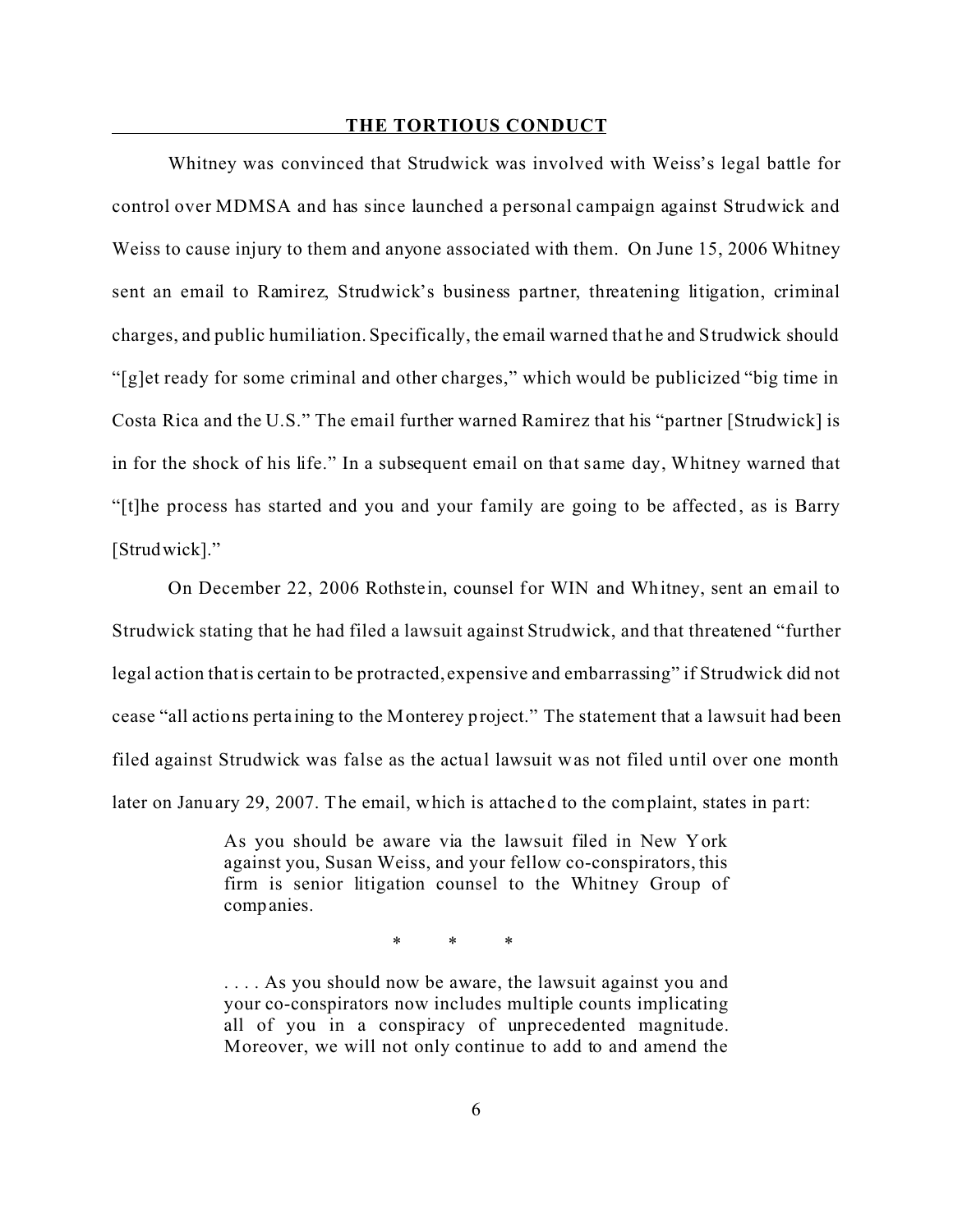lawsuit until such time as all remedies available are exhausted but we intend to pursue you and your co-conspirators in every available jurisdic tion.

\* \* \*

Finally, I expect you to cease all actions pertaining to the Monterey project. Failure to comply will result in further legal action that is certain to be protracted, expensive and embarrassing.

Whitney hired co-defendant Michael Caputo<sup>7</sup> to launch a defamatory website entitled

"BARRYBUSTED.com." The website, posted on January 26, 2007, asks readers, "Are you thinking about investing with Barry Strudwick?" and then warns them that they should "THINK AGAIN." The site further states that "Barry and his partner William Ramirez are being sued in Federal Court in New York for conspira cy, fraud, civil RICO, racketeering and mail fraud." The website also contained pictures of Strudwick.<sup>8</sup> Also available on "BARRYBUSTED.com" was an unfiled complaint that Rothstein and Whitney had furnished to Caputo for the purpose of posting on the website. The complaint contained statements that Strudwick and Weiss had committed numerous criminal acts, including "extortion, mail fraud and wire fraud." The complaint further indicated that Strudwick resides in Baltimore, Maryland.<sup>9</sup>

<sup>7</sup>On information and belief Plaintiffs allege that Caputo is associated with Roger Stone, the Senior Partner and Director of Public and Governmental Affairs for Rothstein Rosenfeldt Adler Consulting Group, which is a part of RRA.

<sup>8</sup>The website also asked readers, "LISTENING TO WEISS?" and told them to "BE CAREFUL" because she was being sued for conspiracy, fraud, civil RICO, racketeering and mail fraud. Weiss is not a Maryland resident and there is no claim to an injury to her in Maryland.

<sup>&</sup>lt;sup>9</sup>WIN sued Weiss, but not Strudwick in Florida state court in July 2006 alleging defamation. That suit was dismissed in November 2006 for lack of proper venue and jurisdiction. On December 11, 2006 WIN refiled its lawsuit in the Eastern District of New York against Weiss, not Strudwick,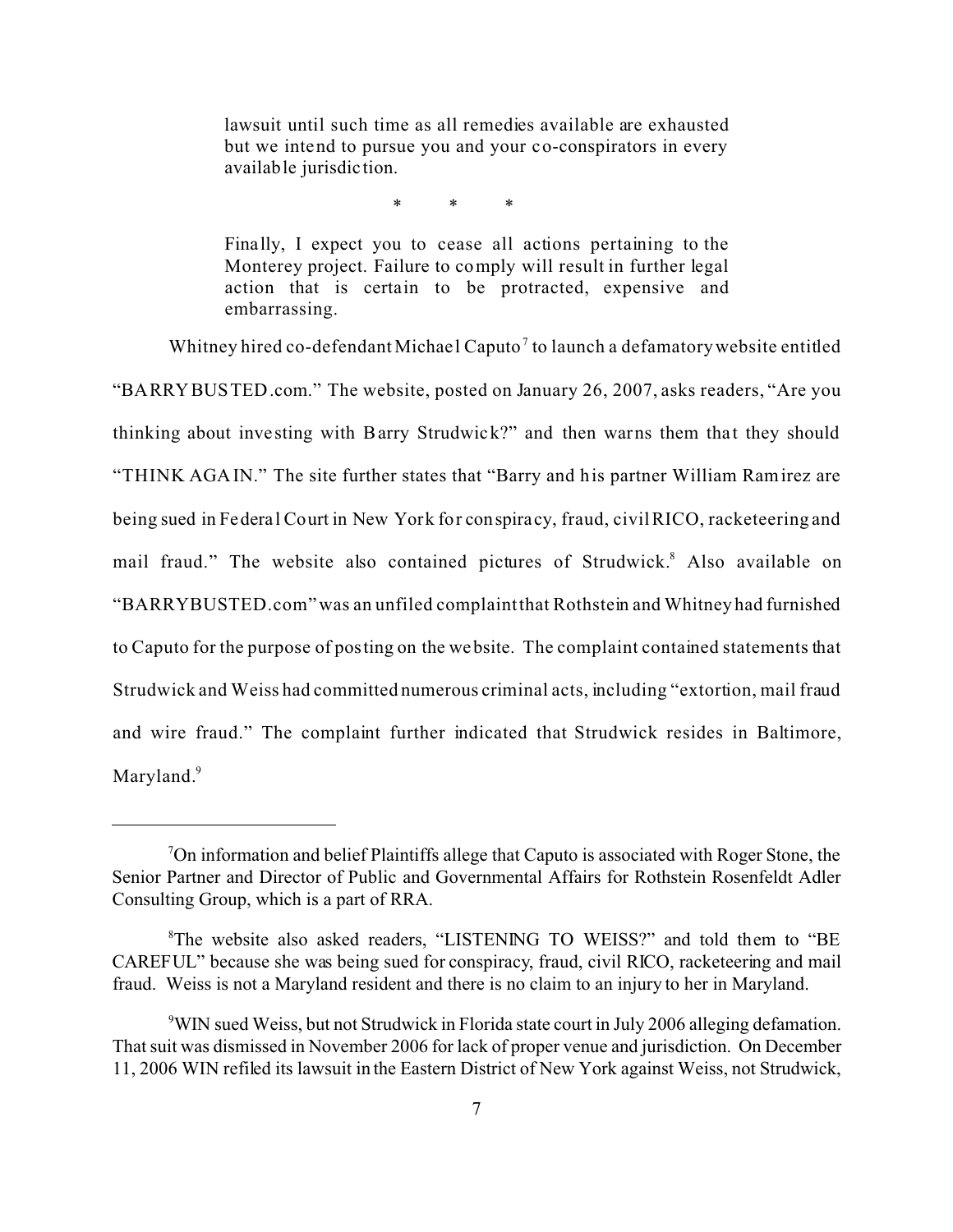Three days after "BARRYBUSTED.com" was launched, Rothstein filed the complaint against Strudwick and Weiss in the Federal District Court for the Eastern District of New York on January 27, 2007. Although Rothstein is not a member of the New York bar and not licensed to practice in the Eastern District of New York, he was the sole signatory on the complaint. Rothstein also made no effort to effect service upon any of the defendants, and Strudwick was never subject to suit in New York. Plaintiffs allege that the complaint was filed "for an illegal and improper purpose to satisfy an ulterior motive, by among other things, harassing a competitor, attempting to weaken a shareholder's voice with her fellow shareholders, trying to extort a shareholder into giving up a legitimate proxy fight, and expecting that the litigation . . . would give them cover to promote their defamatory communications."

Although she was never served, counsel for Weiss requested permission to file a motion to dismiss and a motion for sanctions against Rothstein and RRA under Fed. R. Civ. P. 11. The court granted the request. After the motions were filed and fully briefed, on or around August 2, 2007, Rothstein dismissed the complaint. Even after the complaint was dismissed, it remained posted on "BARRYBUSTED.com" for a full year.

On January 27, 2007, two days prior to the filing of the lawsuit, Strudwick hosted a group of developers at the Strudwick Deve lopment. Defendants displayed and distributed defamatory flyers at the hotel where Strudwick's potential investors were staying. The flyers repeated the allegation that Strudwick had been "busted" and advised potential investors not to invest with him.

alleging the same defamation as in the dismissed Florida action.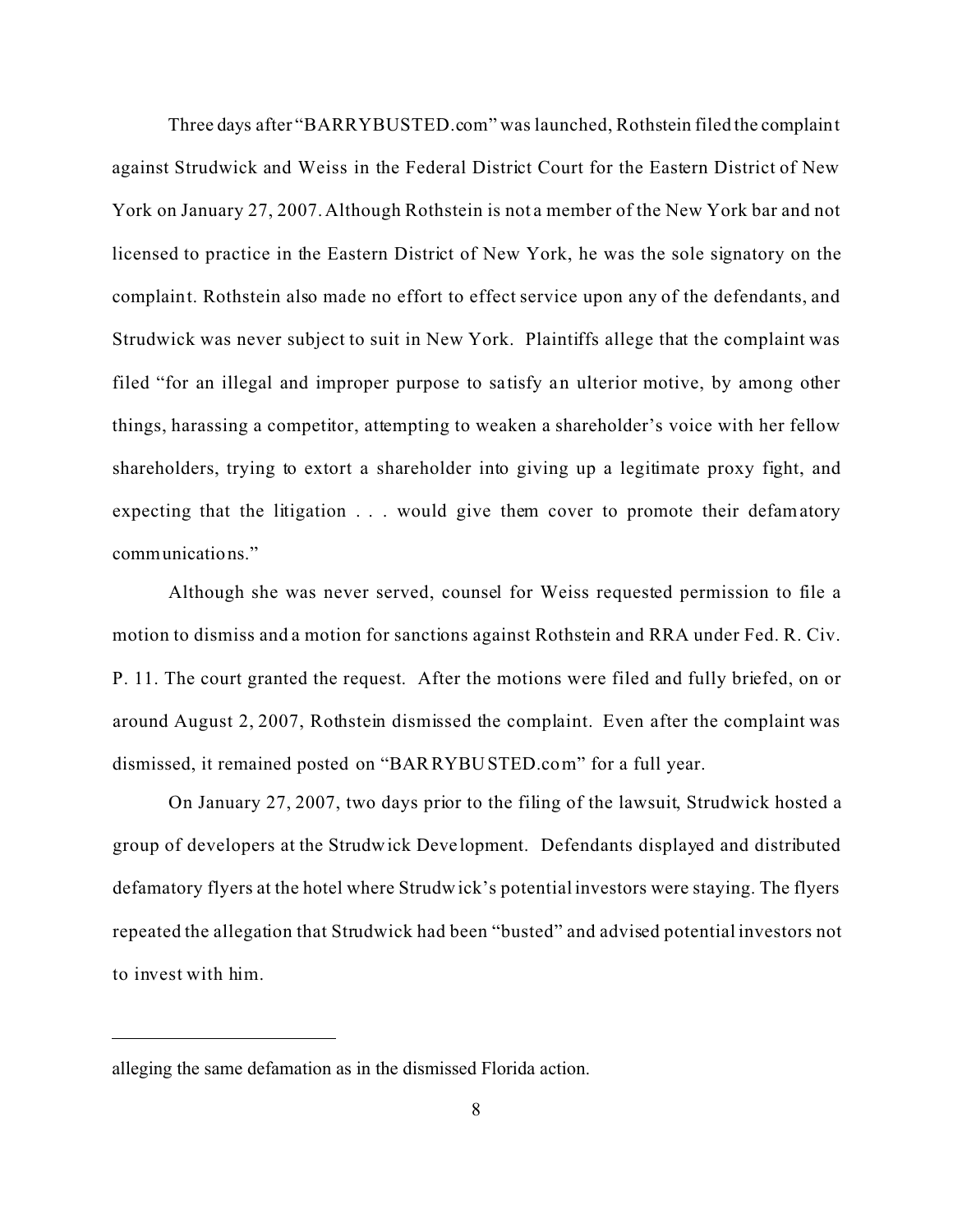In February 2007 defendants sent emails that contained the same defamatory statements that were in the flyers and a hyperlink to "BARRYBUSTED.com" to 35 WIN students, including those who had invested with Whitney in the Hotel. Although not alleged in the Complaint, in their Opposition Memorandum, plaintiffs allege that seven (7) of those WIN students are Maryland residents.<sup>10</sup>

Strudwick wrote to RAA demanding that "BARRYBUSTED.com" be removed from the internet. In response, Rothstein and RRA, on February 16, 2007 sent a letter to Strudwick stating that neither the website nor the brochures were "set up or touted by employees or other agents of WIN or with WIN's resources." Plaintiffs allege that this statement was false because Caputo was claiming that he put the website up and prepared the flyers at the request of WIN. In an email to Rothstein dated March 1, 2007, counsel for Strudwick asked Rothstein to clarify whe ther Caputo's statement that WIN was involved in the defamation was accurate. To date, Rothstein has not replied.

On or around March 7, 2007 representatives from International Living visited the Strudwick Development. On March 22, 2007 a representative from International Living contacted Strudwick and asked him to c all Internationa l Living to "learn more about working with IL's marketing team." International Living, however, changed its mind about doing business with Strudwick upon visiting "BARRYBUSTED.com." Plaintiffs claim that the lost marketing opportunity with International Living has cost Strudwick "hundreds of visitors and potential buyers, and millions in lost sales."

 $10R$ othstein and RRA pointed out at the hearing that the document upon which plaintiffs rely to say that the email was sent to people in Maryland is not authenticated or supported by an affidavit. Rather than permitting plaintiffs to amend the complaint or file a supplemental affidavit, the Court accepts as true for purposes of this motion that the email was sent to seven WIN students in Maryland. (The document that plaintiffs rely upon lists four Maryland email addresses, three of which are associated with two persons.)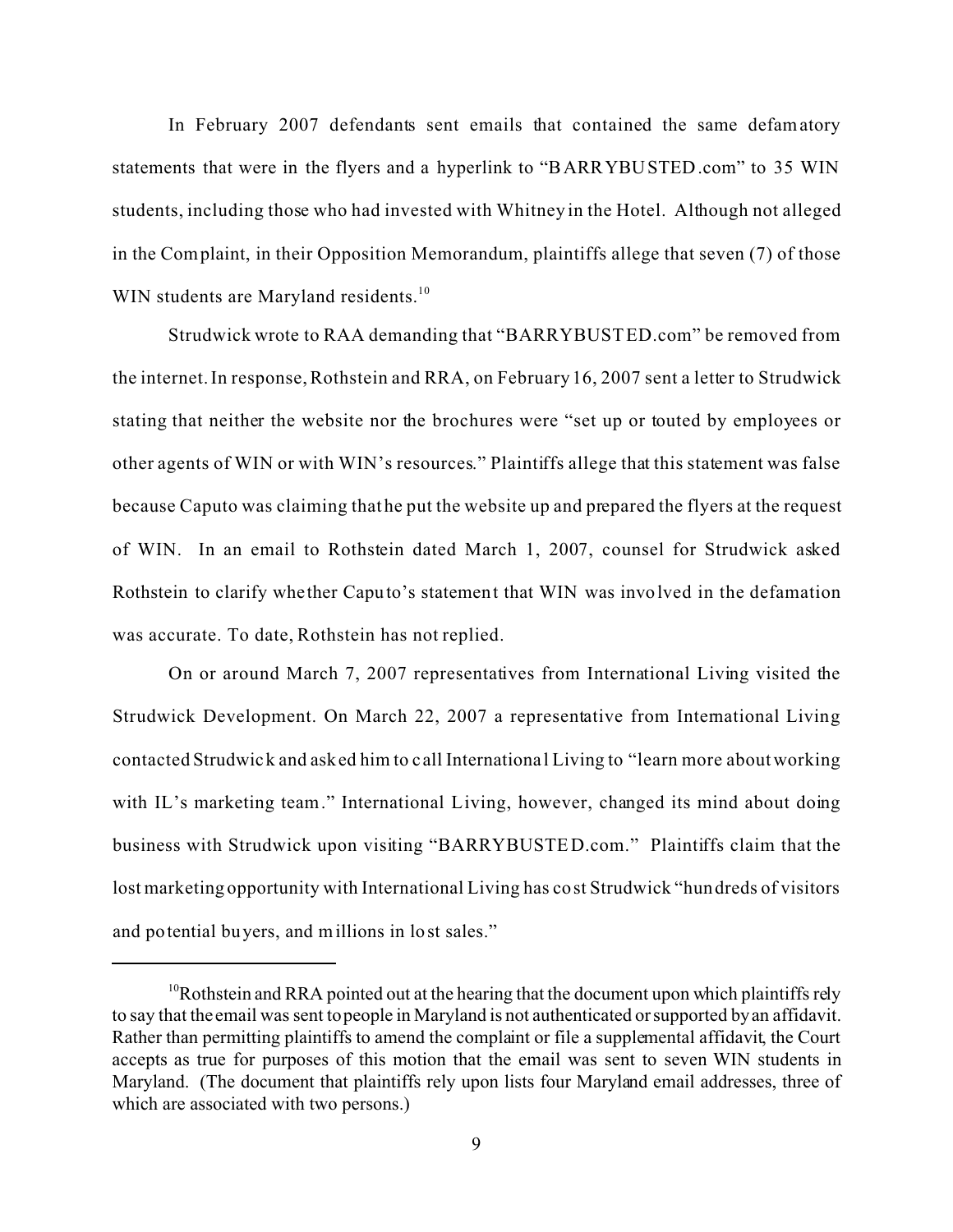### **DISCUSSION**

The standard of review on a motion to dismiss for lack of personal jurisdiction was

succinctly stated in *Taylor v. CSR,* 181 Md. App. 363, 373 (2008) as follows:

The defense of lack of personal jurisdiction ordinarily is collateral to the merits and raises questions of law. The burden of alleging and proving the existence of a factual basis for the exercise of personal jurisdiction, once the issue has been raised, is upon the plaintiffs. Plaintiffs must establish a prima facie case for personal jurisdiction to defeat a motion to dismiss. If facts are necessary in deciding the motion, the court may consider affidavits or other evidence adduced during an evidentiary hearing. Without an evidentiary hearing, courts are to consider the evidence in the light most favorable to the non-moving party when ruling on a motion to dismiss for a lack of personal jurisdiction.

*Id.* at 373 (citations omitted). The plaintiff's burden is to "establish a prima facie case" and the Court will view "the evidence in the light most favorable to the non-moving party[.]" *Id.*

The question of whether this Court may exercise personal jurisdiction over a foreign defendant requires a two-step analysis: "First, the requirements under the long-arm statute must be satisfied, and second, the exercise of jurisdiction must comport with due process." *see Bond v. Messerman,* 391 Md. 706, 721 (2006) (*citing Mackey v. Compass Marketing, Inc.*, 391 Md. 117 (2006). Maryland's long-arm statute extends personal jurisdiction to the full extent allowable under the Due Process Clause. 391 Md. at 721. (citations omitted). Because the Court has "consistently held that the reach of the long arm statute is coextensive with the limits of personal jurisdiction delineated under the due process clause of the Federal Constitution . . . [the] statutory inquiry merges with our constitutional examination." *Beyond Systems, Inc. v. Realtime Gaming Holding Co., LLC,* 388 Md. 1, 22 (2005). This, however, does not mean "that it is now permissible to simply dispense with analysis under the long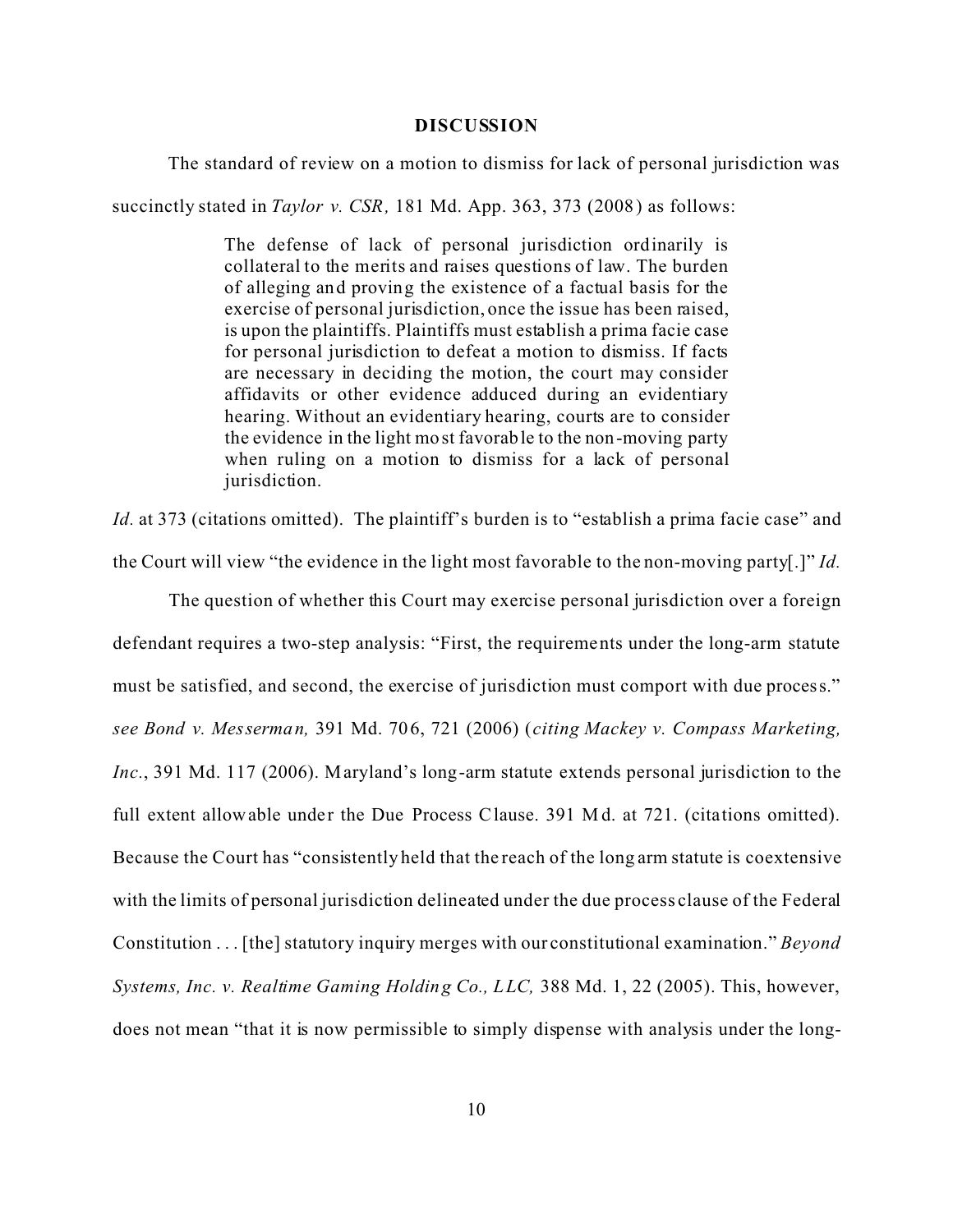arm statute." *Mackey*, 391 Md. at 141, n. 6. Rather, that the statutory and constitutional inquiries merge means no more than "we interpret the long-arm statute to the limits permitted by the Due Process Clause when we can do so consistently with the canons of statutory construction." *Id.* 

Maryland's exercise of personal jurisdiction over a nonresident defendant is consistent with due process if the defendant has "minimum contacts" with the forum, so that to hale him into the forum state "does not offend traditional notions of fair play and substantial justice." *Beyond Systems,* 388 Md. at 22 (*quoting Int'l Shoe Co. v. Washington,* 326 U.S. 310, 316 (1945). The "minimum contacts" required to satisfy due process can be found in two ways: general and specific jurisdiction.

> The standard for determining the existence of personal jurisdiction over a nonresident defendant depends upon whether the defendant's contacts with the forum state also provide the basis for the suit. If the defendant's contacts with the State are not the basis for the suit, then jurisdiction over the defendant must arise from the defendant's general, more persistent contacts with the State. To establish general jurisdiction, the defendant's activities in the State must have been continuous and systematic.

*Beyond Systems*, 388 Md. at 22. (citations and internal quotation marks omitted). In *Camelback Ski Corp. v. Behnig*, 312 Md. 330, 338-39 (1988) the Court explained that sometimes cases do not fit "neatly" into one category or the other and when that happens "the proper approach is to identify the approximate position of the case on the continuum that exists between the two extremes, and apply the corresponding standard, recognizing that the quantum of required contacts increases as the nexus between the contacts and the cause of action decreases."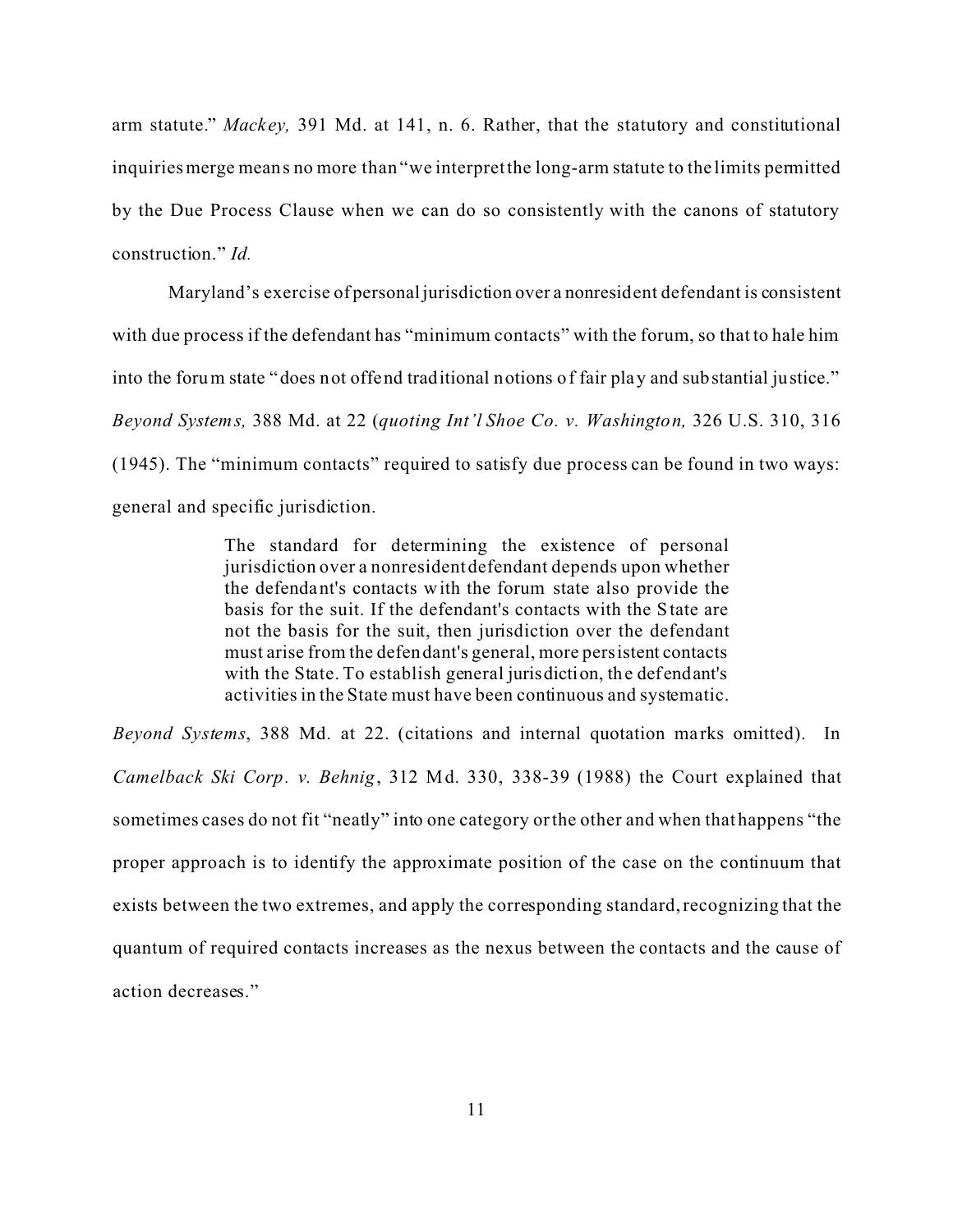Plaintiffs argue that Maryland has personal jurisdiction over Rothstein and RRA

pursuant to Cts. and Jud. Proc.  $\S 6-103(b)(4)$ . Section 6-103(b)(4) provides:

A court may exercise personal jurisdiction over a person, who directly or by an agent:

\* \* \*

Causes tortious injury in the State or outside of the State by an act or omission outside the State if he regularly does or solicits business, engages in any other persistent course of conduct in the State or derives substantial revenue from goods, food, services, or manufactured products used or consumed in the State....

The requirements of this section requires contacts much like the nature of the contacts required for the exe rcise of general jurisdiction over a def endant. *See Stover v. O'Connell Associates, Inc., 84 F.3d 132, 136 n.* \* (4<sup>th</sup> Cir. 1996) ("While § 6-103(b)(4) covers out-ofstate conduct that causes injury in the forum state, its plain language would appear to require greater contacts than the specific jurisdiction jurisprudence requires."). However, because plaintiffs rely on both general jurisdiction and specific jurisdiction cases and on contacts relevant to both inquiries, the Court will determine if there is a basis for either general or specific jurisdiction.

# **General Jurisdiction**

In order to establish general jurisdiction, plaintiffs must show that Rothstein and RRA have engaged in "continuous and systema tic" activities in Maryland. *Beyond Systems*, 388 Md. at 22. Plaintiffs argue that publically available informatio n establishes that RRA and Rothstein have significant clients in Maryland, and these contacts satisfy Cts. and Jud. Proc. § 6-103(b)(4)'s requirement that the nonresident defendant "regularly does or solicits business" or "engages in any other persistent course of conduct in the State." In support of their argument, plaintiffs attached to their Memorandum a document that appears to be a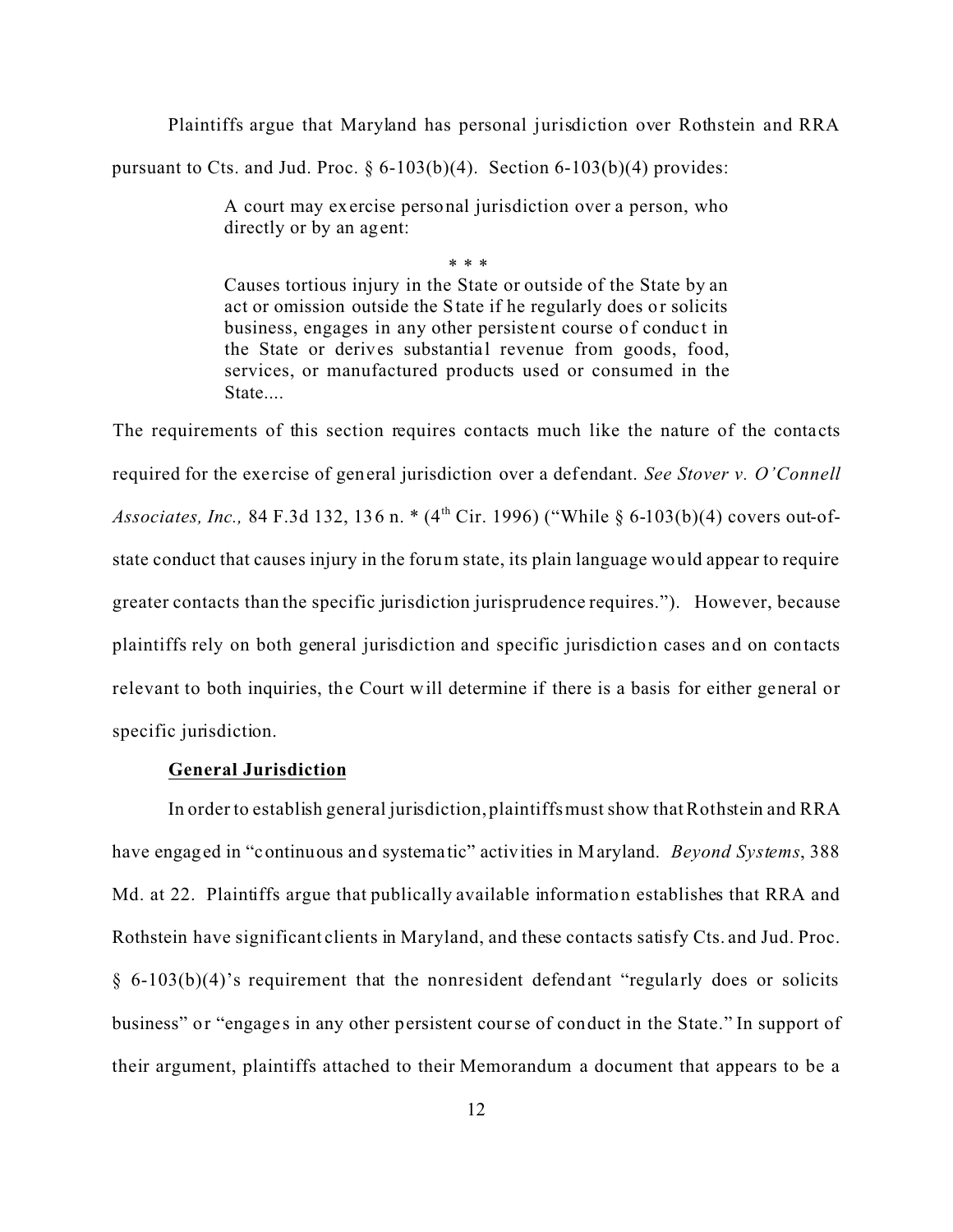printout of the web page of RRA. That document lists 48 clients including three that plaintiffs presume are Maryland clients: Café Iguana, Insurance Designers of Maryland and Zurich Insurance. RAA does not dispute that Insurance Designers of Maryland ("IDMD") is one of its client. IDMD is an insurance company and has customers located all over the United States. From 2006 to 2008 IDMD retained RRA to handle about ten cases for IDMD customers. RRA states that during the same period it handled a total of 3,734 new matters and that the revenue's derived from representing IDMD in those ten cases was *de minimus*. RRA appeared before the Circuit Court for Baltimore City on one of those cases.<sup>11</sup> Its involvement lasted less than six months.

Plaintiff also attached a printout from the Maryland State Department of Assessment and Taxation of Iguana Cantina, LLC and The Zurich Corpora tion, two businesses with principal offices in Baltimore, presumably to show that they are Maryland clients listed on RRA's website. Without any evidence to support it, plaintiffs state that Café Iguana is a chain of nightclubs that owns and operates Iguana Cantina Night Club in Baltimore. RRA presented a printout from the Florida Division of Corporations showing that Café Iguana is a fictitious name of a Florida corporation, Kendal Sports Bar. Further Zurich Insurance is located in Illinois and is clearly not the same company as The Zurich Corporation in Baltimore. Rothstein states he does not have any clients in Maryland.

Plaintiffs also argue that "Rothstein and RRA . . . entered their appearance as counsel for their clients in Maryland, and earned hundreds of thousand[s] of dollars in fees while litigating *this case* in Maryland on behalf of WIN and Whitney." RRA and Rothstein's

<sup>&</sup>lt;sup>11</sup> Samuel Tetteh v. Iguana Cantina, LLC, Circuit Court for Baltimore City, 24-C-05-010213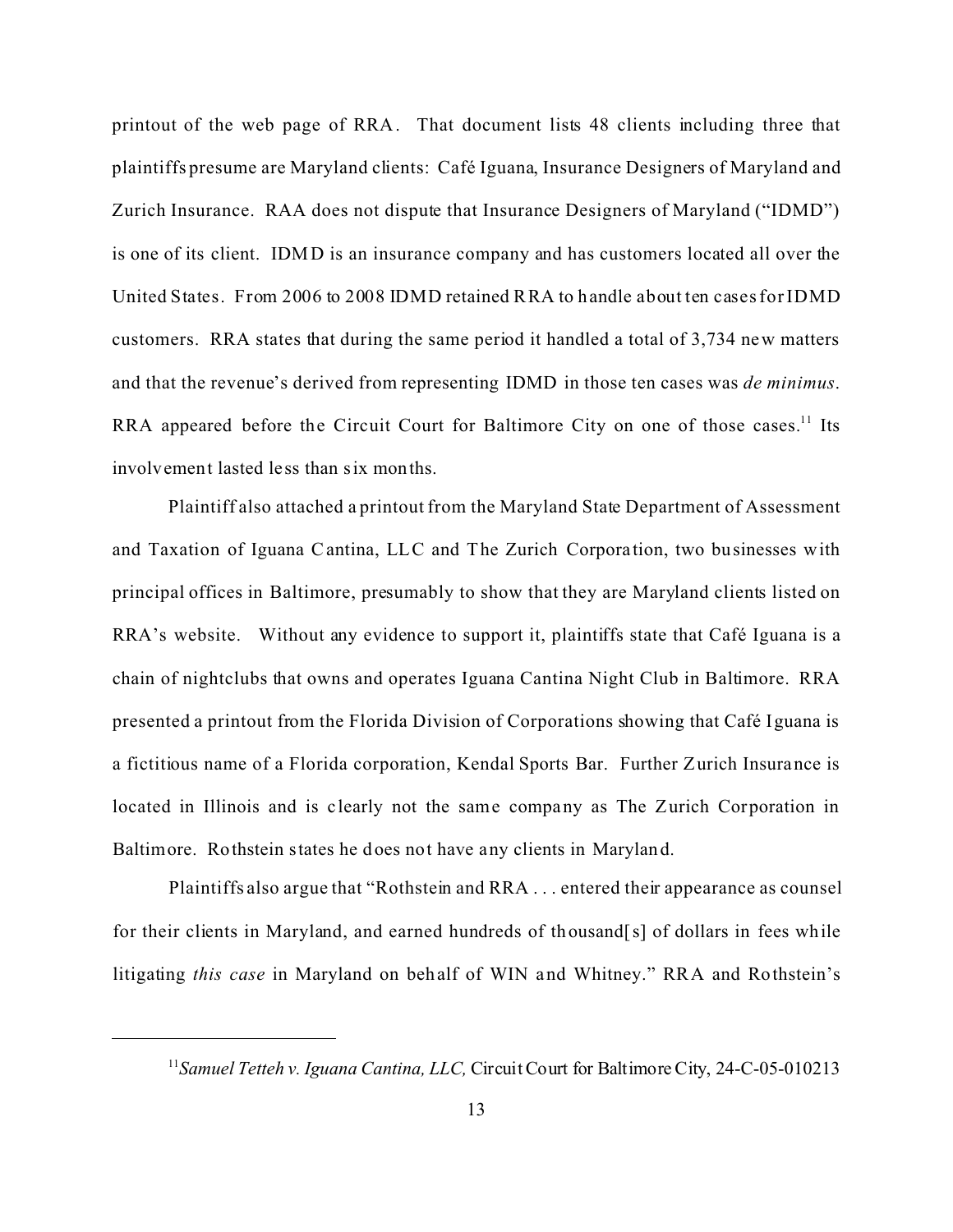representation in the early stages of this litigation, however, are not factors in the § 6- 103(b)(4) analysis because " [w]hether general or specific jurisdic tion is sought, a de fendant's 'contacts' with a forum state are measured as of the time the claim arose." *Cape,* 932 F. Supp. at 127 *citing Farmers Ins. Exchange v. Portage La Prairie Mut. Ins. Co.,* 907 F.2d 911, 913 ( $9<sup>th</sup>$  Cir. 1990) ("Only contacts occurring prior to the event causing the litigation may be considered.") and *Rossman v. State Farm Mut. Auto. Ins. Co.,* 832 F.2d 282, 287, n. 2 (4th Cir. 1987).<sup>12</sup> *See also Metropolitan Life Insurance Co. v. Robertson-CECO Corp.,* 84 F.3d 560, 569-70 ( $2<sup>nd</sup>$  Cir. 1996) (in "general jurisdiction cases, district courts should examine a defendant's contacts with the forum state over a period that is reasonable under the circumstances – up to and including the date the suit was filed"); *In Re South African Apartheid Litigation v. Daimler AG*, 2009 U.S. Dist. Lexis 55065, (S.D. N. Y. June 22, 2009) (prima facie case for general jurisdiction not made where "bulk of evidence . . . post-dates the filing of the Complaint" and "[r]elevant information is limited to a period . . . prior to the commence of this lawsuit . . ."); *Haas v. A.M. King Indus*., 28 F. Supp. 2d 644, 648 (D.C. Utah 1998) (only relevant contacts were those "up to and including the time this lawsuit was filed in 1994, and [b]ecause the RMR project began after plaintiff filed suit, it will not be considered as a relevant contact for purposes of general jurisdiction."). *But see Carter v. Massey*, 436 F. Supp. 29, 35 (D. Md. 1977) ("Nothing in *Hanson v. Denckla* [357 U.S. 235

<sup>&</sup>lt;sup>12"</sup>We do not base our holding on the fact that Consolidated expanded its connection with Virginia after the accident. The company did hire agents in Virginia to conduct an investigation of the accident and did send an employee to Virginia to attempt to e ffect a settlement with the Rossmans. We do not think that a party's investigation of possible legal liability after an accident creates in personam jurisdiction that would not otherwise exist. If it did, insurers would be discouraged from legitimate investigation and insureds would be deprived of its benefits." *Rossman* 832 F.2d at 287 n. 2.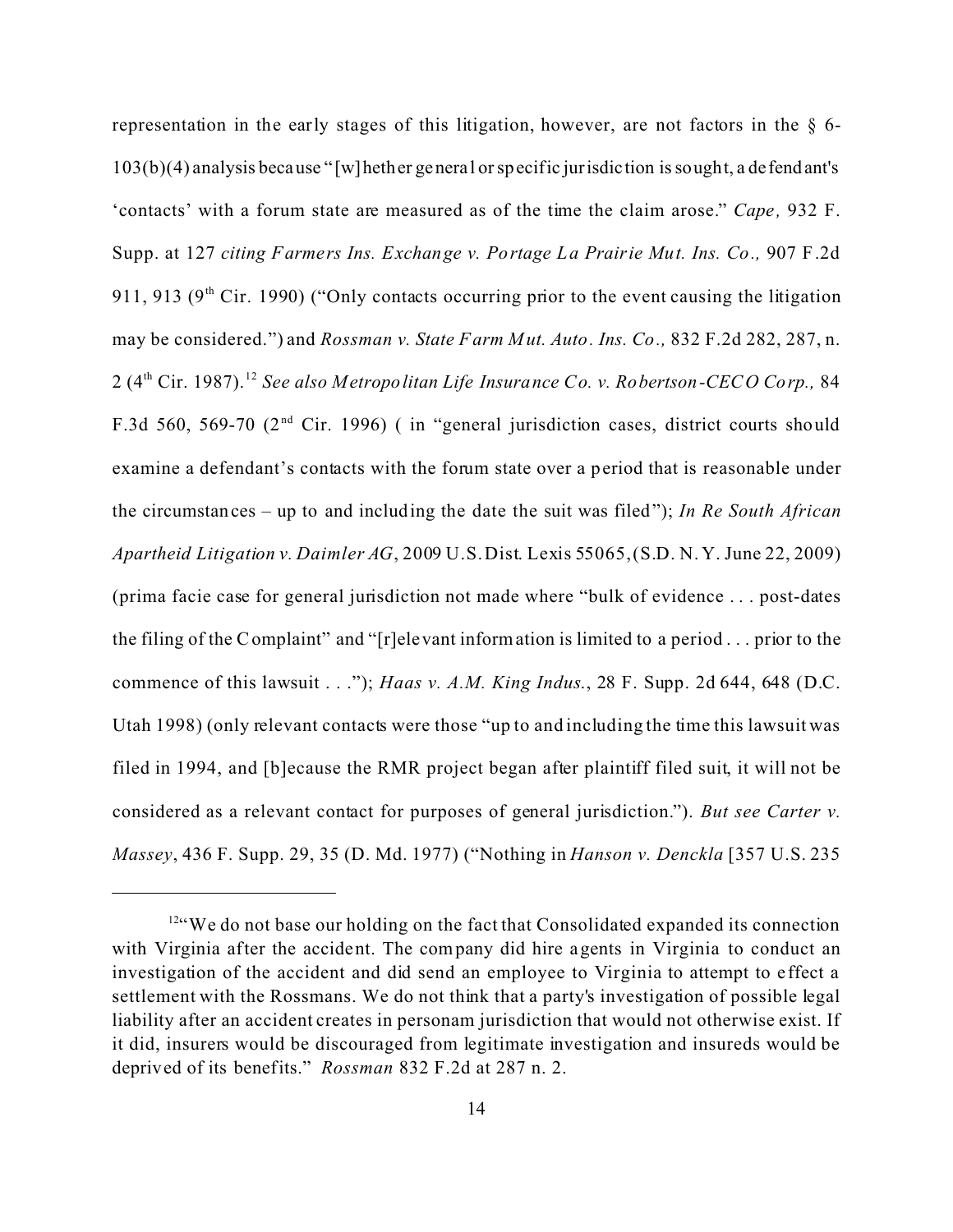(1958)] suggests that the activities of the defendant in the forum state must have been contemporaneous with or prior to the act or omission which created the cause of action.").

Because Rothstein and RRA entered their appearance on behalf of WIN and Whitney *after* the alleged wrongdoing occurred, their representation of WIN and Whitney is not a relevant forum contact. But even if Rothstein and RAA's representation of WIN and Whitney in this case is considered along with the other evidence on which plaintiffs rely, the evidence is not sufficient to show "continuous and systematic" activities in Maryland. It does not establish that they regularly do or solicit business in Maryland or that they engage in a "persistent course of conduct" in Maryland.

Plaintiffs rely primarily on *Baker & Kerr, Inc. v. Br ennan,* 26 F. Supp. 2d 767 (D. Md. 2008) and *Capital Source Finance, LLC v. Delco Oil, Inc.,* 520 F. Supp. 2d 684, 690 (D. Md. 2007). Neither case advances their position. In *Baker & Kerr,* B & K, a Maryland corporation, sued Michael P. Brennan, a certified public accountant licensed in the Commonwealth of Pennsylvania, for malpractice , brea ch of contract, and civil conspira cy. 26 F. Supp. 2d at 768-69. Brennan had been retained by B & K to perform Maryland state and federal income tax returns from 1992 until 1995. *Id.* at 768. Over the course of those three years, Brennan frequently communicated with principals of B  $& K$  by phone, correspondence, and fax. Brennan also traveled to Maryland at least six times. *Id.* at 768-69. The Court denied Brennan's motion to dismiss for lack of personal jurisdiction reasoning that "Brennan purposefully directed his activities to  $B \& K$  in Maryland" and as such he was not being "haled into a . . . [Maryland] . . . court as the result of any random, fortuitous, or attenuated contacts, or because of any unilateral activity." *Id* at 770 (citation omitted).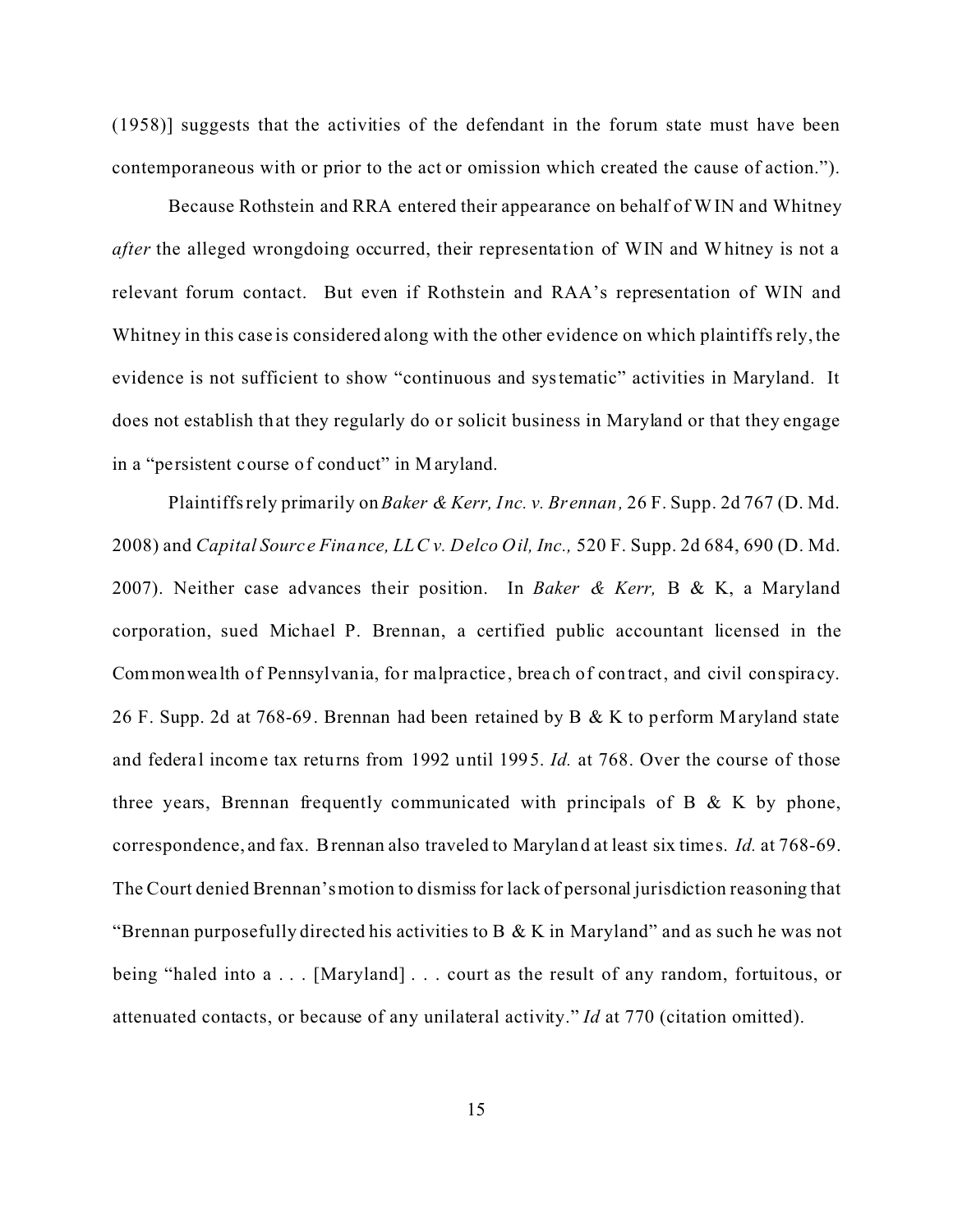*Baker & Kerr* does not support plaintiffs argument that Maryland has general jurisdiction over Rothstein and RAA because *Baker & Kerr* it is a specific jurisdiction case. Brennan's contacts with Maryland – the accounting services that he provided B & K over the course of three years – formed the basis of B & K's cause of action. Therefore, the number and quality of the contacts did not need to be "continuous and systematic." *Beyond Systems*, 388 Md. at 22. *See also Carefirst of Maryland, Inc. v. Carefirst Pregnancy Centers, Inc.,* 334 F.3d 390, 397  $(4<sup>th</sup>$  Cir. 2003) ("Even a single contact may be sufficient to create jurisdiction when the cause of action arises out of that single contact, provided that the principle of 'fair play and substantial justice' is not thereby offended.") (citation omitted).

*Capital Source Finance,* another specific jurisdiction case, is equally distinguishable. There the Court found out-of-state attorneys subject to Maryland jurisdiction for the purposes of a contempt hearing based on their attendance at a telephonic temporary restraining order hearing and their subsequent alleged violation of the Court's order*.* 520 F. Supp. 2d at 690. Because the claims against the defendants arose from their participation in the TRO hearing and their almost immediate violation of the order, the Court found that the defendants' telephone appearance at the hearing was sufficient to conf er specific jurisdiction. *Id.* at 691. Empha sizing that it was fair to subject the defendants to jurisdiction, the Court sta ted that:

> $[a]$ ny inconvenience . . . arising from having to litigate this contempt proceeding in a distant forum is outweighed by the court's strong interest in requiring compliance with its own orders and by the burdens on the justice system overall if knowing disregard of a court order were not sanctionable by contempt even for nonresidents lacking other contacts with the forum state.

*Id.* Here, unlike in *Capital Source Finance,* the issue is whether the Court can assert

16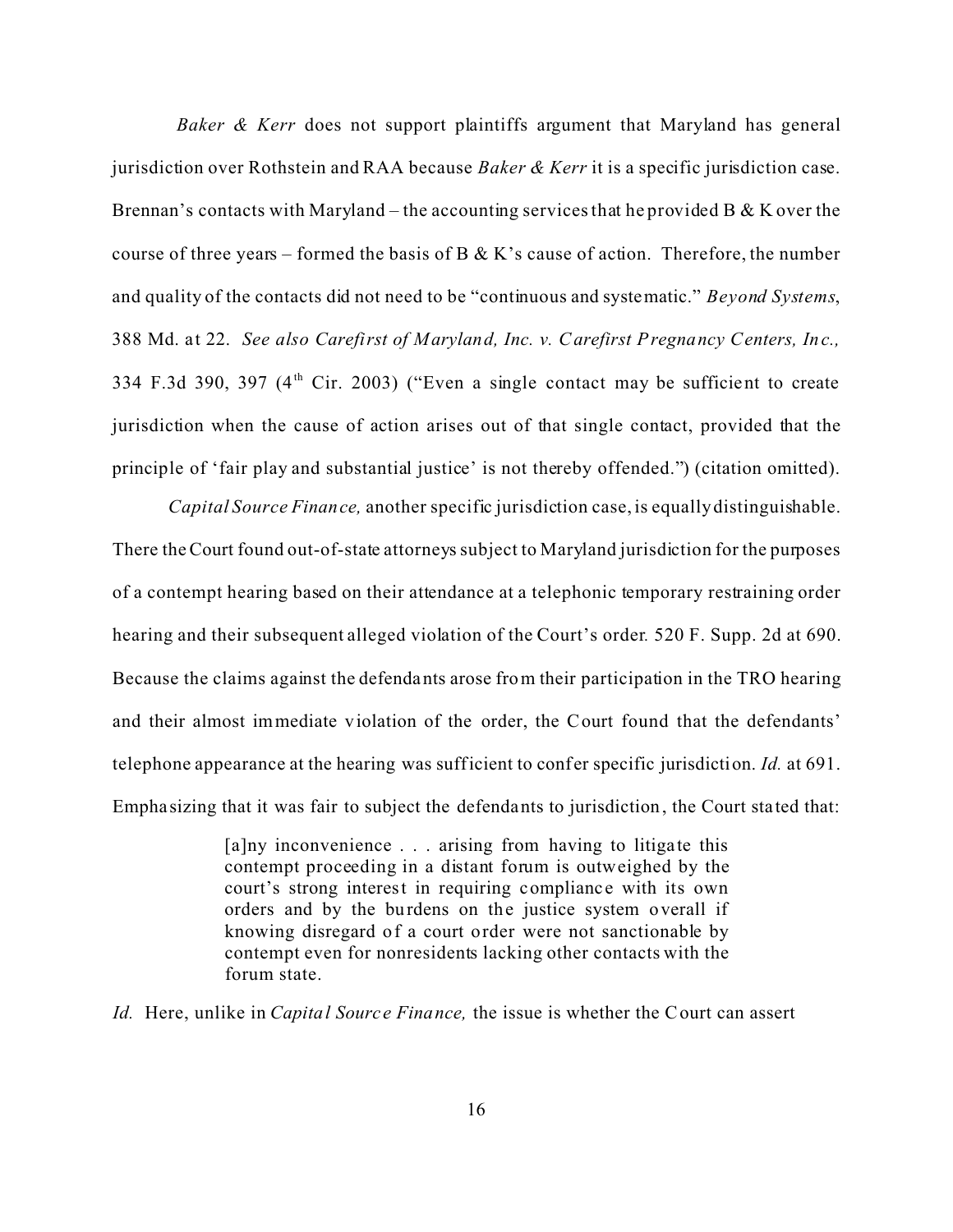jurisdiction over RRA for its "continuous, extensive, and systematic" contacts that are unrelated to the instant cause of action.<sup>13</sup>

The primary case relied upon by RRA, *Cape v. Von Maur*, 932 F. Supp. 124, 128 (D. Md. 1996), on the other hand, is on point. In *Cape,* a president and sole shareholder of a dissolved Virginia corporation, TCEC, filed a malpractice suit against its non-resident attorneys. *See id.* at 125. The Court summarized the two a ttorneys' sparse contacts with Maryland as follows:

> As indicated, Defendants are U.S. citizens residing in Germany. The contract between TCEC and Defendants regarding the latter's legal representation of TCEC was executed in Germany. All the services rendered by them on behalf of Plaintiffs were rendered before the Armed Services Boa rd of Contract Appeals in Germany in connec tion with TCEC's litigation against the U.S. Army. Defendants' only contacts with the State of

<sup>&</sup>lt;sup>13</sup>Nor does *Capital Source Finance* provide any support for specific juridiction because Plaintiffs claims do not "arise out of" Rothstein and RRA's representation of WIN and Whitney in this case. There is no allegation in the amended complaint that suggests or hints that Rothstein and RRA's representation of WIN and Whitney in this case form a basis for Plaintiffs claims. *See Beyond System,* 388 Md. at 25 ("If the defendant's contacts with the forum state form the basis for the suit, however, they may establish 'specific jurisdiction.'") (citation omitted).

Similarly the other cases plaintiffs cite involving suits against out-of-state attorneys where personal jurisdiction was found to exist are distinguishable. *See Lyddon v. Rocha-Albertsen*, 2006 U.S. Dist. LEXIS 78957, 59-65 (E.D. Cal. Oct. 27, 2006) (harm that was done had consequences to the plaintiff's business in Bakersfield, California); *Lawson v. Baltimore Paint & Chemical Corp*., 298 F. Supp. 373, 379 (D. Md. 1969) ("alleged tortious injury to the Corporation was sustained in Maryland"); *De Manez v. Bridgestone Firestone N. Am. Tire, LLC*, 533 F.3d 578, 587 (7th Cir. Ind. 2008) (district court had jurisdiction to sanction a lawyer who submitted a false affidavit to the district court that he knew would be relied upon to determine an issue); *Wadlington v. Rolshouse*, 2008 U.S. Dist. LEXIS 29071 (W.D. Ky. Apr. 9, 2008) (legal malpractice case where the question was whether the out of state attorney had established an attorney client relationship to file a suit in the forum state); *Allen v. James*, 381 F. Supp. 2d 495, 498 (E.D. Va. 2005) (defendant attorney contracted to represent the plaintiff in the forum state for a tort that occurred in the forum state); *Medical Assurance Co. v. Jackson*, 864 F. Supp. 576, 577 (S.D. Miss. 1994) (Mississippi had jurisdiction over an Alabama attorney, who represented a plaintiff in alleged medical malpractice that occurred in Mississippi, on a claim that the Alabama attorney had breached the settlement agreement reached in the medical malpractice claim).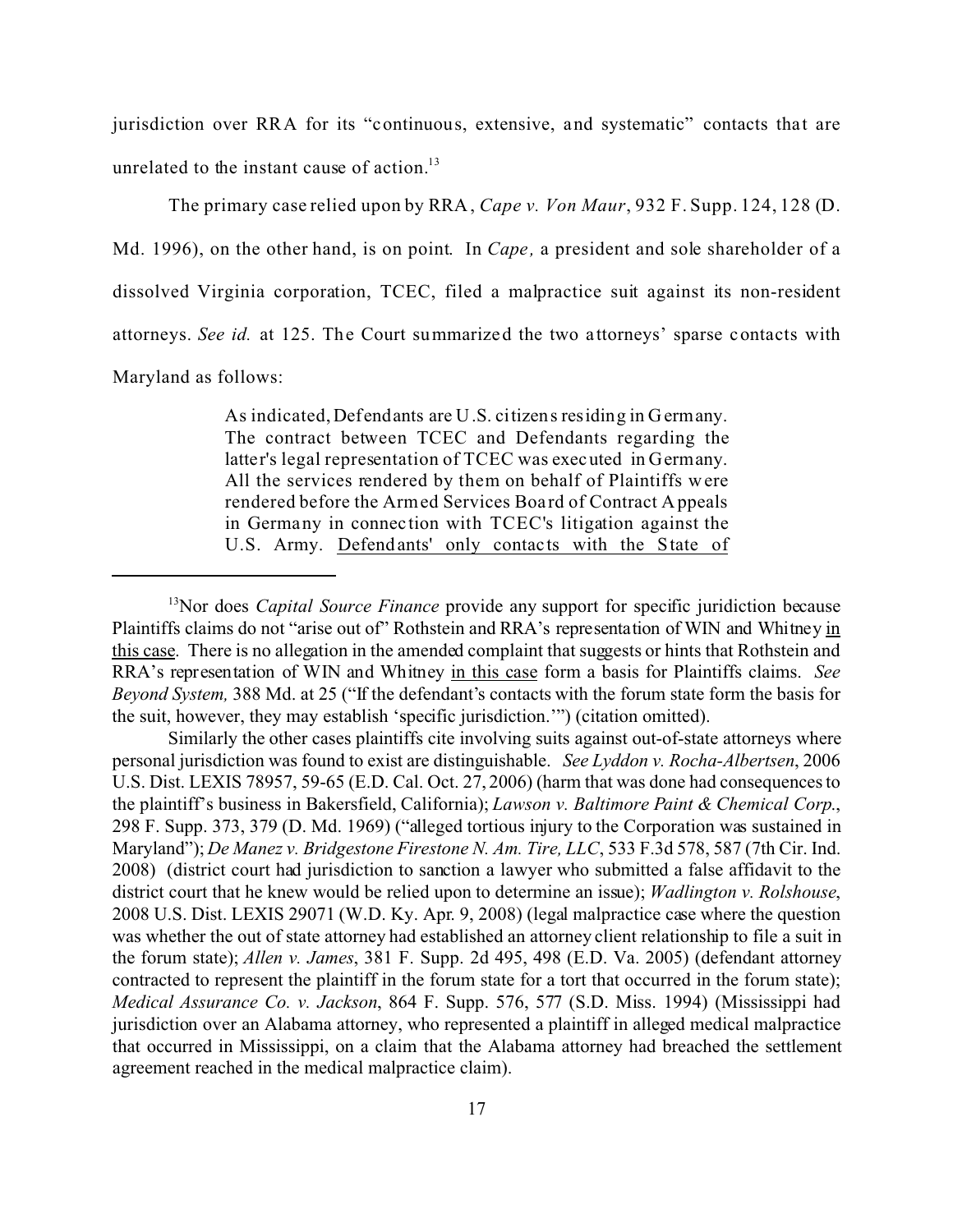Maryland consisted of phone c alls and correspondence between them in Germany and Cape in Maryland. Defendants never practiced law in Maryland, never advertised or solicited business in this State and never maintained an office here . At no time during the course of their representation of TCEC did any Defendants or their agents travel to Maryland or appear in a Maryland court on behalf of Plaintiffs or undertake to perform any services in Maryland.

*Id.* at 125-26 (emphasis added). After noting that "[b]road constructions of general jurisdiction should be generally disfavored," the Court held that "[t]here can be no question on this record that general jurisdiction is lacking and the Court need pursue the issue no further." *Id.* at 127. The Court also went on to hold that Maryland lacked specific jurisdiction over the nonre sident attorneys. *Id.* at 128.

Here, as in *Cape,* RRA does not maintain an office in Maryland and none of its lawyers are licensed to practice law in the State of Maryland. Rather, RRA is a Florida law firm with principal places of business in Florida and New York. RRA's contacts with Maryland have not been "continuous and systematic." Maryland does not have general jurisdiction over RRA or Rothstein.

## **Specific Jurisdiction**

Unlike the contacts required for general jurisdiction, contacts required for specific jurisdiction need not rise to the level of "continuous and systematic." *First American First, Inc. v. National Association of Bank Women, 802 F.2d 1511, 1516 (4<sup>th</sup> Cir. 1986), <i>citing Hellicopteros Nacionales de Colombia v . Hall,* 466 U.S. 408, 414 n. 8 (1984). In determining whether specific jurisdiction exists, the Court considers "(1) the extent to which the defendant has purposefully availed himself or herself of the privilege of conducting activities in the State; (2) whether the plaintiff's claims arise out of those activities directed at the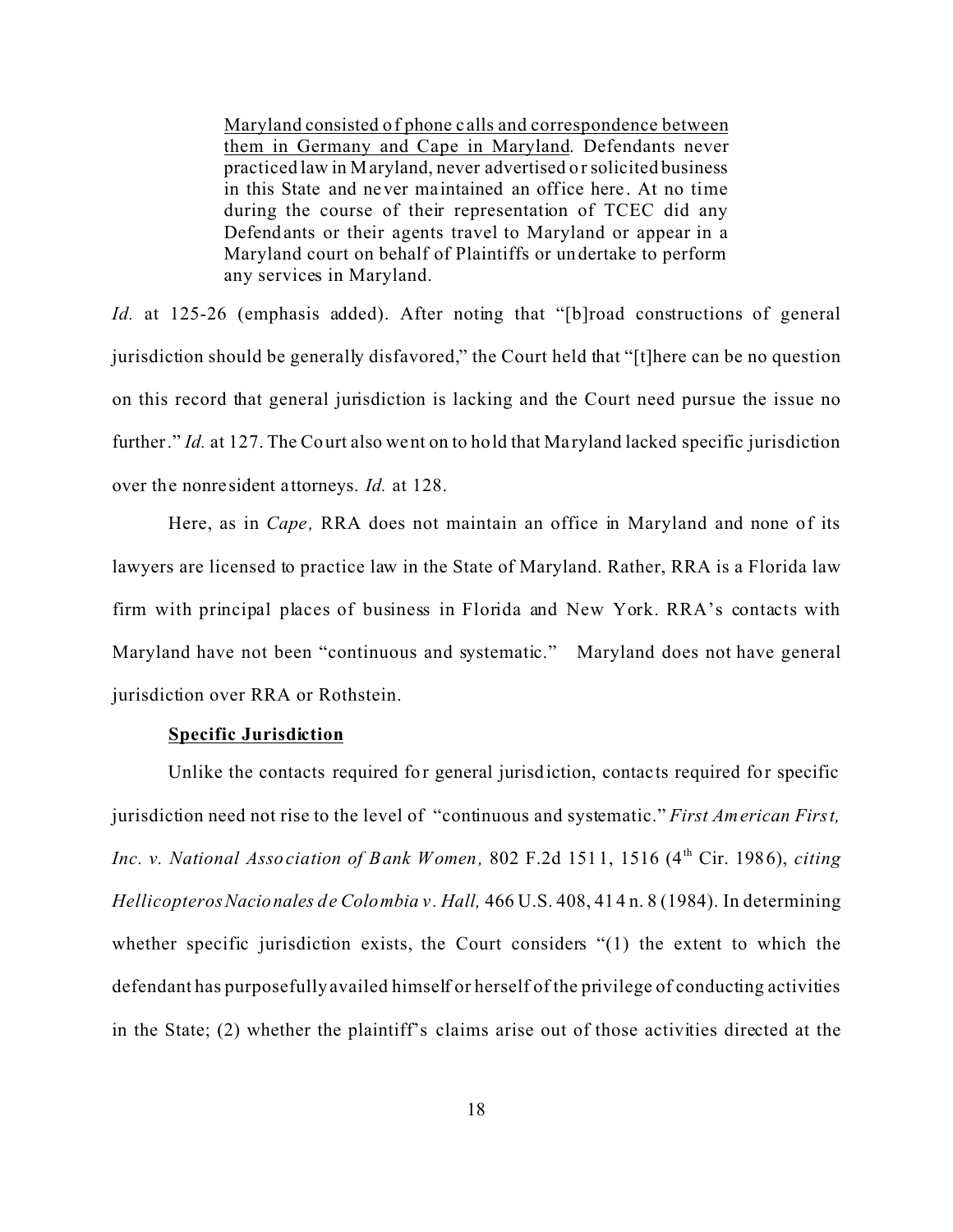State; and (3) whether the exercise of personal jurisdiction would be constitutionally reasonable." *Beyond Systems,* 388 Md. at 26 (citations omitted). *See also Bond,* 391 Md. at 723 (citing *Burger King Corp.,v. Rudzewicz*, 471 U.S. 462, 72 (1985)). Asserting specific jurisdiction over a non-resident is fair where there is a close "relationship among the defendant, the forum, and the litigation." *First American,* 802 F.2d at 1516 (citations omitted). The spec ific jurisdiction analysis does not entail merely "count[ing] the contacts and quantitatively compar[ing] this case to other preceding cases." *Carefirst of Maryland, Inc.,* 334 F.3d at 397. The analysis rather is qualitative instead of quantitative. *Id.*

The contacts that plaintiffs rely upon that relate to the cause of action are as follows: (1) an email dated December 22, 2006 sent from Rothstein to Strudwick which referenced a lawsuit that had purportedly been filed against Strudwick and threatened future litigation against Strudwick if he did not cease all actions with the subject Costa Rica land project; (2) an allegedly defamatory website, "BARRYBUSTED.com," that contained a picture of Strudwick, and identified his place of business and residence as Maryland; (3) allegedly defamatory emails with hyperlinks to "BARRYBUSTED.com" sent to specific investors, including Maryland residents; and (4) a letter dated February 16, 2007 sent to Strudwick in Maryland in which Rothstein denies that WIN or Whitney were involved in launching "BARRYBUSTED.com."

Rothstein and RRA argue that these acts, neither singularly nor in combination, are sufficient to show that they purposefully availed themselves of the privilege of conducting activities in Maryland. Moreover, as the damages requested in this action relate only to the Strudwick Development located in Costa Rica, Rothstein and RRA argue that any relevant contacts they may have with Maryland do not relate to plaintiffs cause of action.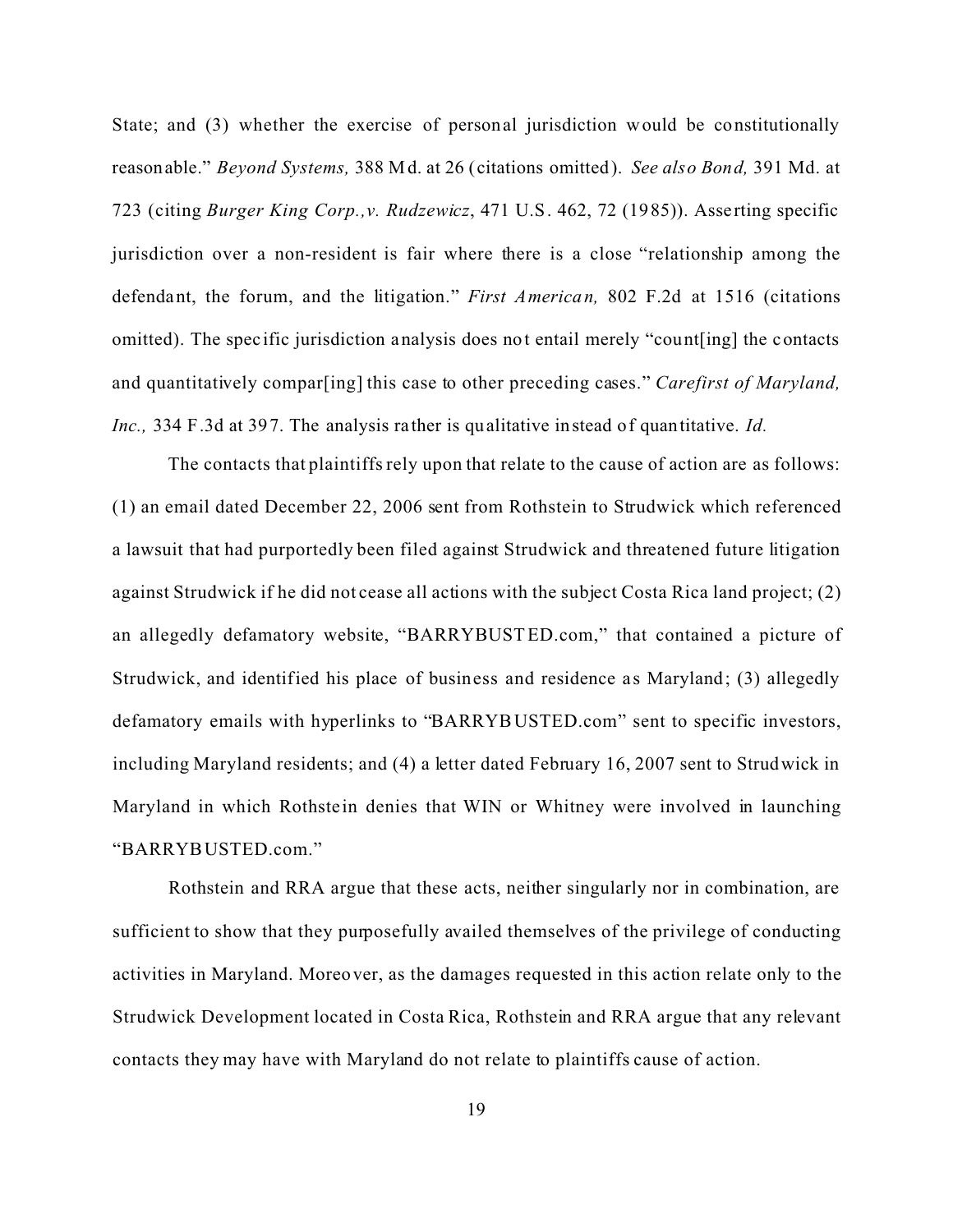# **The December 22, 2006 email and the February 17, 2007 letter sent from Rothstein to Strudwick**

Plaintiffs argue that the December 22, 2006 email that Rothstein and RRA sent to Strudwick concerning the unfiled New York lawsuit, was the beginning of the defendants' defamatory "scheme,"<sup>14</sup> and therefore must be considered in determining if there is personal jurisdiction. The argument fails for two reasons. First, as a general proposition, personal jurisdiction cannot be premised solely on sending correspondence into the State. *See Bond,* 391 Md. at 723, *citing Cape,* 932 F. Supp. at 128 (stating that generally, correspondence and telephone calls with the plaintiff in the forum state are not sufficient contact with the forum state to satisfy due process requirements). In *Bond,* a Maryland plaintiff filed a legal malpractice lawsuit against his Ohio-based attorney. The plaintiff argued that Maryland had personal jurisdiction over the non-resident attorney based on seven contacts over the course of nine years in which plaintiff sought legal advice and his attorney responded either by telephone or by letter. *Id.* at 731. Noting that the non-resident attorney neither solicited business in, nor maintained offices in Maryland, the Court he ld that the non-resident's "contacts do not rise to the level of an 'act by which the defendant purposefully avail[ed] himself of the privilege of conducting activities within the forum State for the purposes of a Maryland court exercising personal jurisdiction over him . . .'" *Id.*

Second and more importantly, while the email may be relevant evidence at trial, plaintiffs' claims do not arise from the email sent to Strudwick, thus it is not relevant to

 $<sup>14</sup>$ Plaintiffs emphasize that at the time this email was sent, contrary to the representations</sup> made, no lawsuit had been filed. While this point is relevant to whether the complaint states a cause of action, it is not relevant to whether Maryland has personal jurisdiction over the authors of the email.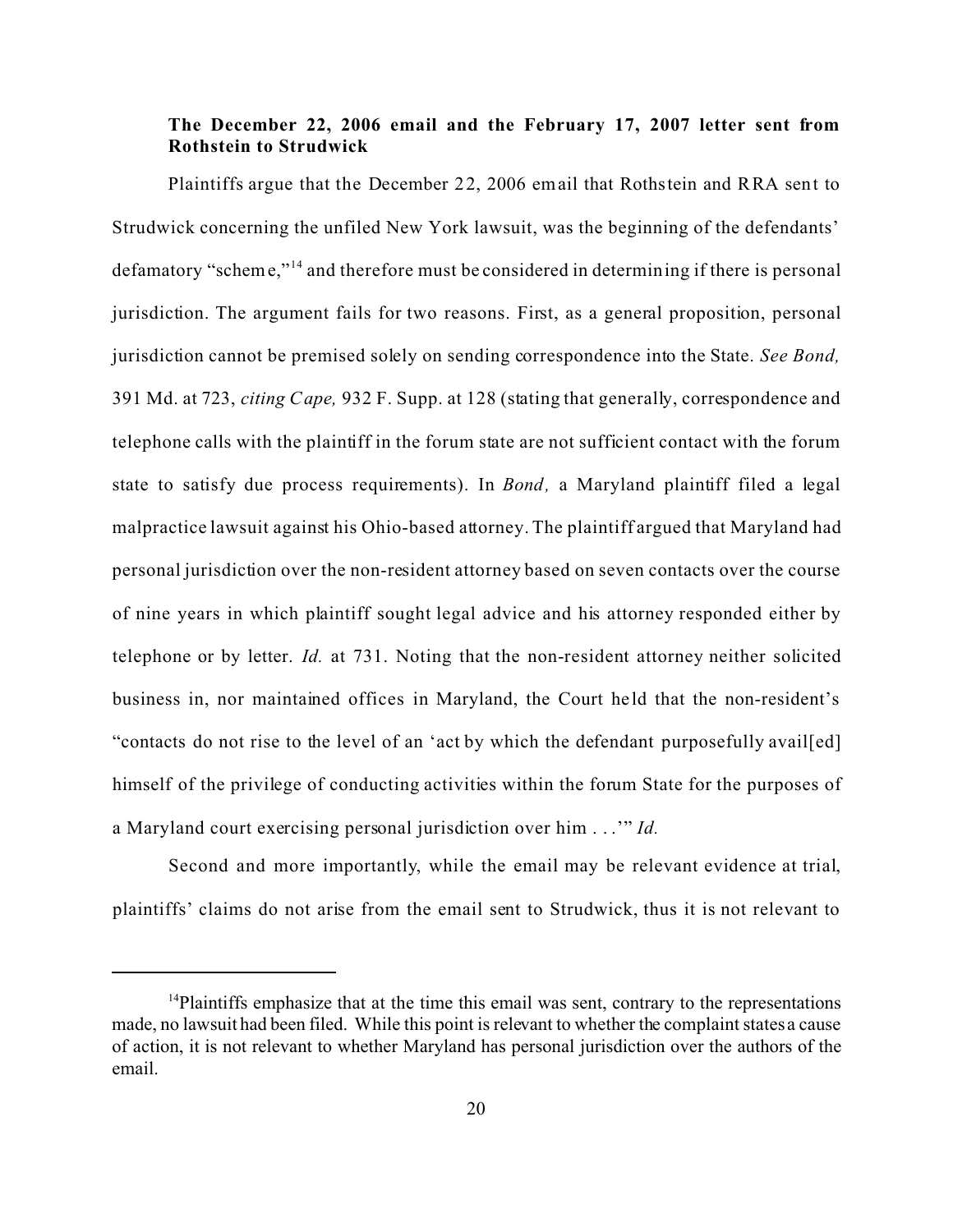whether there is specific jurisdiction. *Beyond Systems,* 388 Md. at 26*.* Plaintiffs do not allege that the email was published to a third party, which is a necessary element to three of the four counts asserted against Rothstein and RRA – injurious falsehood of Strudwick<sup>15</sup> (Count II); tortious interference with Strudwick's prospective business advantage<sup>16</sup> (Count IV); and false light<sup>17</sup> (Count V). And while it may be relevant evidence on the fourth count, abuse of process, the abuse of process claim does not arise from the email.<sup>18</sup> Nor does

 $15$ The tort of injurious falsehood requires that the following elements be satisfied: .... [1] publication of matter derogatory to the plaintiff's title to his property, or its quality, or to his business in general, or even to some element of his personal affairs, [2] of a kind calculated to prevent others from dealing with him, or otherwise to interfere with his relations with others to his disadvantage. . . . [3] The falsehood must be communicated to a third person, since the tort consists of interference with the relation with such persons. . . .[4]There is no presumption, as in the case of personal slander, that the disparaging statement is false, and the plaintiff must establish its falsity as a part of his cause of action.

*See Beane v. McMullen,* 265 Md. 585, 608-09 (1972), *quoting Prosser, Law of Torts,* at 919-920 (4th ed. 1971).

<sup>&</sup>lt;sup>16</sup>The tort of interference with a business relationship that does not consist of inducing the breach of an existing contract requires that the following elements be satisfied:

<sup>(1)</sup> intentional and wilful acts; (2) calculated to cause damage to the plaintiffs in their lawful business; (3) done with the unlawful purpose to cause such damage and loss, without right or justifiable cause on the part of the defendants (which constitutes malice); and (4) actual damage and loss resulting.

*See Herbert H. Martello v. Blue Cross and Blue Shield of Maryland,* 43 Md. App. 462, 476-77 (1992), quoting *Natural Design, Inc. v. Rouse,* 302 Md. 47, 71 (1984).

<sup>&</sup>lt;sup>17</sup>One who gives publicity to a matter concerning another that places the other before the public in a false light is subject to liability to the other for invasion of privacy, if (a) the false light in which the other person was placed would be highly offensive to a reasonable person, and (b) the actor had knowledge of or acted in reckless disregard as to the falsity of the publicized matter and the false light in which the other would be placed. *Furman v. Sheppard*, 130 Md. App. 67, 77 (2000).

<sup>&</sup>lt;sup>18</sup>The tort of abuse of process occurs "when a party has wilfully misused criminal or civil process after it has issued in order to obtain a result not contemplated by law." *Thomas v. Gladstone*, 386 Md. 693, 702 (2005) (citations omitted).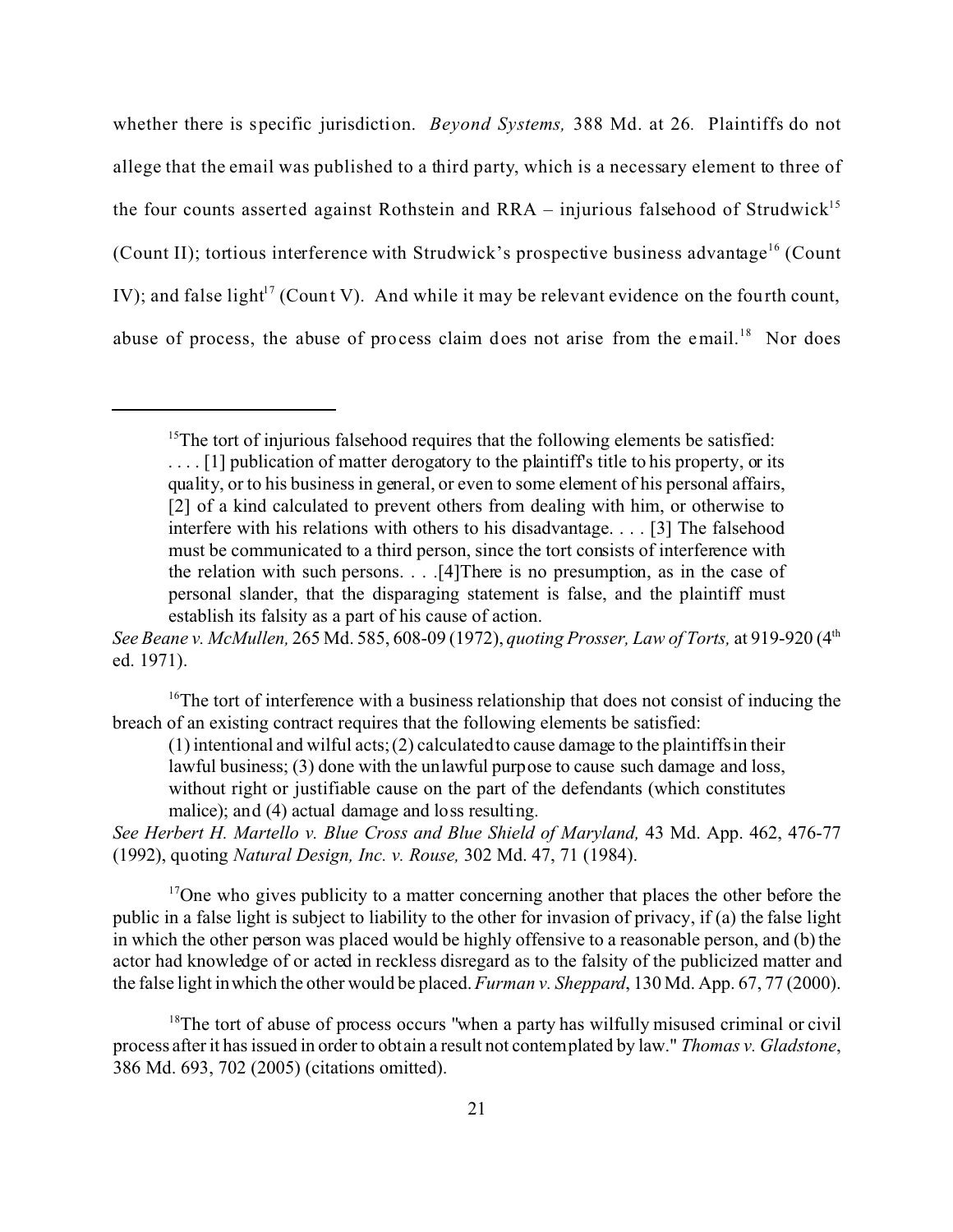sending an email to Strudwick "rise to the level" of purposefully availing oneself of the privilege of conducting activitie s in Maryland. *See Bond,* 391 Md. at 731.

The February 17, 2007 letter sent to Strudwick suffers from the same defects as the email sent to Strudwick: it may be relevant evidence in a trial, but plaintiffs' claims do not arise out of that letter. Plaintiffs have not alleged any facts to show that the letter injured plaintiffs. And as discussed ea rlier, sending correspondence into the state, without more, is not "purposefully availing" oneself of the privilege of conducting activities in the state. Thus the letter is not relevant to determining if Maryland has jurisdiction.

#### **The website and emails sent to Mary land WIN students**

The remaining contacts that plaintiffs assert subject defendants to the jurisdiction of this Court are the website, "BARRYBUSTED.com," and the email flyers sent to the 35 WIN students, which included seven Maryland residents. These contacts once again illustrate how "technology brings new challenges to applying the principles of personal jurisdiction." *MaryCLE, LLC v. First Choice Internet, Inc.*, 166 Md. App. 481, 500 (2006) (citation and internal quotation marks omitted). Once upon a time, a person's "presence within the territorial jurisdiction of a court was prerequisite to its rendition of a judgment personally binding him." *Int'l Shoe Co. v. Washington,* 326 U.S. 310, 316 (1945) (citations omitted). This requirement of physical presence, however, evolved into a more flexible standard known today as "minimum contacts." *Id.* at 316. Over 50 years ago, before the internet was imagined, the Supreme Court recognized that advances in communication technology expanded the "permissible scope of personal jurisdiction." *McGee v. Int'l Life Ins. Co.,* 355 U.S. 220, 222-23 (1957). *See also Hanson v. Denckla,* 357 U.S. 235, 250-51 (1958) ("progress in communications and transportation has made the defense of a suit in a foreign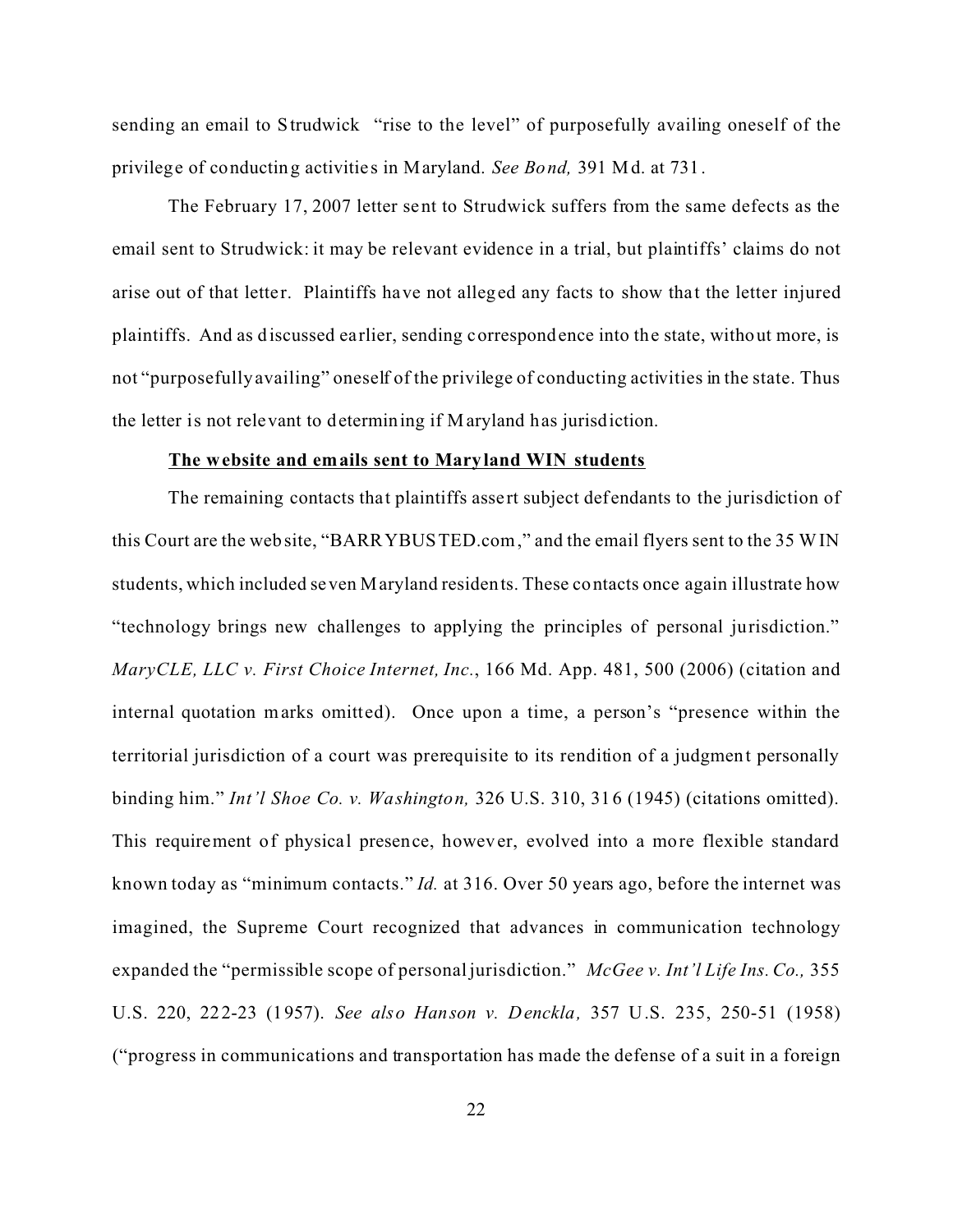tribunal less burdensome"). With the advent of the internet, technology has progress ed in leaps and bounds, but it has still not eliminated the due process limitation on a State's authority to subject a non-resident to its jurisdiction. *See ALS Scan v. Digital Service Consultants,* 293 F.3d 707, 712-13 (4<sup>th</sup> Cir. 2002) (rejecting the notion that an internet user submits to the jurisdiction of a State by merely sending "electronic signals into the State... . ." because if such an interpretation of minimum contacts were adopted, "State jurisdiction over persons would be universal, and notions of limited State sovereignty and personal jurisdiction would be eviscerated.").

*Beyond Systems* was the first time a Maryland appellate court considered the application of personal jurisdiction to cases involving the internet. There the Court cited with approval the test set out in *Zippo Manufacturing Co. v. Zippo Dot Com Inc*., 952 F. Supp. 1119 (W.D.Pa. 1997) for determining when publica tion on a website forms the basis for personal jurisdiction.

> [A]t one end . . . are situations where a defendant clearly does business over the Internet. If the defendant enters into contracts with residents of a foreign jurisdiction that involve the knowing and repeated transmission of computer files over the Internet, personal jurisdiction is proper. At the opposite end are situations where a defendant has simply posed information on an Internet Website which is accessible to users in foreign jurisdictions. A passive Website that does little more than make information available to those who are interested in it is not grounds for the exercise of personal jurisdiction. The middle ground is occupied by interactive Websites where a user can exchange information with the host computer. In these cases, the exercise of jurisdiction is determined by examining the level of interactivity and commercial nature of the exchange of information that occurs on the Web site.

952 F. Supp. at 1124, *cited* in *Beyond Systems,* 388 Md. at 23-24. Although *Zippo* was cited

in *Beyond Systems*, it was not applied. Instead the appellate court concluded that there was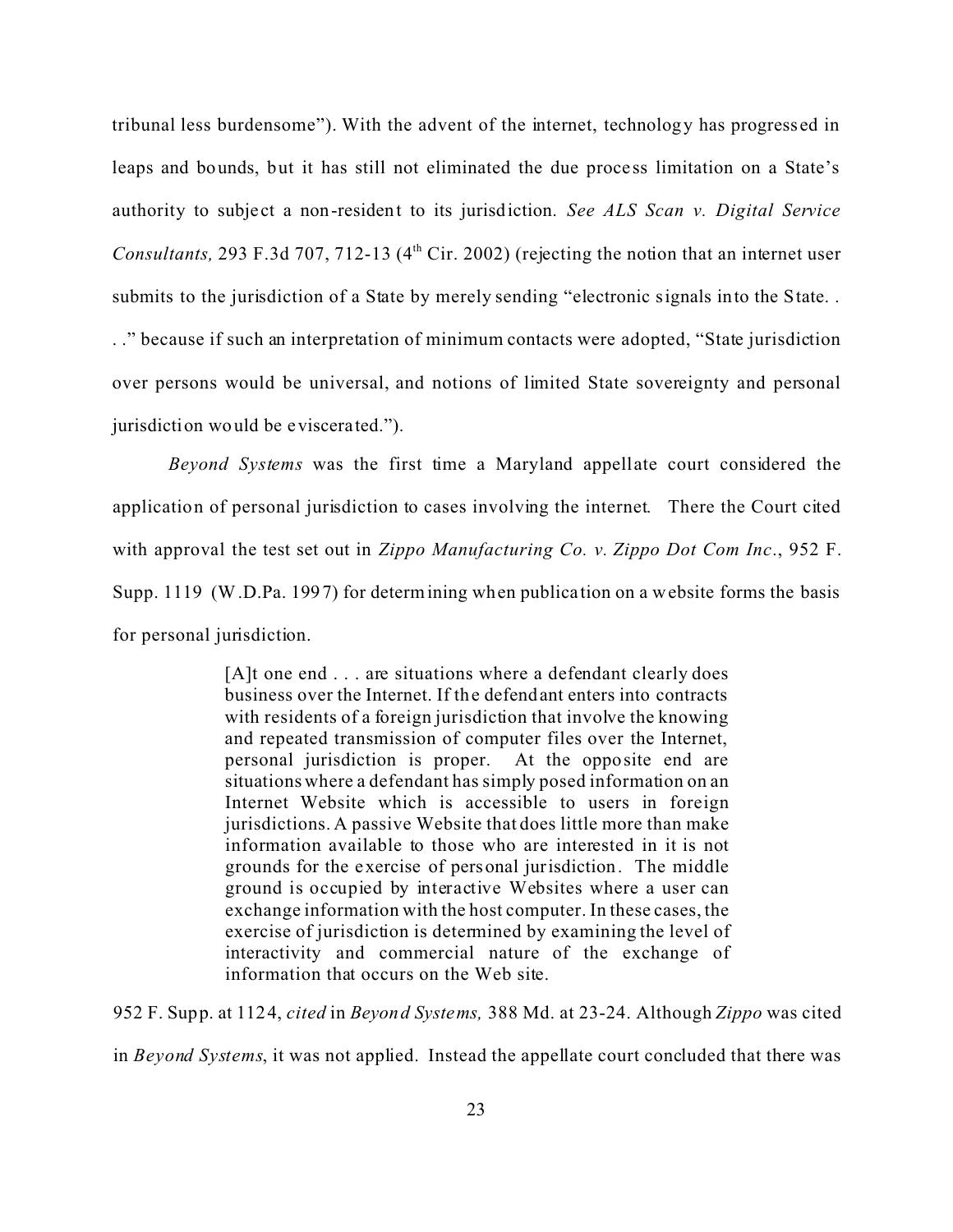no specific jurisdiction because plaintiff could not show an agency relationship between the moving defendants, who had developed and marketed interactive software, and the defendant licensees, who had used the software to the plaintiff's de triment.

 In *MaryCLE*, the Court found that Maryland had personal jurisdiction over a nonresident defendant based on its internet contacts with Maryland, namely 83 unsolicited, false, and misleading emails sent to plaintiff in violation of Maryland Commerc ial Electronic Mail Act ("MCEMA"), Com. Law. Art.  $\S$  14-3001, et seq.<sup>19</sup> In deciding that Maryland could constitutiona lly assert jurisdiction over First Choice for sending the unsolicited emails, the Court noted that "[a]lthough First Choice did not deliberately select Maryland or any other state in particular as its target, it knew that the solicitation would go to Maryland re sidents." Id.

In *MaryCLE* and the three cases it relied upon,<sup>20</sup> the defendants had sent unsolicited

By sending an e-mail solicitation to the far reaches of the earth for pecuniary gain, one does so at her own peril, and cannot then claim that it is not reasonably

<sup>&</sup>lt;sup>19</sup>MCEMA was passed to "curb the dissemination of false or misleading information through unsolicited, commercial e-mail, as a deceptive business practice." *Id.* at 496, *quoting Beyond Systems,*388 Md. at 16.

<sup>&</sup>lt;sup>20</sup>One of the cases *Fenn v. MLeads Enters., Inc.,* 103 P.3d 156, 164 (Utah Ct. App. 2004) was reversed shortly after *MaryCLE* was decided. 137 P.3d 706 (Utah 2006). In *Fenn* the complaint had been filed under Utah's Unsolicited Commercial and Sexually Explicit Email Act, which required the characters "ADV" in the subject line of unsolicited commercial email. *Id*. at 709. One month after the complaint in *Fenn* was filed, Utah repealed the Act because the legislature concluded that the federal "Controlling the Assault of Non-solicited Pornography and Marketing Act" 15 U.S.C. § 7701 (2005) preempted it. *Id*. The Court held that asserting jurisdiction violated due process because one unsolicited email was not sufficient minimum contact and imposes a substantial burden on corporations to know the law of 50 states. *Id.* at 715-16.

In *Internet Doorways v. Parks,* 138 F. Supp. 2d 773, 774 (S.D. Miss. 2001) the plaintiff asserted claims for violations of the Lanham Act, 15 U.S.C. § 1125, a federal law prohibiting false or misleading representations of fact relating to commerce, and the state law tort of trespass to chattels. The defendant sent an unsolicited email to people "all over the world, including Mississippi residents, advertising a pornographic web-site" in an attempt to solicit business. The Court noted: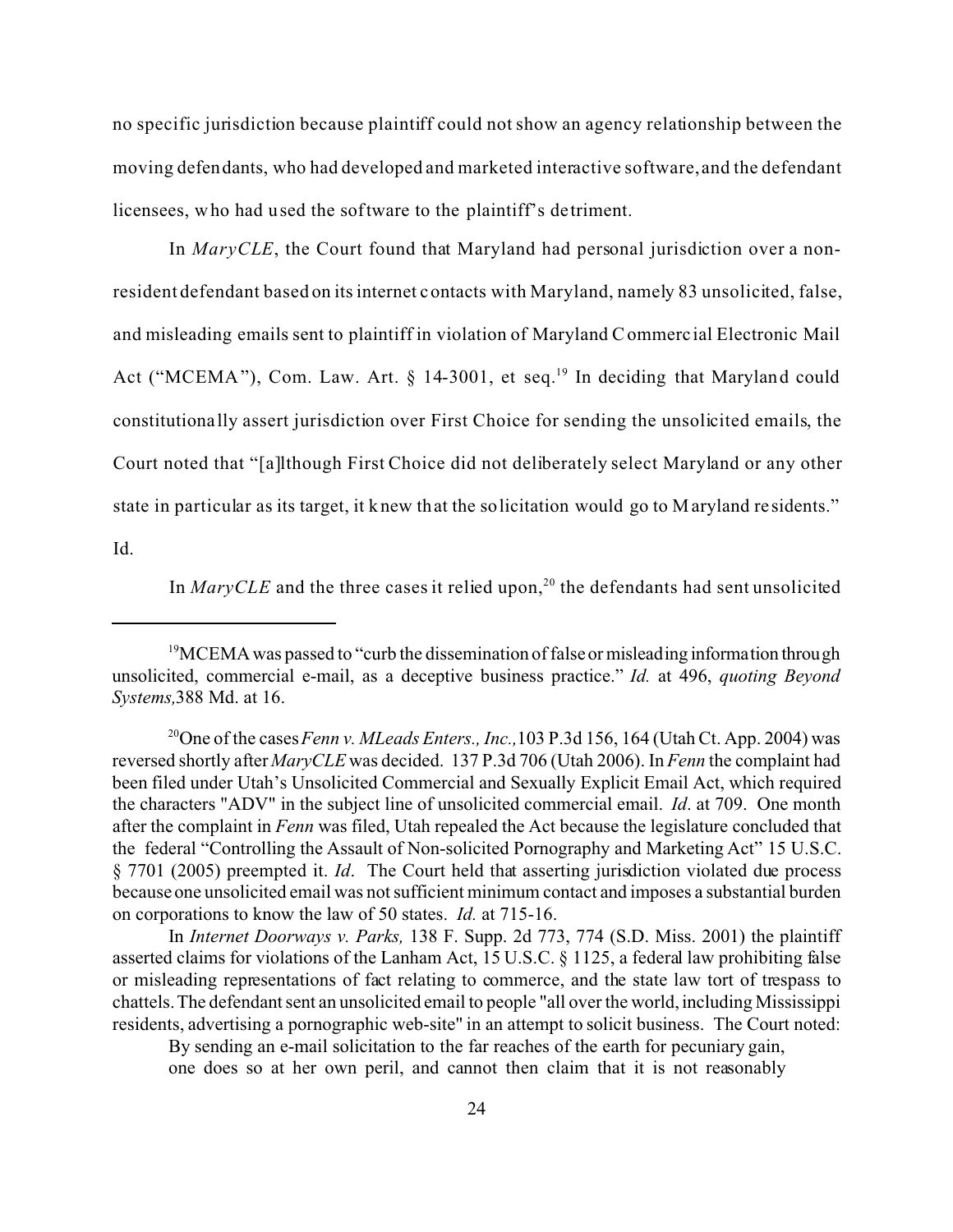emails marketing and soliciting business. *See* 166 Md. App. at 504. Also in each of those cases, the plaintiffs were the recipients of the unwanted emails and the receipt of the emails was the injury. Thus there was no question that "the plaintiffs' claims [arose] out of those activities directed at the State." *Beyond Systems,* 388 Md. At 26. In fact, in *MaryCLE,* as well as the three cases relied upon therein, the cause of action was based on a statute that prohibited sending the emails that were the subject of the suits.

In contrast, here , the Maryland residents who received the emails are not the plaintiffs, and the alleged injury is not the *receipt* of the emails but injury to Strudwick's and Weiss' Costa Rica business interests. Count II (Injurious Falsehood) alleges that "Defendants knew the falsehoods would likely influence prospective purchasers of property at the Strudwick Development" and that the "falsehoods played a material and substantial part in inducing others not to buy property at the Strudwick Development." Count III (abuse of process) and Count V (Invasion of privacy – false light) allege that "Strudwick has been damaged ... in the form of millions of dollars in lost sales [of Strudwick Development]" and that "Weiss has been damages [sic] ... in the form of lost revenue in her ability to effectuate sales of MDMSA or a lease of the Hotel." Count IV (Tortious interfe rence with prospective business advantage) alleges defendants acts were c alculated to "cause a damage to Strudwick in a loss of business." The only Strudwick business referred to in the complaint is his Costa Rica business.

foreseeable that she will be haled into court in a distant jurisdiction to answer for the ramifications of that solicitation."

*Id. at 779-80*.

In *Verizon Online Servs. Inc. v. Ralsky, 203 F. Supp. 2d 601, 622-23 (E.D. Va. 2001)* suit was filed by a Virginia corporation under a Virginia statute governing email. There were "knowing and repeated commercial transmissions" that the defendants knew would be routed through Verizon's servers in Virginia because the defendants sent their emails to Verizon-based domain names. *See id. at 617-18* (citations omitted).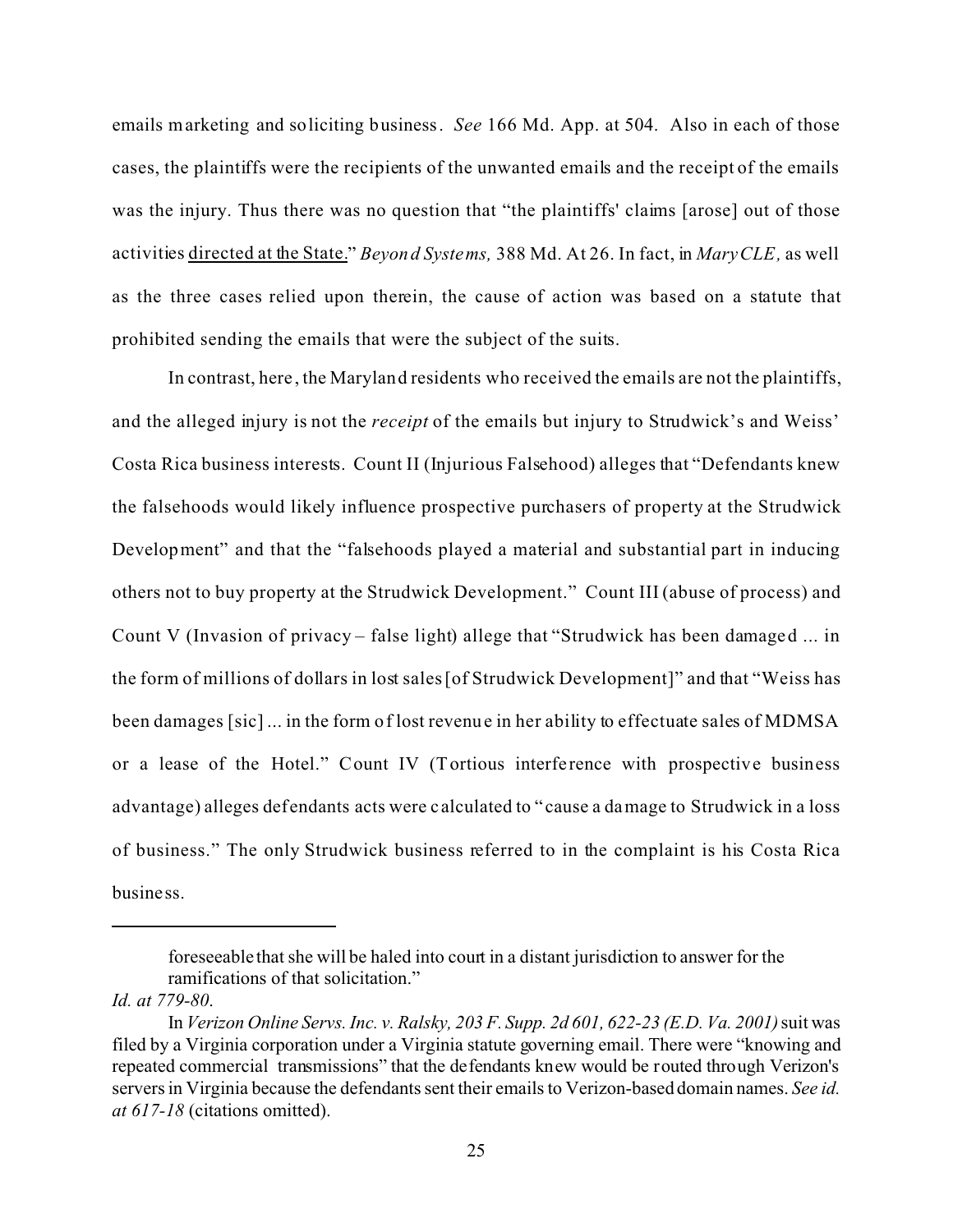Therefore while it could be argued that Rothstein and RRA "purposefully availed [themselves] of the privilege of conducting activities in the State" when they sent the emails to the Maryland WIN students, *Beyond Systems*, 388 Md. at 26, because the recipients of those emails are not the plaintiffs in this action, and because the subject matter of the emails was property in Costa Rica, not Maryland, it cannot be said that the claims arise out of activities "directed at" Maryland. *See ALS Scan,* 293 F.3d at 714, *cited* in *MaryCLE*, 166 Md. App. at 501, n.20 (stating that a State may exercise personal jurisdiction over a nonresident when that person "(1) directs electronic activity into the State, (2) with the manifested intent of engaging in business or other interactions within the State, and (3) that activity creates, in a person within the State, a potential cause of action cognizable in the State's courts." ). The emails sent to the Maryland WIN students were not sent "with the manifested intent of engaging in business or other interactions within the State" of Maryland. *ALS Scan*, 293 F.3d at 714. Thus the emails by themselves are not sufficient to confer Maryland jurisdiction over Rothstein and RRA.

Because the website in this case was passive -- it simply provided information, accurate or not -- standing alone, it too is insufficient to form a basis for jurisdiction. The fact that it was accessible to Maryland residents is not sufficient to confer jurisdiction. There was no solicitation and no interac tion. *See Zippo*,952 F. Supp. at 1124 *cited* in *Beyond Systems, Inc.*, 388 Md. at 23-24. *See also Cybersell v. Cybersell*, 130 F.3d 414 (9<sup>th</sup> Cir. 1997) (held that Arizona lacked jurisdiction over non-resident that maintained a passive website with no commercial activity directed at Arizona); *Medinah Mining v. Amunategui,* 237 F. Supp. 2d 1132, 1136 (D. Nev. 2002) (website that is accessible worldwide does not confer personal jurisdiction where no evidence that defendant directed website at Nevada audienc e); *Barrett*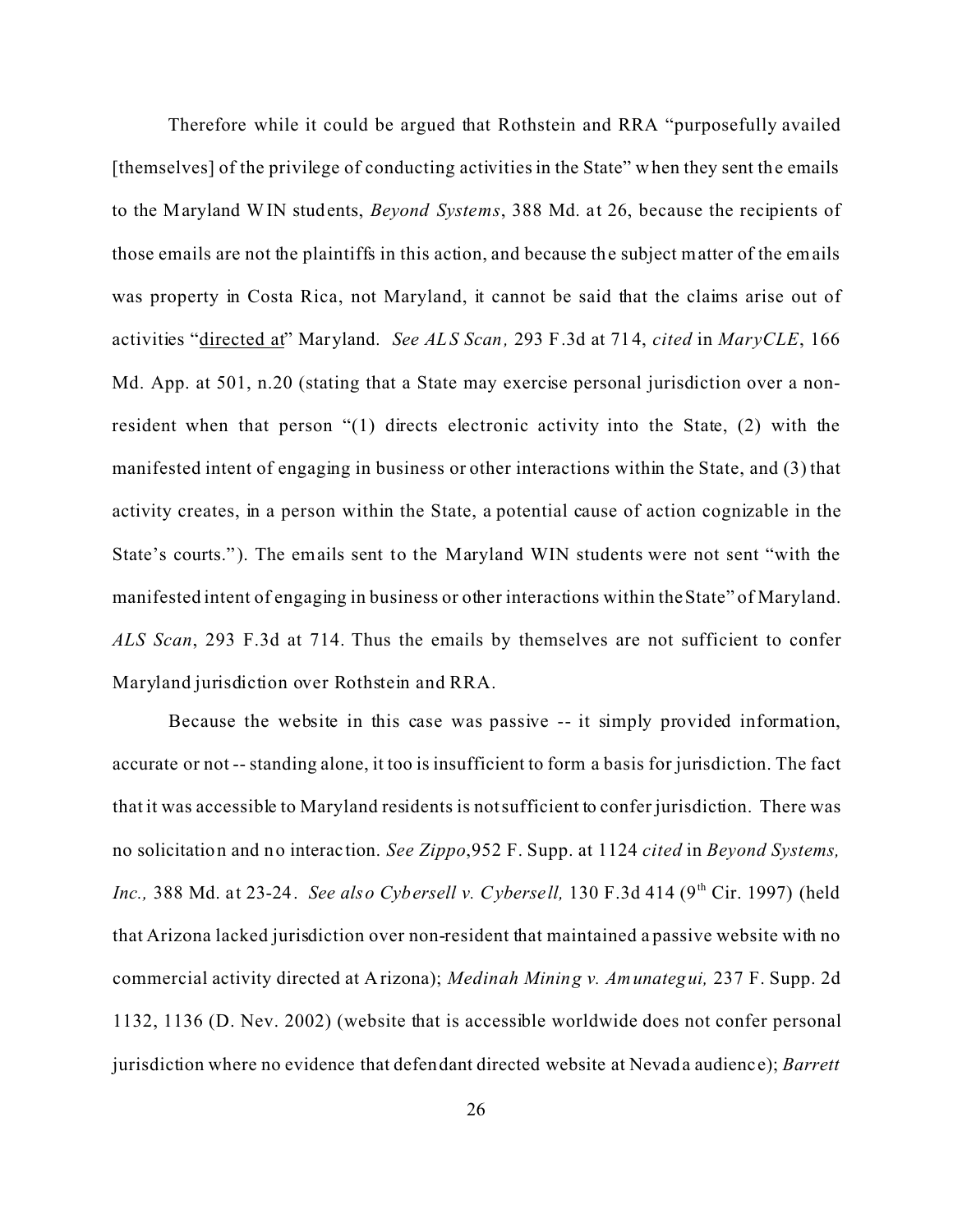*v. Catacombs Press,* 44 F. Supp. 2d 717, 731 (E.D. Pa. 1999) (defendant's website, accessible worldwide, was not a basis for personal jurisdiction absent evidence that it targeted forum residents); *Bailey v. Turbine Design*, 86 F. Supp. 2d 790, 796 (W.D. Tenn.) 2000) (held that "the mere fact that the website contained defamatory information concerning the plaintiff does not, absent some supporting evidence, mean that the defendant possessed the intent to target residents of the forum."). *But see Kauffman Racing Equipment v. Roberts,* 2008 Ohio App. Lexis 1695, \*33 (Ohio App.  $5<sup>th</sup>$  Dist. 2008) (held that Ohio court had jurisdiction over non-resident defendant that posted a defamatory comment on website where the alleged defamation concerned a business located in Ohio and the business practices of an Ohio resident).

The question is whether the emails and the website together<sup> $21$ </sup> are sufficient to confer jurisdiction over Rothstein and RRA and that question is best answered by applying the "effects" test of *Calder v. Jones*, 465 U.S. 783 (1984).<sup>22</sup> In *Calder*, the plaintiff's television career was centered in California. The non-resident reporter drew primarily on California sources in writing the allegedly defamatory article. *Id*. at 785. Shortly before publication of the article, the reporter called the plaintiff's home and spoke to her husband to elicit his comments on the a rticle. *Id.* at 786. *The Enquirer*, the other defendant, had its largest

 $2^{1}$ For the reasons stated earlier, these are the only basis for asserting jurisdiction, but the analysis, and the conclusion that Maryland does not have jurisdiction, is the same even if all the contacts both case specific and general are considered. *See Camelback Ski Corp. v. Behnig*, 312 Md. at 338 (when case does not fit neatly into specific or general jurisdiction it may be appropriate to consider all the contacts together).

 $^{22}$ Plaintiffs argue that the Court should also consider the email and letter sent to Strudwick in applying the *Calder* effects test. For the reasons stated earlier, this Court disagrees, but even if they are considered, the result is the same because the harm was directed to Strudwick's business interests in Costa Rica, not Maryland.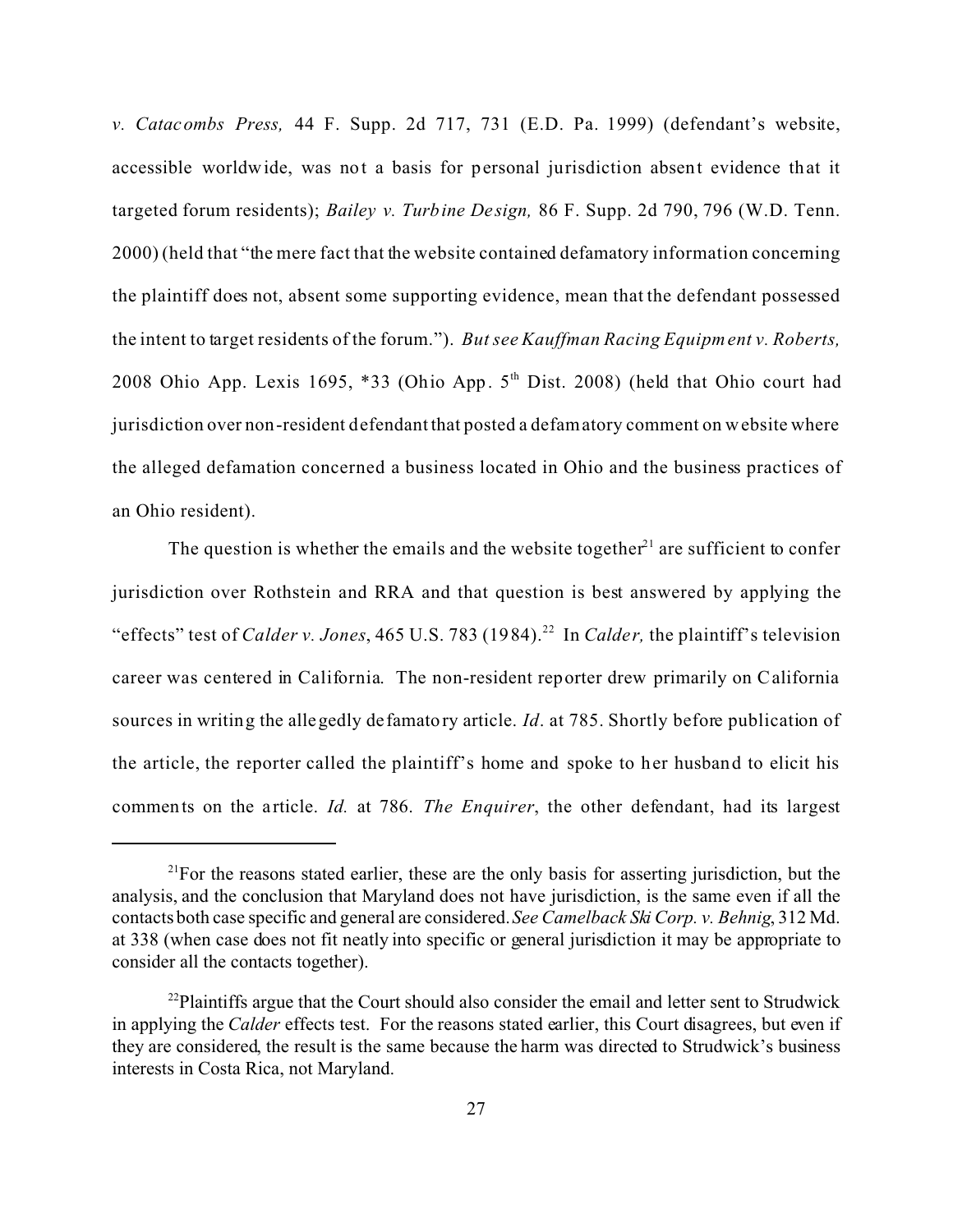circulation - over 600,000 copies - in California, so the defendants knew the harm of the allegedly tortious activity would be felt in California. "The Supreme Court upheld the exercise of personal jurisdiction over the two defendants because they had 'expressly aimed' their conduct towards California." *Revell v. Columbia University School of Journalism*, 317 F.3d 467, 472 ( $5<sup>th</sup>$  Cir. 2002) (citation omitted).

In *Revell* the Court applied the *Calder* effects test in the context of a website. Revell, a Texas resident sued Lidov, a Massachusetts resident, and Columbia University, whose principle place of business is New York, for defamation arising out of Lidov's authorship of an article that he posted on an internet bulletin board hosted by Columbia. *Id*. at 569. Lidov had never been to Texa s and wa s unawa re that Revell then resided in Texas. *Id*. In the article Lidov accused Revell, then Associate Deputy Director of the FBI, of being part of a conspiracy of senior members of the Reagan Administration that, despite clear advance warnings, failed to stop the terrorist bombing of Pan Am Flight 103, which exploded over Lockerbie, Scotland in 1988. *Id*. Revell claimed damage to his professional reputation in Texas and emotional distress arising out of the alleged defamation. *Id*. Because Texas's longarm statute reaches to the constitutional limits, the question before the Court was whether exercising personal jurisdiction over Lidov and Columbia would offend due process. *Id*. at 469-70. The Court noted that "[a]nswering the question of personal jurisdiction in this case brings . . . settled and familiar formulations to a new mode of communication across state lines." *Id.* at 470.

Revell argued that "given the uniqueness of defamation claims and their inherent ability to inflict injury in far-flung jurisdictions," the Court should not apply the *Zippo* scale. The Court rejec ted that argument and noted that "defama tion has its unique features, but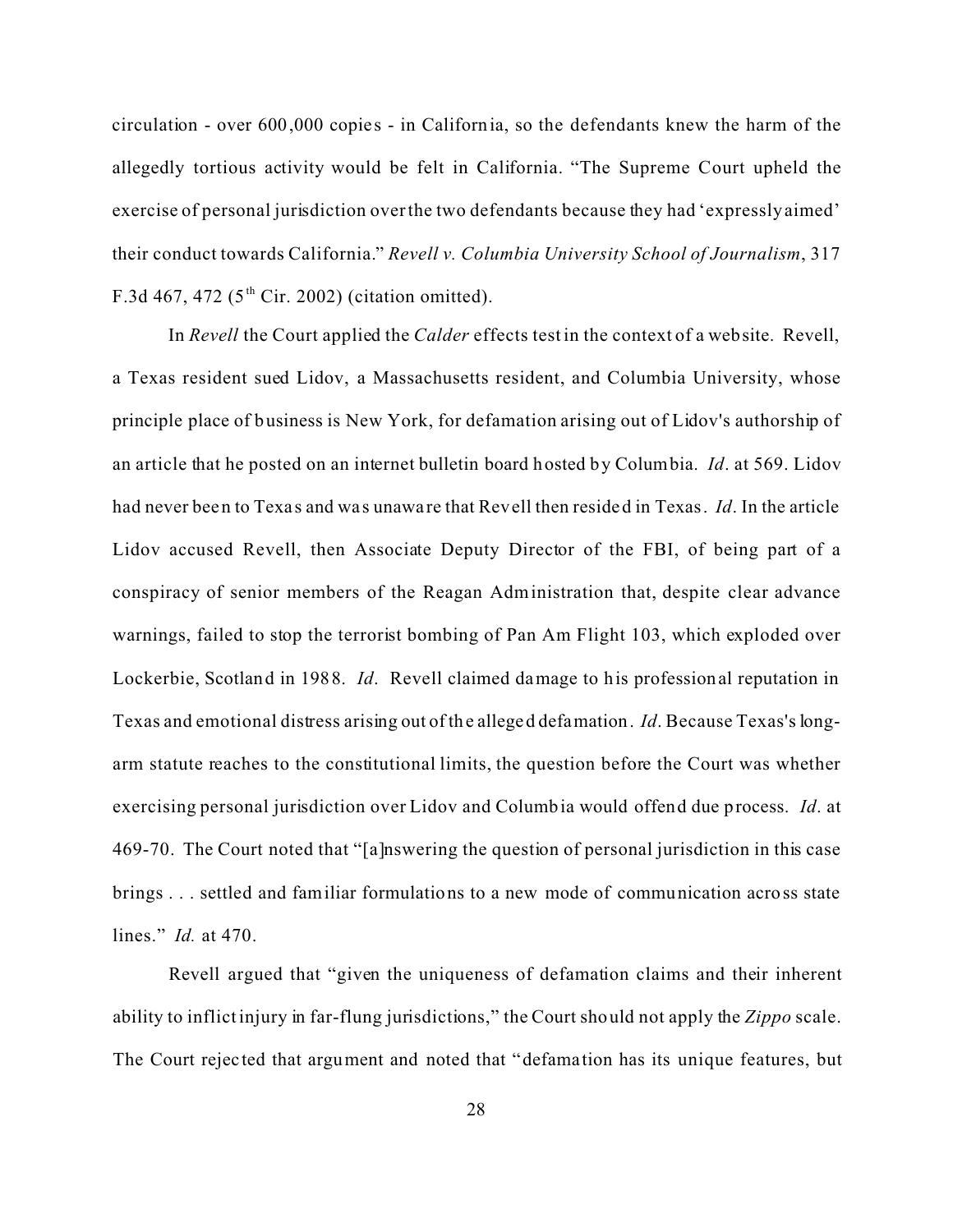shares relevant characteristics with various business torts." *Id.* at 471 (*citing Indianapolis Colts v. Metropolitan Baltimore Football Club Ltd. Partnership*, 34 F.3d 410, 412 (7th Cir. 1994)).<sup>23</sup> The Court also rejected the plaintiff's argument that the *Zippo* scale is in tension with the "effects" test of *Calder*. *Id*. At 471-72. Revell held that there was no personal jurisdiction in Texas because the article dealt exclusively with Revell's actions as Associate Deputy Director of the FBI, there was no reference to Texas in the article or any reliance on Texas sources, and the article was not directed at Texas readers as distinguished from readers in other sta tes. *Id.* at 473. The Court noted that the article was directed at the entire world, or perhaps just concerned U.S. citizens, but that it "was not about Texas," and the defendant did not even know that the pla intiff lived in Texas at the time the article was written.

More recently the Fourth Circuit applied the *Calder* effects test and rejected a c laim where the plaintiff relied on internet contacts to establish jurisdiction. In *Consulting Engineers Corporation v. Geometric Limited*, 561 F.3d 273 (4<sup>th</sup> Cir. 2009), the plaintiff sued the out-of-state defendants alleging (1) tortious inference with contractual relations, prospective business relations and/or economic advantages and (2) conspiracy to injure another in trade, business or profession; (3) breach of contract; (4) conversion; and (5) violation of Virginia's Uniform Trade Secrets Act. *Id*. at 276 n. 2. The Court summarized the effects test as requiring a plaintiff to show:

> $(1)$  the defendant committed an intentional tort;  $(2)$  the plaintiff felt the brunt of the harm in the forum, such that the forum can

<sup>&</sup>lt;sup>23</sup> Although there is no defamation count against Rothstein and RRA, plaintiffs consistently refer to the case against them as a defamation case. *See e.g.* Opposition Memorandum at 5 ("This case concerns a campaign by ...Rothstein and RAA, to engage in egregious, *defamatory* and tortious conduct, and to make harassing and *defamatory* statements ...aimed at harming the Plaintiffs...."). Furthermore three of the four counts require proof of publication.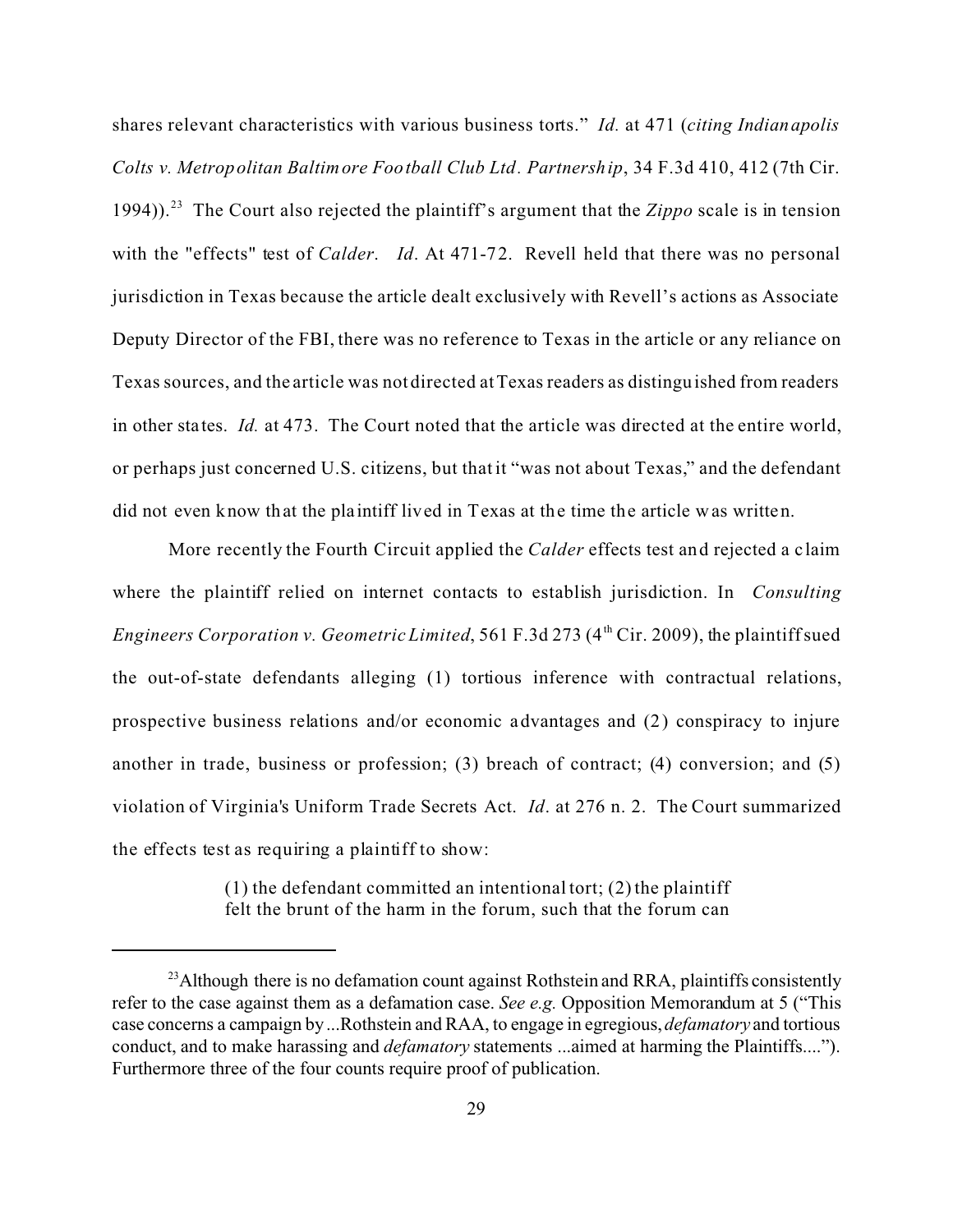be said to be the focal point of the harm; and (3) the defendant expressly aimed his tortious conduct at the forum, such that the forum can be said to be the focal point of the tortious activity.

*Id*. at 280, *quoting Carefirst of Maryland, Inc.,* 334 F.3d at 398 n.7. The Court emphasized that under the effects test, the plaintiff must "establish that the defendant expressly aimed his tortious conduct at the forum, *such that the forum can be said to be the focal point of the tortious activity*." *Id.* (emphasis in original) (citations and internal quotation marks omitted).

Here, as in *Revell* and *Consulting Enginee rs,* the emails and the website were not about Maryland, but rather Strudwick's business in Costa Rica. The alleged defamatory statements concerned activities in Costa Rica, not Maryland. The alleged wrongdoing of Rothstein and RRA's was not "expressly aimed" towards Maryland. *Calder,* 465 U.S. at 784-85. To the contrary, it was aimed toward Costa Rica. Although Rothstein and RRA knew Strudwick lived in Maryland and the complaint posted on the internet stated that he lived in Maryland, Maryland was not the "focal point" of the wrongful acts or of the harm suffered. The audience was not Maryland.<sup>24</sup>

It is not accidental that plaintiffs' complaint alleged only that the email was sent to "WIN students, including those that invested with Whitney in the Hotel," and that plaintiffs only mentioned that some of those students resided in Maryland in response to the motion to dismiss for lack of personal jurisdiction. "[A] plaintiff's residence in the forum, and

<sup>&</sup>lt;sup>24</sup>Plaintiffs state in their Opposition Memorandum that the purpose of the conduct was aimed "in particular, at intentionally interfering with Barry Strudwick's contracts and business dealings in his home state, Maryland," but there are no factual allegations in the complaint in support of that statement. In fact, as Rothstein and RAA point out, Strudwick's argument that the harm was directed toward Maryland is weakened by his claim that he has appeared on both local and national media and has been frequently cited in such diverse publications as CNBC, "The Investment News," as well as the "Nikkei Times" in Tokyo, Japan.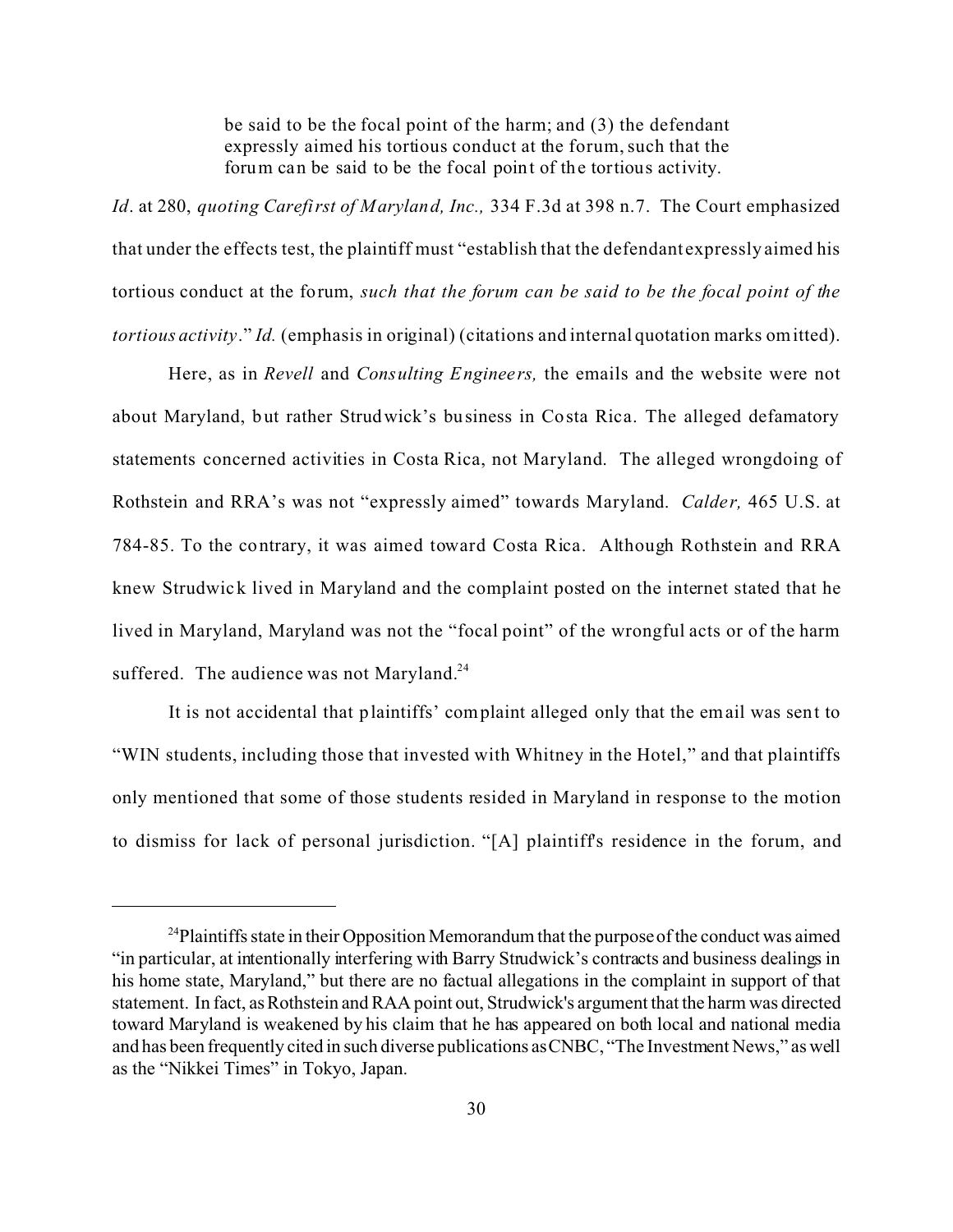suffering of harm there, will not alone support jurisdiction under *Calder*." *Revell*, 317 F. 3d at 473 *quoting Reynolds v. International Amateur Athletic Federation*, 23 F.3d 1110, 1120 (6th Cir. 1994).<sup>25</sup> Here, neither the sources relied upon or the activities described in the website and the emails connect with Maryland. The fact that some of the WIN students who received the email reside in Ma ryland is not sufficient to subject these defendants to personal jurisdiction in Maryland. *See id.* at 473-74 ("the sources relied upon and activities described in an allegedly defamatory publication should in some way connect with the forum if *Calder* is to be invoked.").  $2^6$ 

<sup>&</sup>lt;sup>25</sup>In *Reynolds* the Court held that there was no personal jurisdiction over a London-based association for publication of a press release concerning the Ohio resident plaintiff because the allegedlydefamatory press release dealt with the plaintiff's activities in Monaco, not Ohio; the source of the report was a urine sample taken in Monaco and analyzed in Paris; and the "focal point" of the release was not Ohio. Plaintiff's claim that the alleged defamation had cost him endorsement contracts in Ohio was not sufficient to subject the defendant to personal jurisdiction in Ohio.

There was no evidence that the defendants knew of the endorsement contracts or of their Ohio origin. Here Rothstein and RRA knew that Strudwick was in Maryland, and that the WIN students who received the emails resided in Maryland but those facts are not sufficient to alter the key fact that all the harm concerned business interests in Costa Rica.

<sup>26</sup>*See also Remick v. Manfredy*, 238 F.3d 248, 257 (3d Cir. 2001) (allegations that the alleged the defamatory letter had been distributed throughout the "boxing community" were insufficient, because" there was no assertion that Pennsylvania had a unique relationship with the boxing industry, as distinguished from the relationship in *Calder* between California and the motion picture industry, with which the Calder plaintiff was associated." (emphasis added); *IMO Indus., Inc. v. Kiekert AG*, 155 F.3d 254, 266 (3d Cir. 1998) ("The plaintiff must show that the defendant knew that the plaintiff would suffer the brunt of the harm caused by the tortious conduct in the forum, and point to specific activity indicating that the defendant expressly aimed its tortious conduct at the forum." (emphasis added)); and *Young v. New Haven Advocate*, 315 F. 3d 256, 262-63 (4<sup>th</sup> Cir. 2002) ("application of *Calder* in the Internet context requires proof that the out-of-state defendant's Internet activity is expressly directed at or directed to the forum state.") all discussed in *Revell*. *Revell* rejected the reasoning of the divided court in *Burt v. Board of Regents of University of Nebraska*, 757 F.2d 242, 244-45 (10th Cir. 1985), vacated as moot, *Connolly v. Burt*, 475 U.S. 1063, 89 L. Ed. 2d 599, 106 S. Ct. 1372 (1986), where personal jurisdiction was found to exist in Colorado over a Nebraska doctor who, in response to requests from Colorado hospitals, had written unflattering and allegedly defamatory letters about the plaintiff's activities in Nebraska.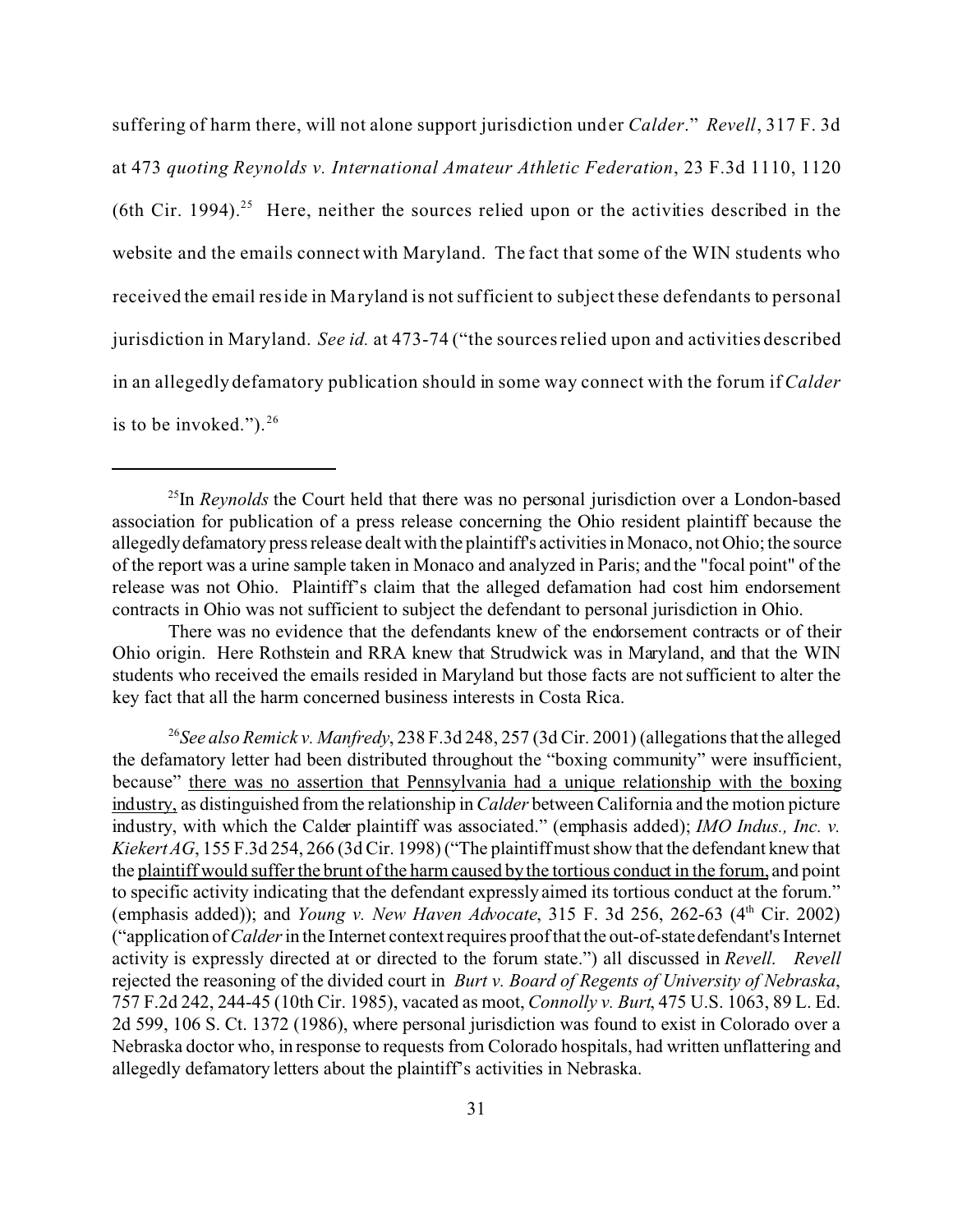On August 24, 2009 Plaintiffs sent the Court a copy of an unpublished opinion, *Magedson v. Whitney Information*, *Inc.*, No. CV-08-1715-PHX-DGC (Janua ry 16, 2009) with a letter stating that the district court found that Arizona had personal jurisdiction over RAA for a claim of abuse of process for filing suit in Florida against Xcentric Ventures, LLC., an Arizona company, on facts similar to this case. Rothstein and RAA sent a letter in reply stating that the court should disregard *Magedson* in its analysis for several reasons, including the fact that the opinion was issued in January 2009 and thus, if it was to be considered, should have been attached to plaintiffs' opposition.<sup>27</sup> Sending the opinion, by letter, after argument has been completed is an end run around the order which does not permit surreplies. They are correct but the Court will not disregard the opinion because *Magedson* illustrates why jurisdiction does not exist in this case.

Initia lly, it is noteworthy that in *Magedson* the parties agreed that no general jurisdiction exists, so the case provides no support for plaintiffs' claim of general jurisdiction. *Slip Op.* at 3. Second, and most important, the plaintiff in *Magedson* is an Arizona company, thus the harm was in Arizona. Thus, although *Magedson'*s stated that it interpreted Ninth Circuit precedent to hold that *Calder* effects are satisfied simply by the fact that the plaintiff is a resident of the forum, there was more than residence in the forum. There was harm in the forum because the company, the business was in the forum. Furthermore, this Court is not convinced that the Ninth Circuit would uphold a finding of personal jurisdiction in this case despite its language that *Calder* effects are satisfied when

<sup>&</sup>lt;sup>27</sup>Rothstein and RAA point out that the factual detail in the opinion is too sketchy to determine if the case is in fact similar to this case. While the factual detail is thin, as discussed above, there are enough facts to show why it is **not** similar to this case.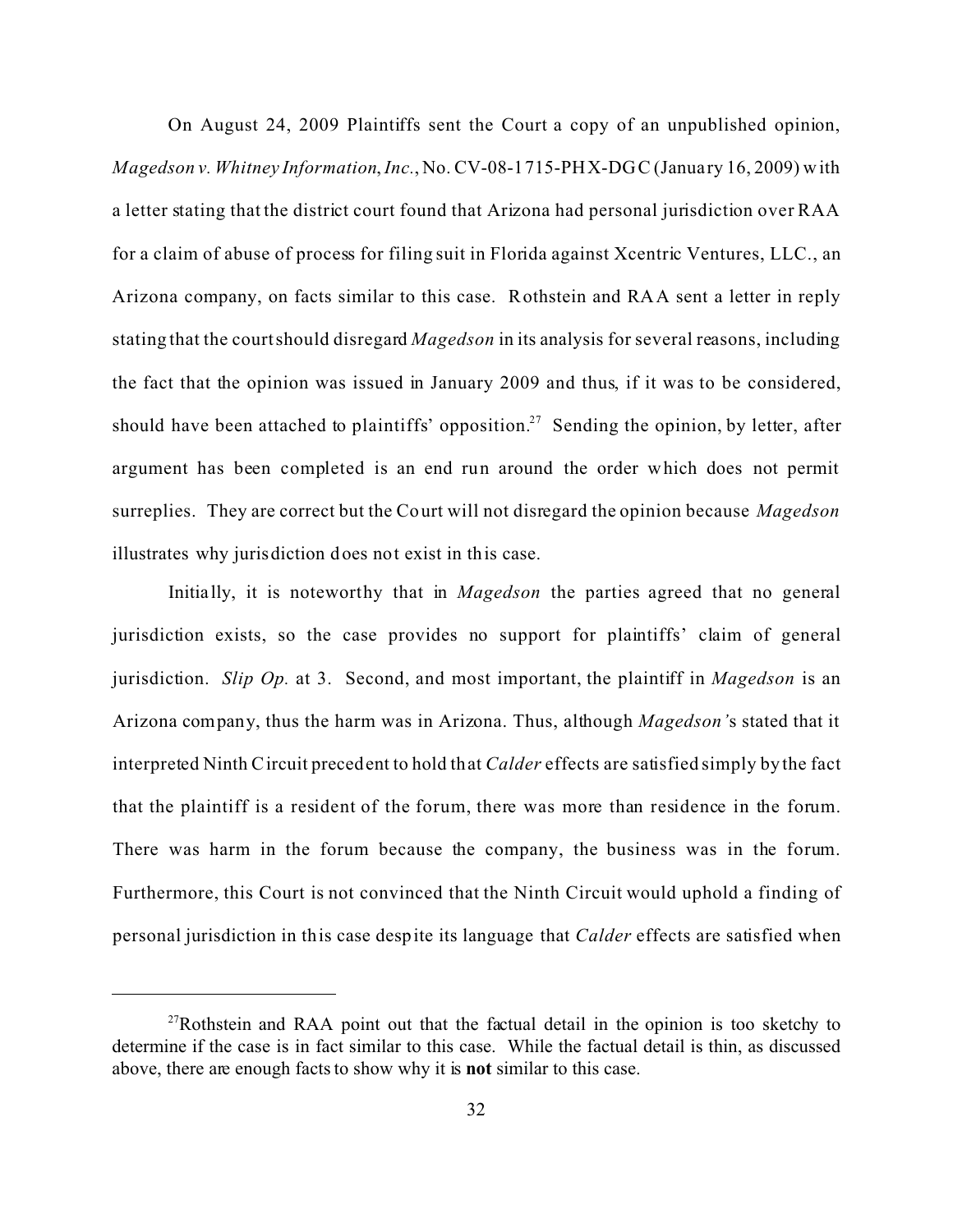the acts are "targeted at a plaintiff whom the defendant knows to be a resident of the forum state." *Bancroft & Masters v. Augusta Nat'L*, 223 F.3d 1082, 1087 (9th Cir. 2000) *cited* at *Slip Op.* at 4. In *Bancroft & Masters* the Court concluded that the defaming letter "was expressly aimed at California because it individually targeted [the plaintiff] a California corporation *doing business almost exclusively in California*." *Id*. at 1088 (emphasis added). *Yahoo! Inc. v. La Ligue Contre Le Racisme*, 433 F.3d 1199, 1207 (9th Cir. Cal. 2006), also cited by the *Magedson* Court, *slip op.* at 4, makes clear that the Ninth Circuit recognizes that under *Calder* the harm must be suffe red in the forum state.

> In this circuit, we construe *Calder* to impose three requirements: "the defendant allegedly [must] have (1) committed an intentional act, (2) expressly aimed at the forum state, (3) causing harm that the defendant knows is likely to be *suffered in the forum state*."

(emphasis added) (citation omitted). The Court clarified that while the "brunt" of the harm need not be suffered in the forum state, there still must be "a jurisdictionally sufficient amount of harm suffered in the forum state." *Id*. As this Court has reiterated throughout this opinion, there is *no* factual allegation of harm suffered in Maryland.

## **Due Process**

For all the reasons discussed above, the exercise of jurisdiction over Rothstein and

RRA would be constitutionally unreasonable. The test of reasonableness requires a court to consider:

> the forum State's interest in adjudicating the dispute, the plaintiff's interest in obtaining convenient and effective relief . . ., the interstate judicial system's interest in obtaining the most efficient resolution of controversies[,] and the shared interest of the several States in furthering fundamental substantive social policies.

*MaryCLE,* 166 Md. App. at 510, *quoting World-Wide Volkswagen Corp. v. Woodson,* 444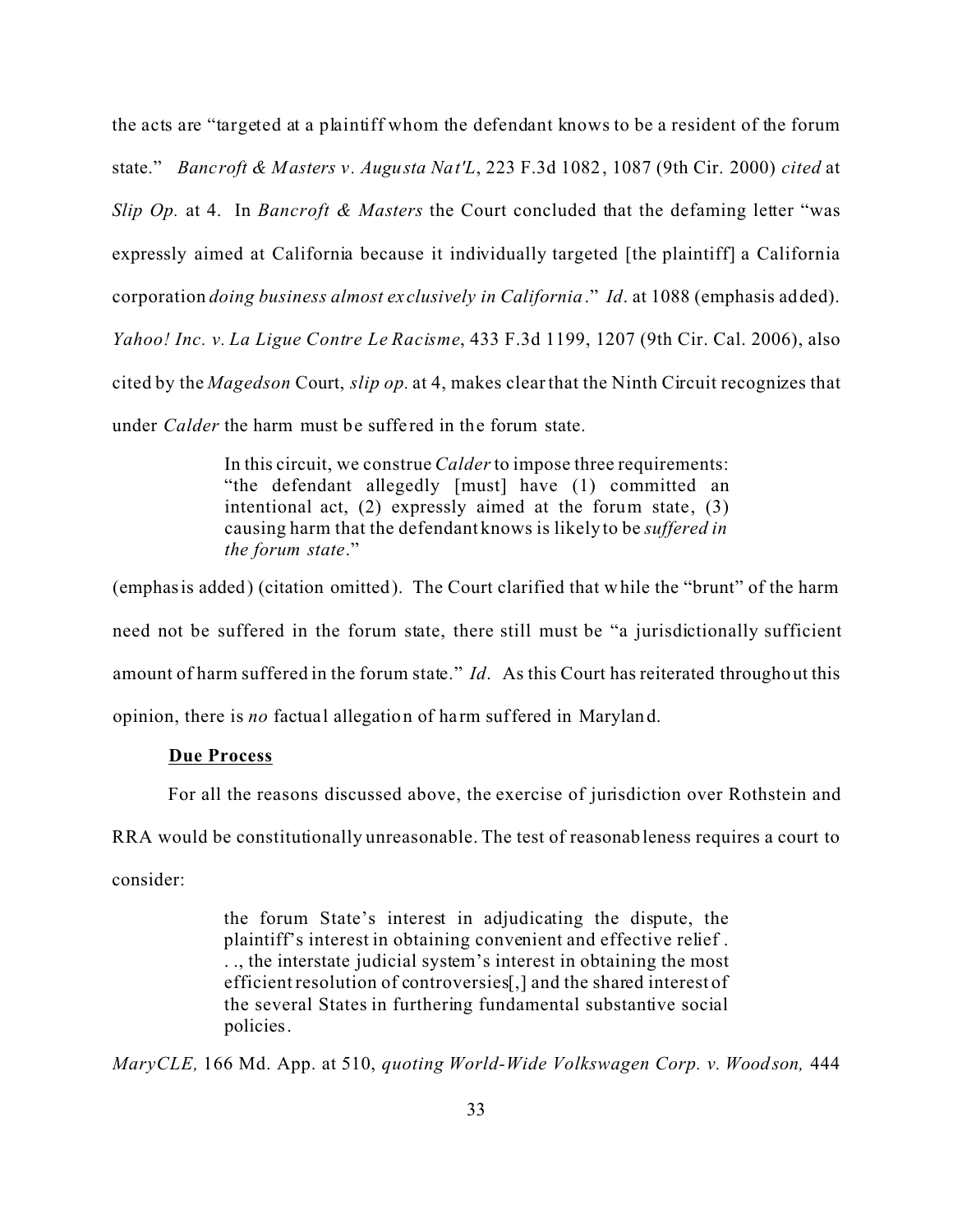U.S. 286, 292 (1980). Plaintiff Susan Weiss is a resident of New York and does not claim an injury in Maryland; thus Maryland has no special interest in protecting her. Although Strudwick is a Maryland resident, Maryland does not have an interest in adjudicating his claims where the alleged ha rm conce rns only his interests in Costa Rica. The Court rejects plaintiffs argument that a lesser showing is required because there was an intent to harm a Maryland resident. If that argument was accepted, "a nonresident defendant would be subject to jurisdiction in [Maryland] for an intentional tort simply because the plaintiff's complaint alleged injury in [Maryland] to [Maryland] residents regardless of the defendant's contacts . . . ." *Panda Brandywine Corp. v. Potomac Elec. Power Co*., 253 F.3d 865, 870 (5th Cir. 2001). It may be more convenient for Strudwick to sue in Maryland, but his convenience is not controlling especially where the action concerns business interests in Costa Rica. Given Rothstein and RAA's *de minimus* contacts with Maryland, it would be constitutionally unreasonable to require them to defend themselves in Maryland for alleged wrongdoing concerning Costa Rican properties. Ultimately due process is about fairness, but "[A]t is not fairness calibrated by the likelihood of success on the merits or relative fault." *Revell*, 317 F. 2d at 476. Rather, the Court looks to the focal point of the wrongdoing, "not the bite of the [tort], the blackness of the calumny, or who provoked the fight." *Id.*

### **Conspiracy Theory**

Arguing that "there is no question that [Rothstein and RAA] entered into a conspiracy to defame Strudwick and Weiss," plaintiffs allege that Rothstein and RAA are also subject to personal jurisdiction under the conspiracy theory of jurisdiction. In response Rothstein and RAA point out that (1) there is no count for conspiracy in the complaint and (2) Count I, which alleges defamation, does not include allegations against Rothstein and RAA.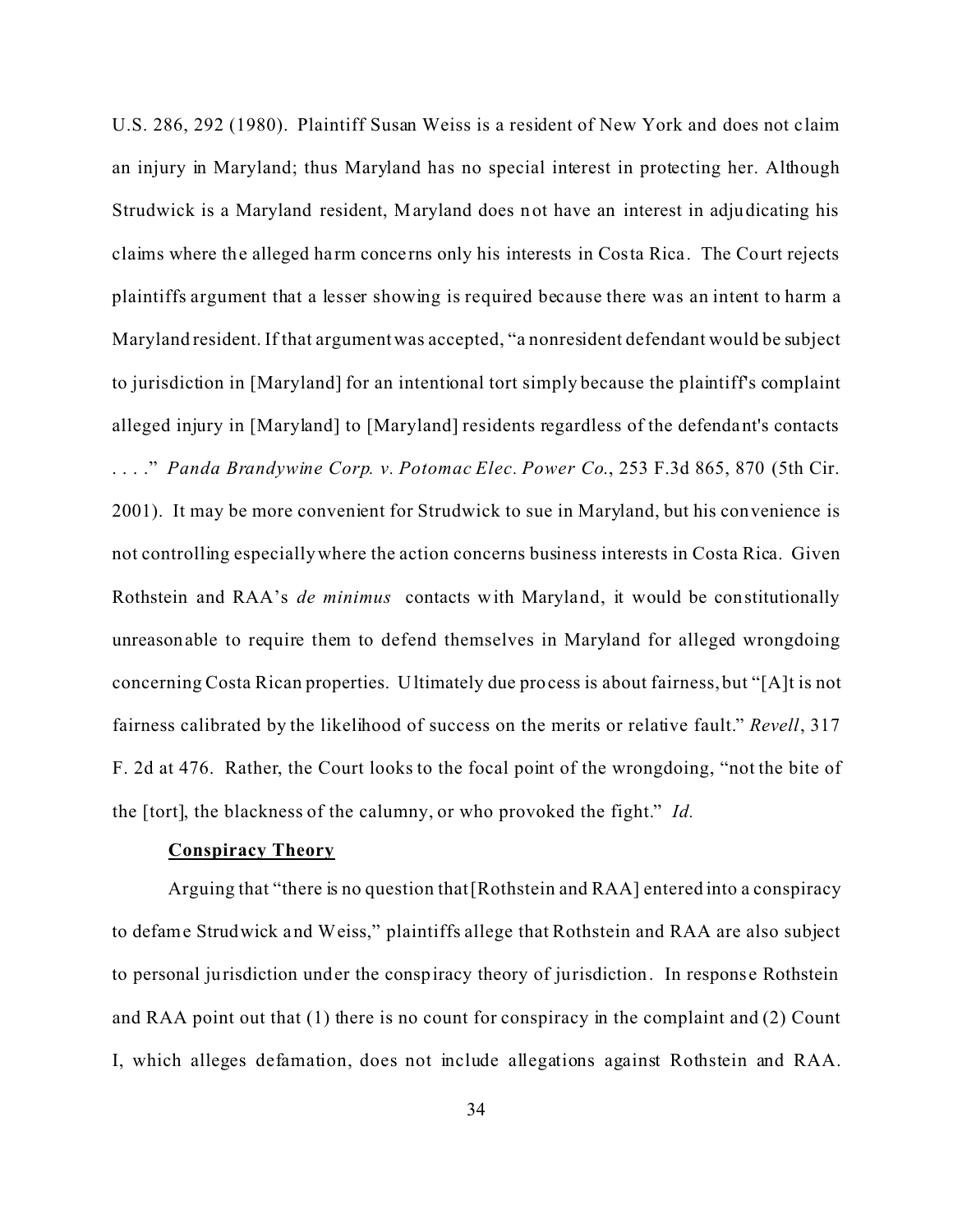Relying on *Freetown v. Whiteman*, 93 Md. App. 168 (1992), Rothstein and RAA also argue that an attorney cannot conspire with a client in giving advice. As to the pleading, Rothstein and RAA are correct – there is no count on conspiracy and the defamation count is not alleged against them. The Court, however, will address the issue nonetheless to circumvent any request to amend the complaint.

Rothstein and RAA's reliance on *Freetown* is misplaced. That case makes clear that an attorney may in fact conspire with a client. While acknowledging that "there can be no conspiracy when an attorney acts within the scope of his employment," 93 Md. App. at 234- 35, the Court pointed out that an attorney may be liable for conspiracy where, "the attorney did not act within the role of an advisor and merely advise, but instead knew of the client's wrongful conduct and was actively involved in the wrongful conduct." *Id*. (citations omitted). Thus, the fact that Rothstein and RAA are attorneys does not preclude an allegation of conspiracy.

Nonetheless, plaintiffs cannotsatisfy the jurisdictional requirements of the conspiracy theory of jurisdiction, the elements of which are:

(1) two or more individuals conspire to do something

(2) that they could reasonably expec t to lead to consequences in a particular forum, if

(3) one co-conspirator commits overt acts in furtherance of the conspiracy, and

(4) those acts are of a type which, if committed by a nonresident, would subject the non-resident to personal jurisdiction under the long-arm statute of the forum state, then those overt acts are attributable to the other co-conspirators, who thus become subject to personal jurisdiction in the forum, even if they have no direct contacts with the forum.

*Mackey*, 391 Md. at 129 (citations and quotation omitted) (emphasis added). *See also Fisher*

*v. McCreary Crescent City, LLC*, 186 Md. App. 86, 109 (2009).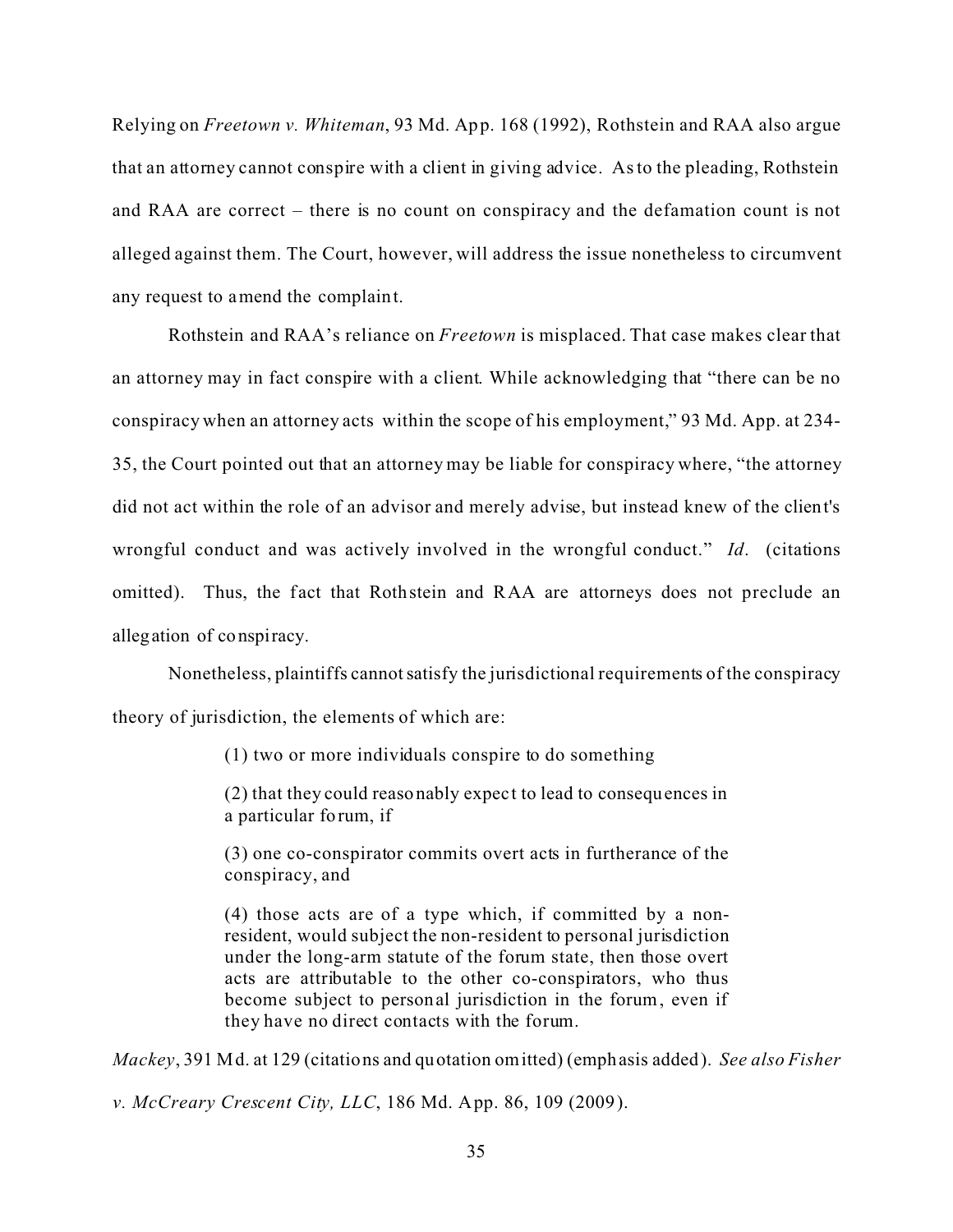A review of the cases makes clear that the basis for jurisdiction over the coconspirator must arise out of the tort; the "jurisdictional acts" relied upon must be acts by the co-conspira tor that were in furtherance of the conspiracy.

> To plead successfully facts supporting application of the conspiracy theory of jurisdiction a plaintiff must allege both an actionable conspiracy and a substantial act in furtherance of the conspiracy performed in the forum state. *Gemini Enterprises, Inc. v. WFMY Television Corp*., 470 F. Supp. 559, 564 (M.D.N.C. 1979) *Textor v. Board of Regents*, 711 F.2d 1387, 1392-93 (7th Cir. Ill. 1983)

*Mackey*, 391 Md. at 128 (emphasis added). *Mackey* adopted the test set out in *Cawley v. Bloch*, 544 F. Supp. 133, 135, (D. Md. 1982), and noted that the conspiracy th eory of jurisdiction is based on two principles: "(1) that the acts of one co-conspirator are attributable to all co-conspirators, and (2) that the constitutional requirement of minimum contacts between non-resident defendants and the forum can be met if there is a substantial connection between the forum and a conspiracy entered into by such defendants." 391 Md. at 129 (emphasis added).

In concluding that the conspiracy theory of personal jurisdiction is consistent with the

due process clause the Court noted:

The central due process issue raised by the conspiracy theory is whether the relationship between co-conspirators specified by the conspiracy theory is sufficient to justify the attribution contemplated by the theory. The legal relationship of one pa rty to another may affect the jurisdictional balance; under the attribution method, the legal relationship between two or more persons may be such that it is reasonable to attribute the jurisdictional contacts of one party to the other. The effect of attribution is that the contacts that permit jurisdiction over the first party may be used against the second, thereby establishing jurisdiction over that party also. Applied to the conspiracy theory of jurisdiction, the acts of a co-conspirator in furtherance of the conspiracy may be attributed to other co-conspirators if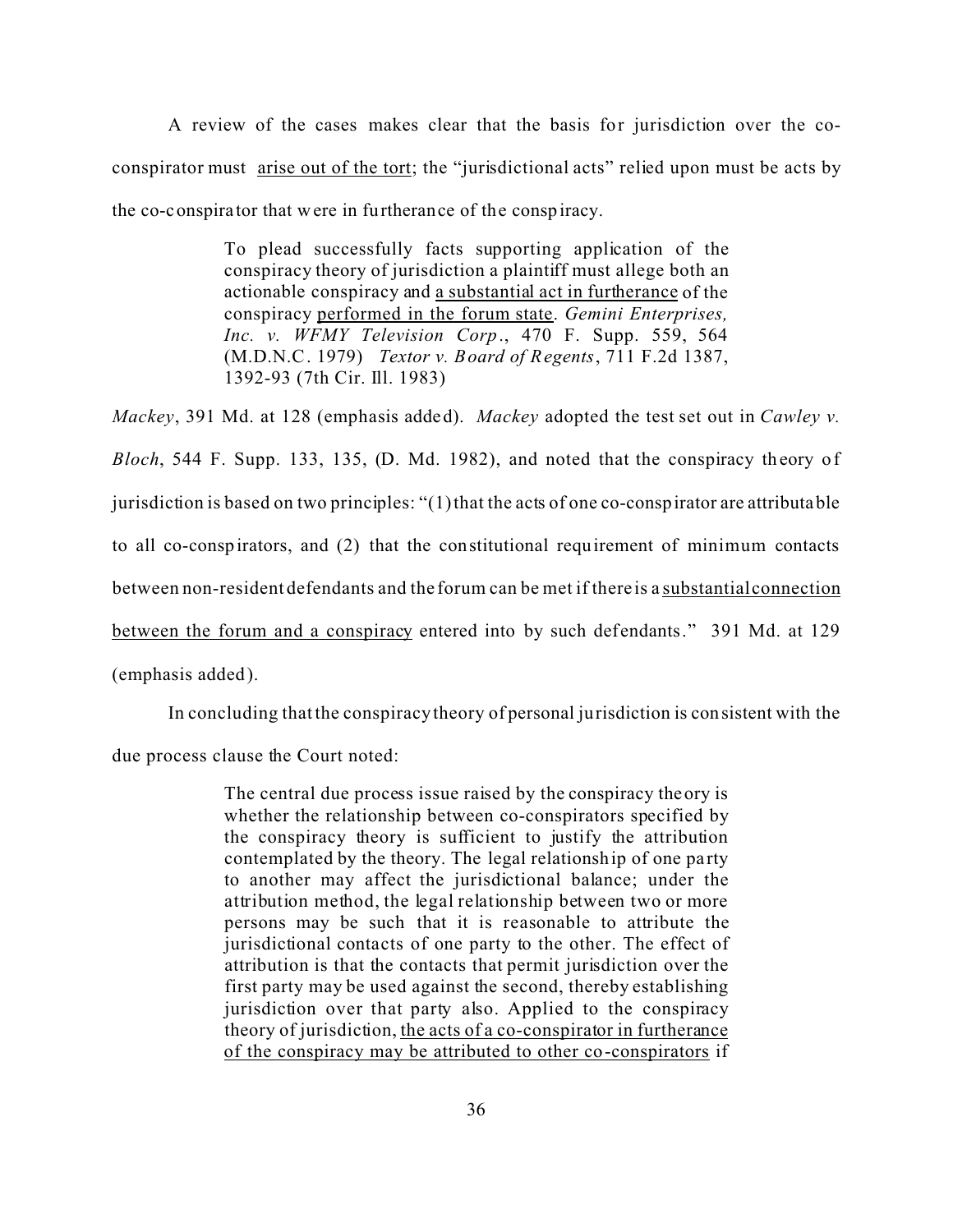the requirements of the conspiracy theory are met. The attribution principle enables a court to exercise jurisdiction over nonresidents involved in a conspiracy when a co-conspirator performs jurisdictionally sufficient acts in furtherance of the conspiracy.

*Id.* at 130-31 (emphasis added).

For the reasons discussed at length above, Rothstein and RAA "could [**not**] reasonably expect" the consequences of their actions to lead to consequences in Maryland because all the harm was directed toward a business in Costa Rica.<sup>28</sup> There are no allegations of "jurisdictional acts" committed in Maryland by Whitney or WIN or any of the other defendants. WIN and Whitney in particular have continuously and systematically done business in Maryland,<sup>29</sup> and presumably have not contested jurisdiction for that reason; thus Maryland has *general* jurisdiction over them, which means that there is no requirement that the basis of jurisdiction relate to the alleged wrongdoing. There has been no allegation that "a substantial act in furtherance of the conspiracy" was "performed in" Maryland. Thus the requirements of due process are not satisfied because no "co-conspirator [has] perform[ed] jurisdictionally sufficient acts in furtherance of the conspiracy" in Maryland. *See Textor v.*

<sup>28</sup>This case is distinguished from *Fisher v. McCreary Crescent City, LLC,* 186 Md. App. 86 (2009) where the suit was essentially about the fraudulent conveyance of insurance proceeds and only tangentially about a New Orleans business. In *Fisher* Hurricane Katrina damaged a New Orleans building in which a Maryland resident had an interest. In an action alleging fraud in connection with the insurance proceeds, the Court held that the conspiracy theory of jurisdiction applied because one of the co-conspirators live in Maryland and maintained an office in Maryland and was required under an operating agreement to deposit all funds in connection with the investment in a Maryland bank. Furthermore several meetings occurred in Maryland where one or more of the defendants made fraudulent representations to the plaintiff concerning the insurance proceeds. 186 Md. App. at 100-01, 109.

<sup>&</sup>lt;sup>29</sup>Plaintiffs alleged in the complaint that WIN and Whitney solicit business in Maryland and schedule and conduct seminars and course work in Maryland and derive substantial revenue from Maryland.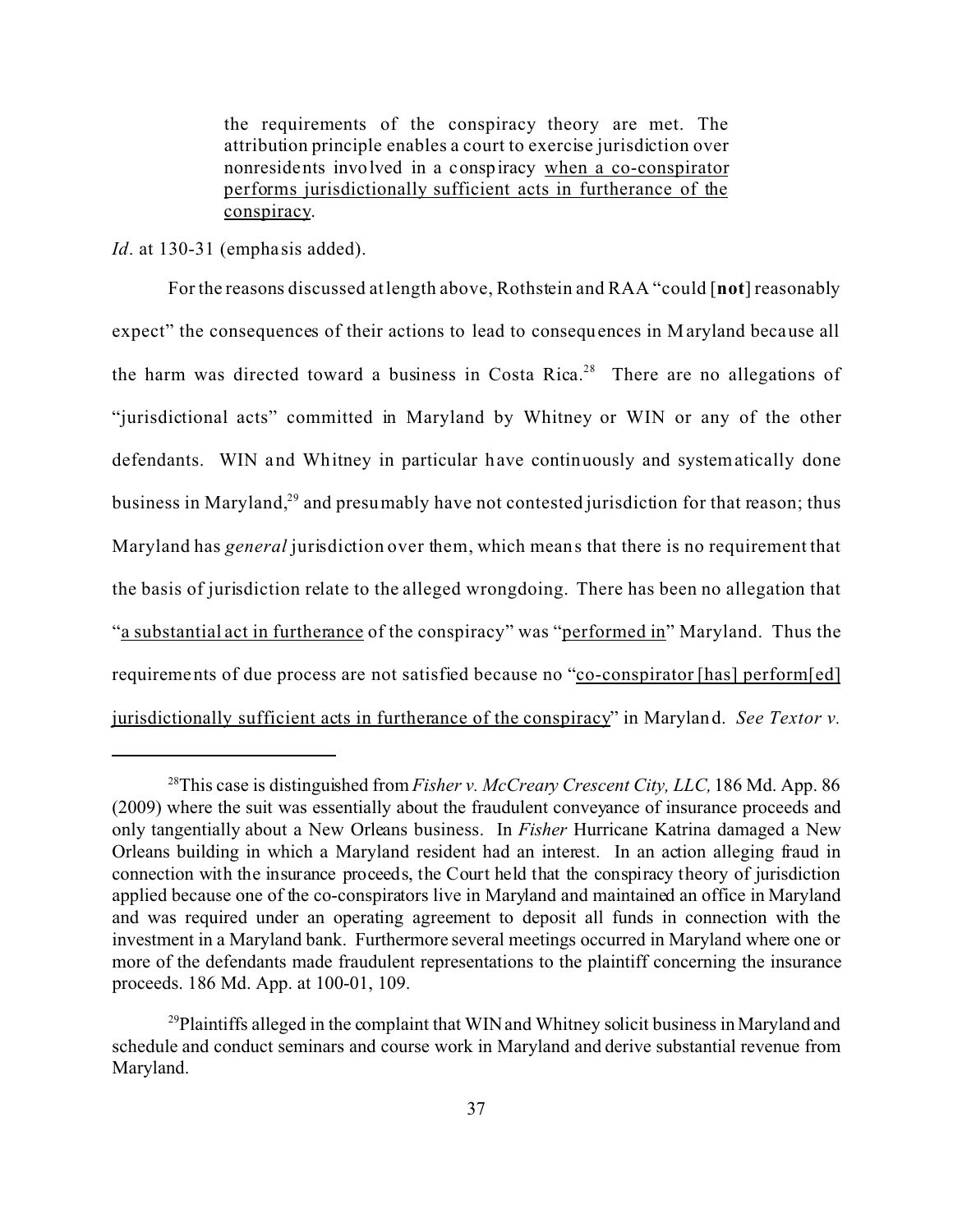*Board of Regents*, 711 F.2d 1387 at 1392 (noting that "the 'conspiracy theory' of personal jurisdiction is based on the 'time honored notion that the acts of [a] conspirator in furtherance of the conspira cy may be attributed to the other members of the conspiracy.'" *quoting Gemini Enterprises, Inc. v. WFMY Television Corp.*, 470 F. Supp. at 564) (emphasis added; alterations in original). Thus, even if the complaint was amended to add a conspiracy count, Maryland would not have personal jurisdiction over Rothstein and RAA.<sup>30</sup>

## **Wavier of Personal Jurisdiction**

Plaintiffs argue that the motion should be denied because Rothstein and RRA lost their right to challenge personal jurisdiction when they asked the court to assign the case to the Business and Technology Program.<sup>31</sup> The Motion to have this case assigned to the Business and Technology Management Program was filed on July 2, 2009, about two weeks after the Motion to Dismiss for Lack of Personal Jurisdiction was filed. The de cision to assign a case to the Business and Technology Program is nothing more than a decision by the court on how to manage its cases, and a request to have a case in the program is no more "in derogation" to a contest of personal jurisdiction than a request to have a hearing on a Monday instead of a Friday. A request to have a case assigned to the Business and Technology Program can be made on the Information Report filed by a party pursuant to Md. Rule 2-111 and the decision to assign it or not is not appealable.

Plaintiffs argue that Md. Rule  $16-205(c)(4)$  provides that cases may be transferred to the program when the "parties waive venue objections." That is not what the rule states.

<sup>&</sup>lt;sup>30</sup>The Court is not deciding whether plaintiffs could state a cause of action for conspiracy against Rothstein and RAA.

<sup>&</sup>lt;sup>31</sup>The Motion was granted.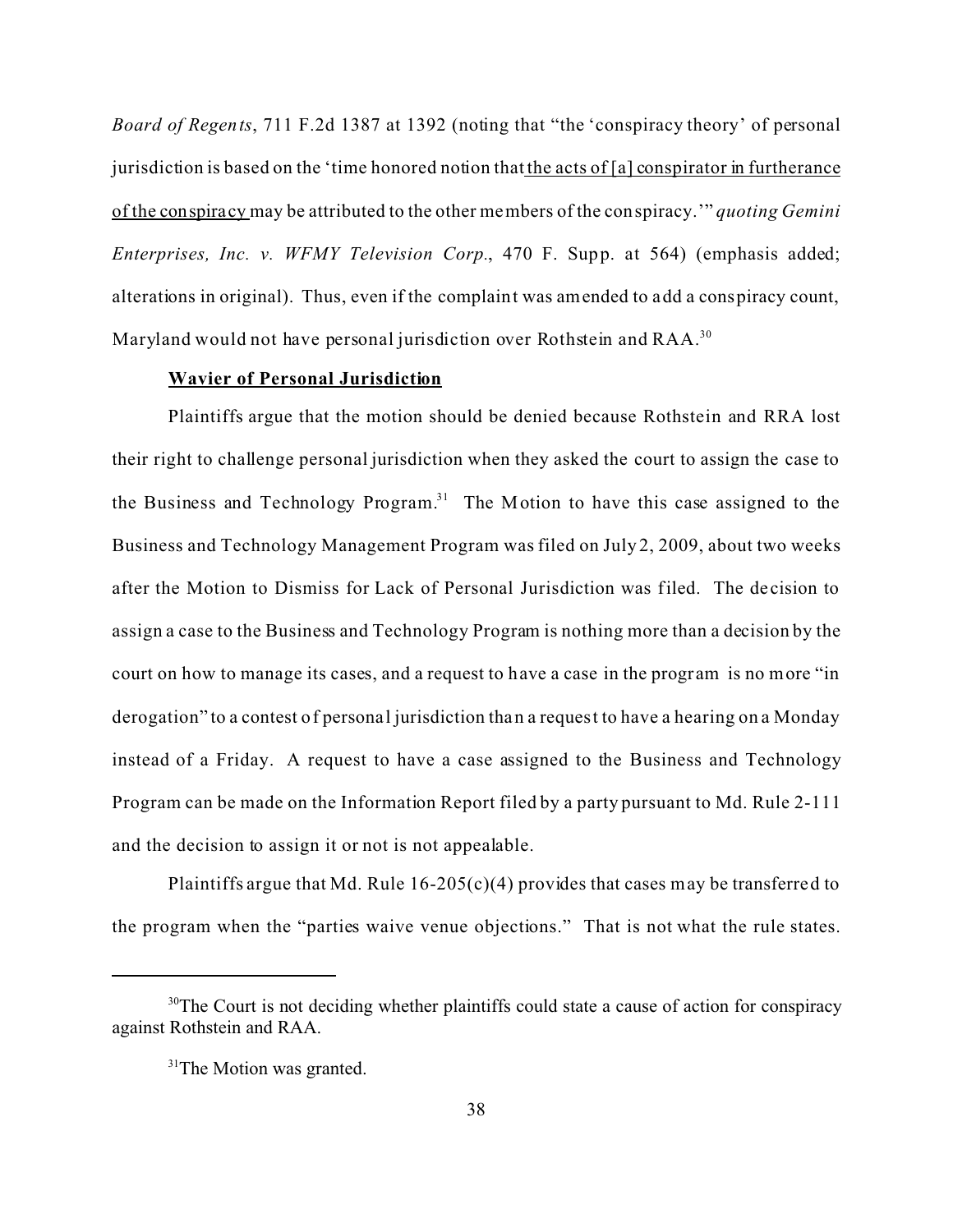Instead it states that in deciding whether a case should be assigned to the program, a judge *may* consider "whether the parties agree to waive venue for the hearing of motions and other pretrial matters." Additionally "venue" is not "personal jurisdiction". And fina lly, before the case was transferred to the program, the motion was filed and Judge Berger, who granted the motion, was specifically informed that Rothstein and RRA challenged jurisdiction and venue.<sup>32</sup>

Rothstein and RRA did not waive their right to argue lack of personal jurisdiction.

### **Discovery**

Finally, plaintiffs argue that at the very least, they have made a "colorable showing" of jurisdiction and that therefore the Court should allow for further jurisdictional discovery as to the full extent of the business activities of RRA and Rothstein in Maryland. Rothstein and RAA argue that all plaintiffs have provided is conclusory statements and speculation and that discovery should be denied. Plaintiffs have not suggested that discovery is needed to establish specific jurisdiction, thus any discovery would relate solely to whether RRA and/or Rothstein have "continuous and systematic" contacts with Maryland. The only Maryland contacts plaintiffs rely on to support a claim for discovery are RAA's representation of Iguana Cantina, LLC in a 2005 case and the fact that Insurance Designers of Maryland is one of RAA's clients.

In *Beyond Systems* the Court upheld the trial court's denial of discovery on jurisdiction where the plaintiff produced only scant evidence in support of jurisdiction. 388

 $32$ In fact Rothstein and RAA have not challenged venue, and any such challenge is waived. *See* Md. Rule 2-322(a) and Neimeyer and Schuett, *Maryland Rules Commentary*, p. 201 discussed in note 5.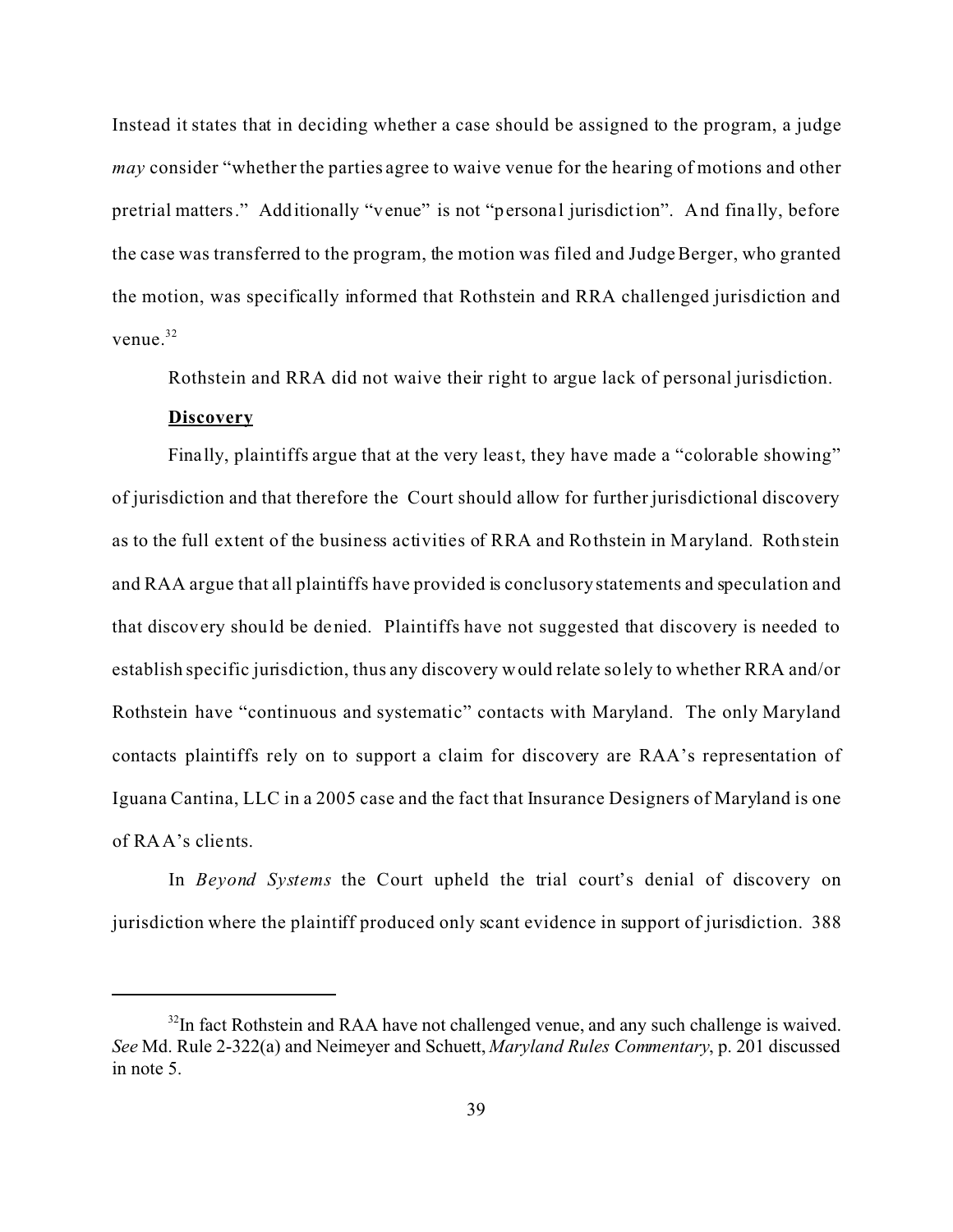### Md. at 41-42. The Court stated:

We review the denial of discovery under the abuse of discretion standard and will only conclude that the trial court abused its discretion "'where no reasonable person would take the view adopted by the  $[trial]$  court $[ ]'$ ... or when the court acts 'without reference to any guiding principles,' and the ruling under consideration is 'clearly against the logic and effect of facts and inferences before the court[]' or when the ruling is 'violative of fact and logic.'"

*Id.* at 41(citations omitted). Thus, although the general rule is that discovery as to jurisdictional facts should be permitted before dismissing a claim for lack of personal jurisdiction, *Androutsos v. Fairfax Hospital,* 323 Md. 634, 638 (1991), the trial court has the discretion to deny discovery when there has been no showing to support a basis for jurisdiction.

During oral argument plaintiff's counsel argued that discovery was needed regarding contacts with the state, in particular RAA and Rothstein's representation of Maryland clients and also information about emails and letters to Maryland residents. Specific document requests mentioned were: (1) documents relating to services for Insurance Designers, Iguana Cantina, or any other Maryland c lient, (2) acts performed in Maryland, irre spective to where the clients are located, (3) documents Rothstein and RAA relied upon in drafting the affidavits in support of the motions; (4) documents relating to the emails sent into Maryland; (5) documents relating to the letter of Feb. 16, 2007. In summary, plaintiffs argued that they want jurisdictional discovery on three issues: (1) the extent to which tortious conduct was directed towards Maryland; (2) the extent to which defendants have engaged in general business activity in Maryland; and (3) whether defendants' activities on behalf of Maryland clients took place in Maryland or elsewhere.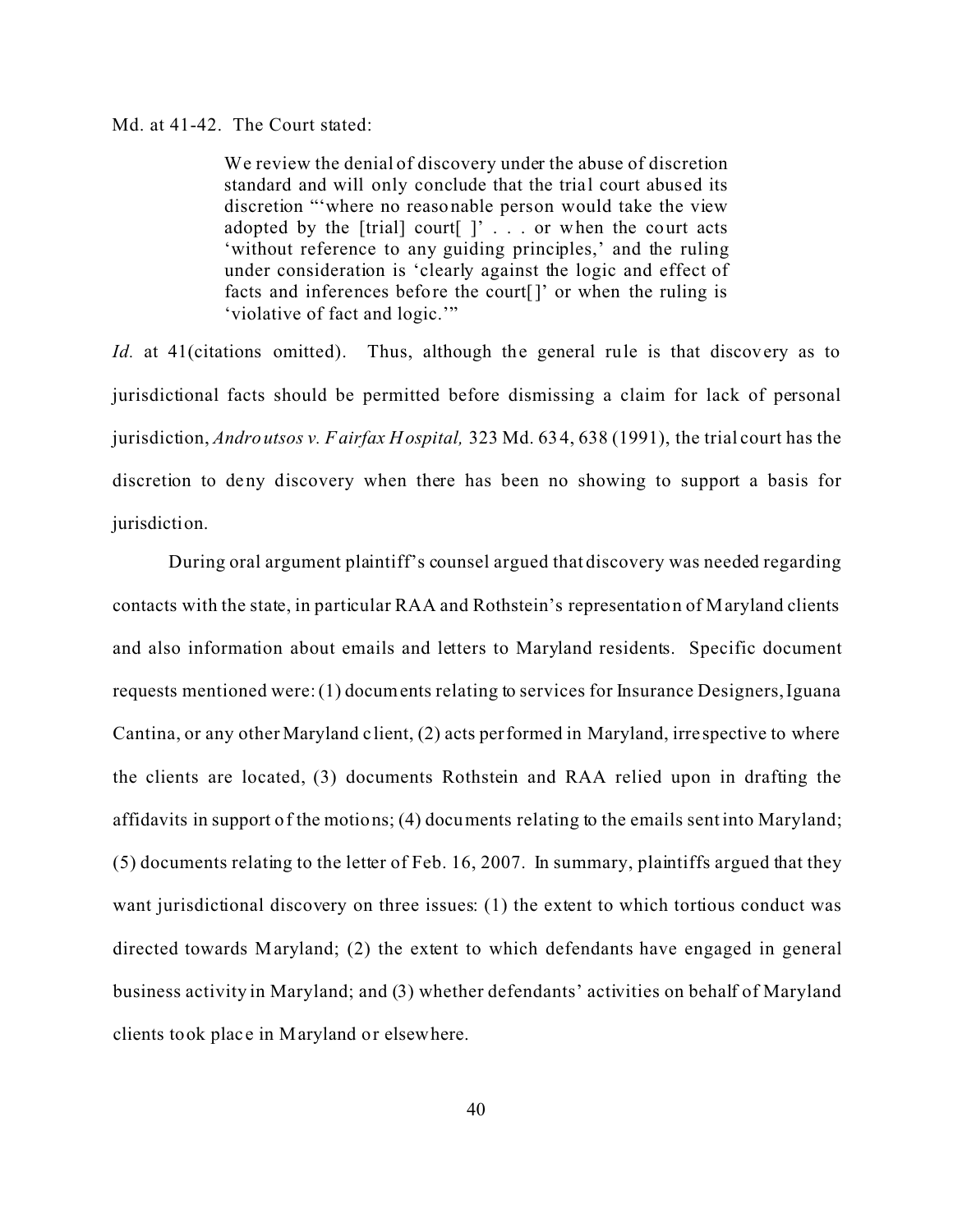Plaintiffs' assertion that RRA has earned "severa l hundreds of thousands of dollars in legal fees for [services in Maryland] . . . [and] it is only reasonable to conclude that discovery will reveal even a broader range of services, and even greater revenue . . . [,]" appears to be based on unsupported spe culation and inaccura te informa tion about the clients of Rothstein and RAA. However, out of an abundance of caution, the Court will permit discovery on general jurisdiction–that is discovery of whether RAA and Rothstein have regularly done or solicited business in Maryland or engaged in a persistent course of conduct in the State or derived substantial revenue from services rendered in the State. Although RAA and Rothstein have presented evidence that they have not, the plaintiffs should have an opportunity to explore and test that evidence. In the exercise of its discretion, the Court will not permit any discovery on the issue of specific jurisdiction because there has been **no** evidence or hint of evidence to support discovery, and to permit discovery of specific jurisdiction would be to allow plaintiffs to go on a fishing expedition.<sup>33</sup> See Carefirst of *Maryland,* 334 F.3d at 403 ("When a plaintiff offers only speculation or conclusory assertions about contacts with a forum state, a court is within its discretion in denying jurisdictional discovery"); *ALS Scan,* 293 F.3d at 716 n. 3 (upheld district court's refusal to allow jurisdictional discovery where request was based on "conclusory assertions.").

Therefore discovery permitted will be much narrower than what has been proposed by plaintiffs. For example the number of clients RAA and Rothstein have in Maryland and

<sup>&</sup>lt;sup>33</sup>Here, the "fish" have not been identified. *Contrast with Surpitski v. Hughes-Keenan Corp.*, 362 F.2d 254, 255-56 (1st Cir. Mass. 1966) ("The condemnation of plaintiff's proposed further activities as a 'fishing expedition' was unwarranted. When the fish is identified, and the question is whether it is in the pond, we know no reason to deny a plaintiff the customary license.") *cited Beyond Systems*, 388 Md. at 48 (Raker, J. dissenting).